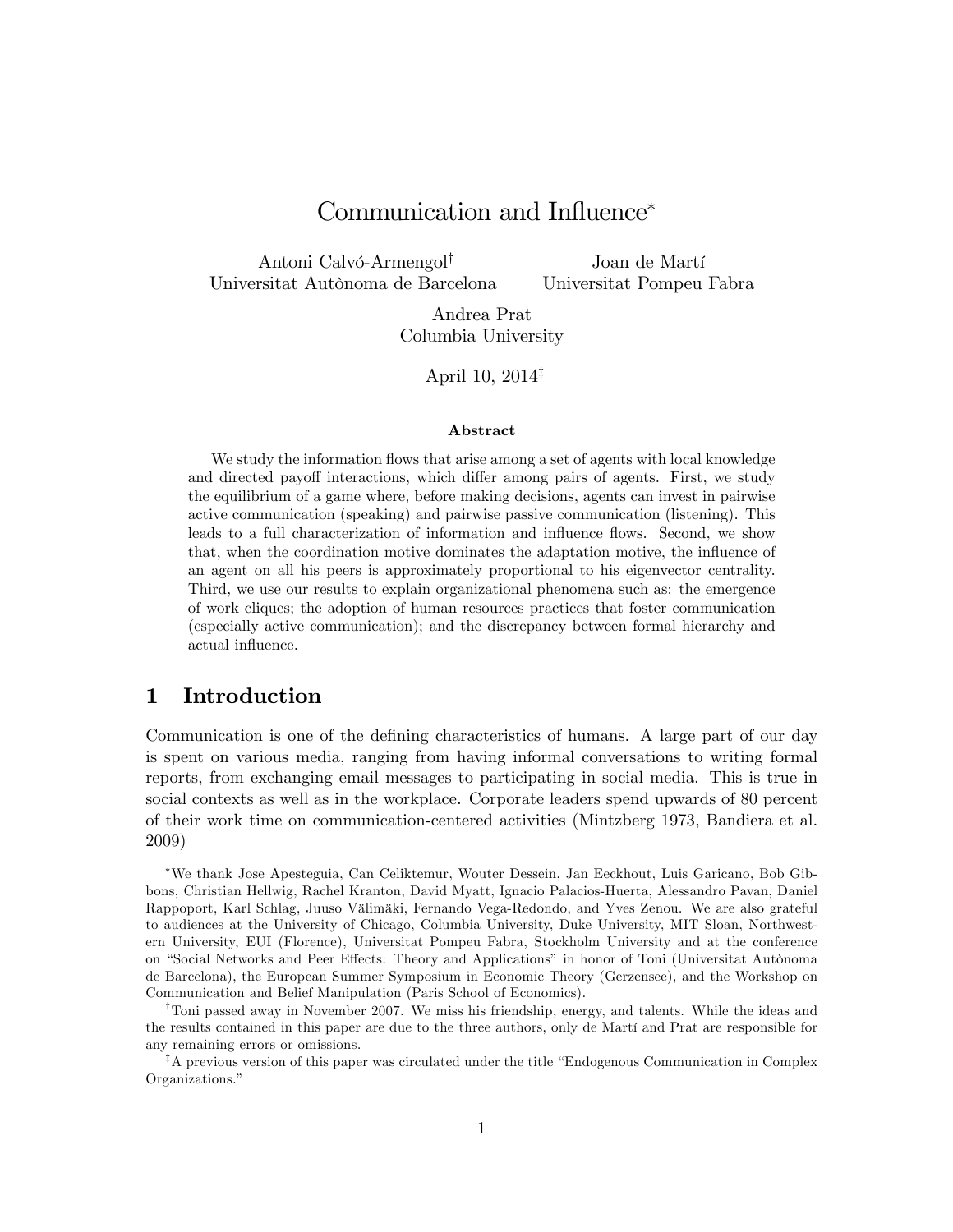The endogeneity of communication patterns should lie at the center of a theory of organization (Arrow 1974). We have some control on whom we decide to speak to, email, or telephone. As communication requires time, we are selective and instrumental in how much we invest in communicating with different agents. As Simon (1986) noted: "If we record the frequency of communication between different nodes, we [will] find that the pattern is not uniform but highly structured. In fact, the pattern of communication frequencies [should] reflect, approximately, the pattern of authority." The objective of this paper is to develop a model of endogenous costly communication and to use it to understand influence patterns.

The model can be sketched as follows. There are a number of agents who face local uncertainty (for simplicity, local states are assumed to be mutually independent). Each agent observes the realization of his local state and must take an action. The payoff of each agent depends on his local state, his own action, and the action of other agents. The pattern of payoff interactions among agents is described by a directed graph that encompasses two dimensions of heterogeneity: the interdependence of individual actions and the pairwise intensity of these interdependences. While our setup encompasses both negative and positive payo§ interactions, in most of the paper we restrict attention to positive complementarities only.

Before choosing his action, an agent can engage in communication. He can inform other agents about his own state of the world and he can gather information about other agents' state of the world.<sup>1</sup> Formally, the agent selects a vector of active communication intensities and a vector of passive communication intensities. The precision of the communication of one agent to another is then determined by how much the sender invests in active communication (talking) and how much the receiver invests in passive communication (listening). Both types of communication are costly, and the cost is an increasing and convex function of communication intensity. In this model, the intensity of communication and ináuence (how much an agent's state influences another agent's action) is represented by continuous variables. This allows us to study varying degrees of interpersonal ties, as suggested by the sociological literature (Granovetter, 1973).

Our analysis is divided in three parts. We first characterize communication patterns and individual decisions in equilibrium. We show that games in the class we consider have a unique equilibrium in linear strategies, namely one where the action of each agent is a linear function of his own signal and the signal that he receives from other agents.

These games feature various levels of strategic interaction. Active communication, passive communication, and decision influence are strategic complements. Alice invests in talking to Bob, because she hopes that Bob will invest in listening to her and will use the information he has received to coordinate his actionís with Aliceís state, something that would benefit Alice. Bob is influenced by the signal she receives from Alice because he has invested in listening and he thinks that she has invested in active communication; hence the signal should be valuable in coordinating his action with hers. With more than two agents, these interactions may be indirect. Alice and Carol are not interested in coordinating their actions per se, but they both want to coordinate with Bob. In equilibrium they might invest in communicating with each other, in the knowledge that Bob's action will be affected by

<sup>&</sup>lt;sup>1</sup>In our set-up, which allows for one round of communication only, there is no loss of generality in assuming that communication only relates to the observed state of the world. Things would be different if we allowed for more than one round.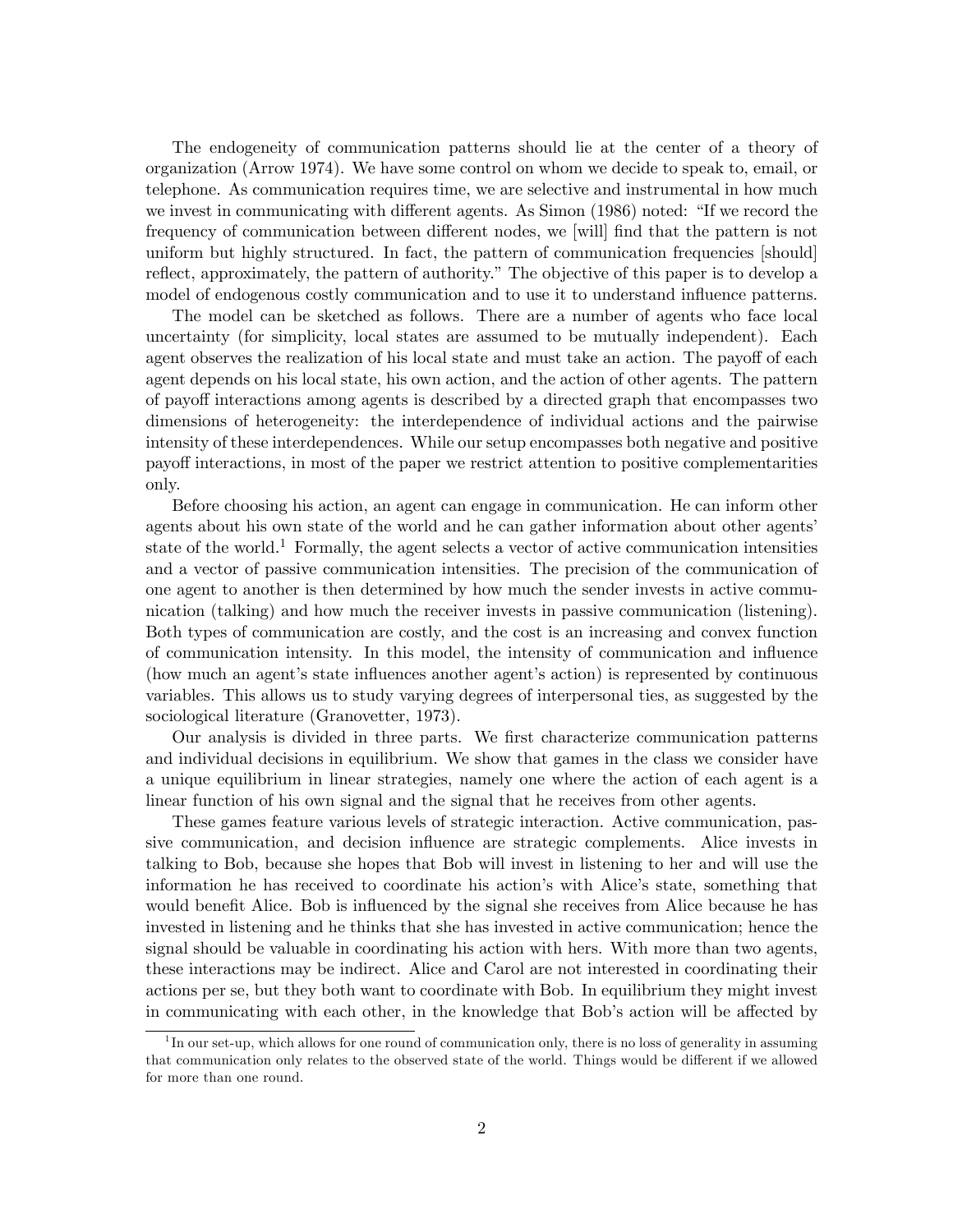their states.

One way of Önding the Öxed point of this set of interactions is to proceed iteratively, at each step taking into account a higher level of interactions. Our equilibrium corresponds to the limit of this iterative process. In equilibrium, a simple linear relation describes active and passive communication from one agent to the other as a linear function of how much the latter is influenced by information he receives. In turn, influence coefficients are determined jointly for all agents as a linear system. This tractable equilibrium characterization is useful to draw lessons on patterns of communication and influence.

In the second part of the paper we use the main characterization result to explore patterns of communication and ináuence. As one would expect, we can prove that communication flows and influence relations between two agents become stronger, if these agents have stronger exogenous interaction ties. Less obvious are indirect effects, namely how communication between two agents changes when other interaction ties change. Suppose the exogenous ties between a subset of workers become stronger: in the labor sociology language, a work "clique" forms.  $(Dalton, 1959)$ . We show the existence of an insularity effect, pushing the subset of workers to reduce their interest in talking to the outside world, and an opposite reinforcement effect, whereby outsiders are keen to understand what goes on in the subset. Active and passive communication intensities move in opposite directions. The overall effect on influence from the subset to the rest of the workers is positive at first when they have relatively weak ties, but it turns to negative when the ties become sufficiently strong.

In our non-cooperative set-up, communication and influence is generally inefficiently low. Agents do not internalize the benefit that investment in communication generates for other agents. This is true for both active and passive communication. However players tend to under-invest, in relative terms, more in active communication than in passive communication. To see this, suppose that active and passive communication have the same cost. A planner would choose the same level of active and passive communication. Yet, with  $n > 2$ , agents spend less on active communication. The benefit of listening is direct: the receiver incorporates the information in his decision-making. The benefit of speaking is indirect: the sender hopes that the receiver will incorporate the information he receives in his decision-making. We relate these results to the evidence on the effect on firm performance of introducing innovative Human Resources Management (HRM) practices (Ichniowski and Shaw, 1997).

In the third and last part of the paper we ask which agents are most ináuential overall. We define the global influence of an agent as the aggregate effect that a marginal change in the agent's local state has on other agents' actions. In our setting global influence is an equilibrium variable, which is in turn jointly determined by three other equilibrium phenomena: active communication, passive communication and decision-making.

We uncover a connection between global influence and eigenvector centrality. In the quadratic setting we study, each agent cares about adaptation (Ötting his action to his own local state) and coordination (fitting his action to other agents' actions). We show that, as the coordination motive becomes more and more important, the vector of global ináuences defined above tends to the vector of eigenvector centralities computed on a primitive of the problem: the matrix of directed interaction payoffs (with a correction factor when some agents' interaction coefficients are larger in aggregate). This can be seen as an approxi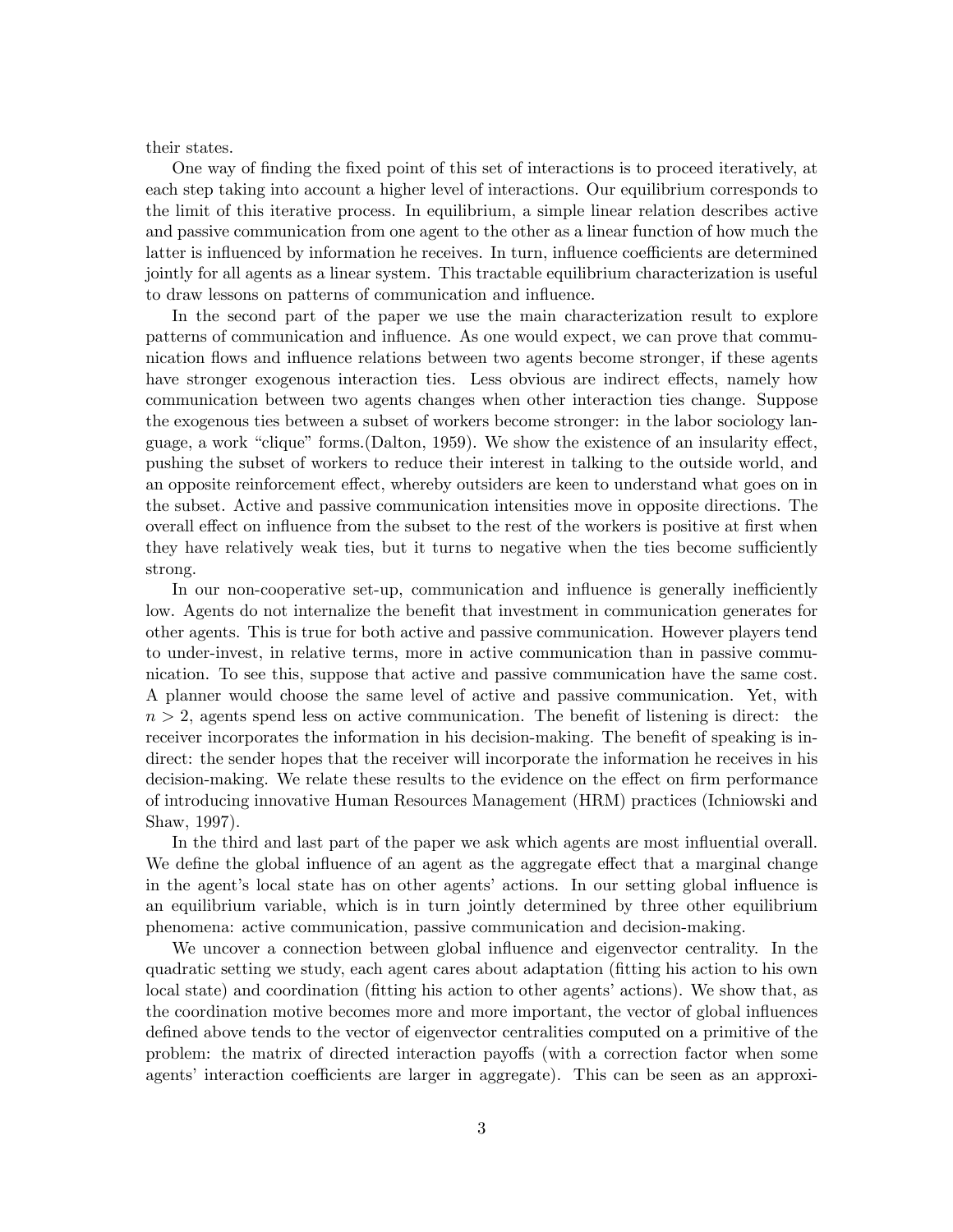mation result. In a game where coordination is much more important than adaptation, the relative global influence of every agent is well approximated by his eigenvector centrality. Given the simplicity of eigenvector measares, our result is useful for characterizing the asymptotic properties of the games we study.

This result relates to Ballester et al. (2006). They analyze a class of complete information games with quadratic payoffs and pairwise dependent strategic complementarities and they show that in the equilibrium of these games the effort exerted by each agent strongly depends on his position in the network of relations. In particular, this effort is proportional to his Bonacich index, a centrality measure constructed by summing paths emanating from one agent (with a decay factor). In our game, an agent's influence can be expressed as a linear function of Bonacich centralities and this fact is used in the proof of Theorem  $5<sup>2</sup>$ 

We apply the asymptotic equivalence result to study influence in hierarchical structures. Weber's top-down view of optimal bureaucracies came into question when empirical studies started showing that, in the presence of conflicts of interest, the most influential members of an organization are often found at mid-level rather than at the top. Armed with the asymptotic correspondence between influence and eigenvector centrality, we first show that the Weberian view holds in a regular hierarchy, namely one where exogenous interaction patterns repeat themselves at every level. In the equilibrium of our communication game, a superior and his subordinates invest in reciprocal communication. Because of the treelike nature of the hierarchy, this implies that the global influence of an agent is larger, the higher the agent is in the organization. However, Weber's monotonicity breaks down when there are groups of agents with stronger ties. In that case, as Dalton predicted, the most influential members of the organization are the top people within their "clique". The complementarity between interaction, communication, and influence mean that the head of the clique is more ináuential not only towards his subordinates, but also towards his superior. This corresponds to Dalton's observation that the most influential agents are often low-level managers in charge of well-defined processes.

The rest of the paper is organized as follows. Following the literature review, Section 2 introduces the model. Section 3 presents the first main result of the paper: the equilibrium characterization theorem. Section 4 uses the characterization theorem for comparative statics and welfare analysis, with an emphasis on the role of complementarities, both between communication and decisions, and between active and passive communication. Section 5 reports the second main result, the asymptotic equivalence between agent's influence and the eigenvector centrality, and applies it to Dalton's hierarchies. Section 6 concludes by relating our work to the existing literature in organizational economics and network economics and by suggesting future avenues of research. All proofs are in Appendix.

Also available is a Supplementary Material section with an array of robustness checks and additional results: alternative timeline, equilibrium uniqueness, ban on communication between certain links, broadcasting (as opposed to pairwise communication), corner solutions, and additional comparative statics. These extensions are referenced in the text in informal terms and proven formally in the supplementary section.

<sup>&</sup>lt;sup>2</sup>The technical connection between our two papers is discussed in detail in the remarks after Theorem 5. The obvious difference is that in Ballester et al (2006) there is no information asymmetry, and hence communication, and that they do not discuss the Invariant Method.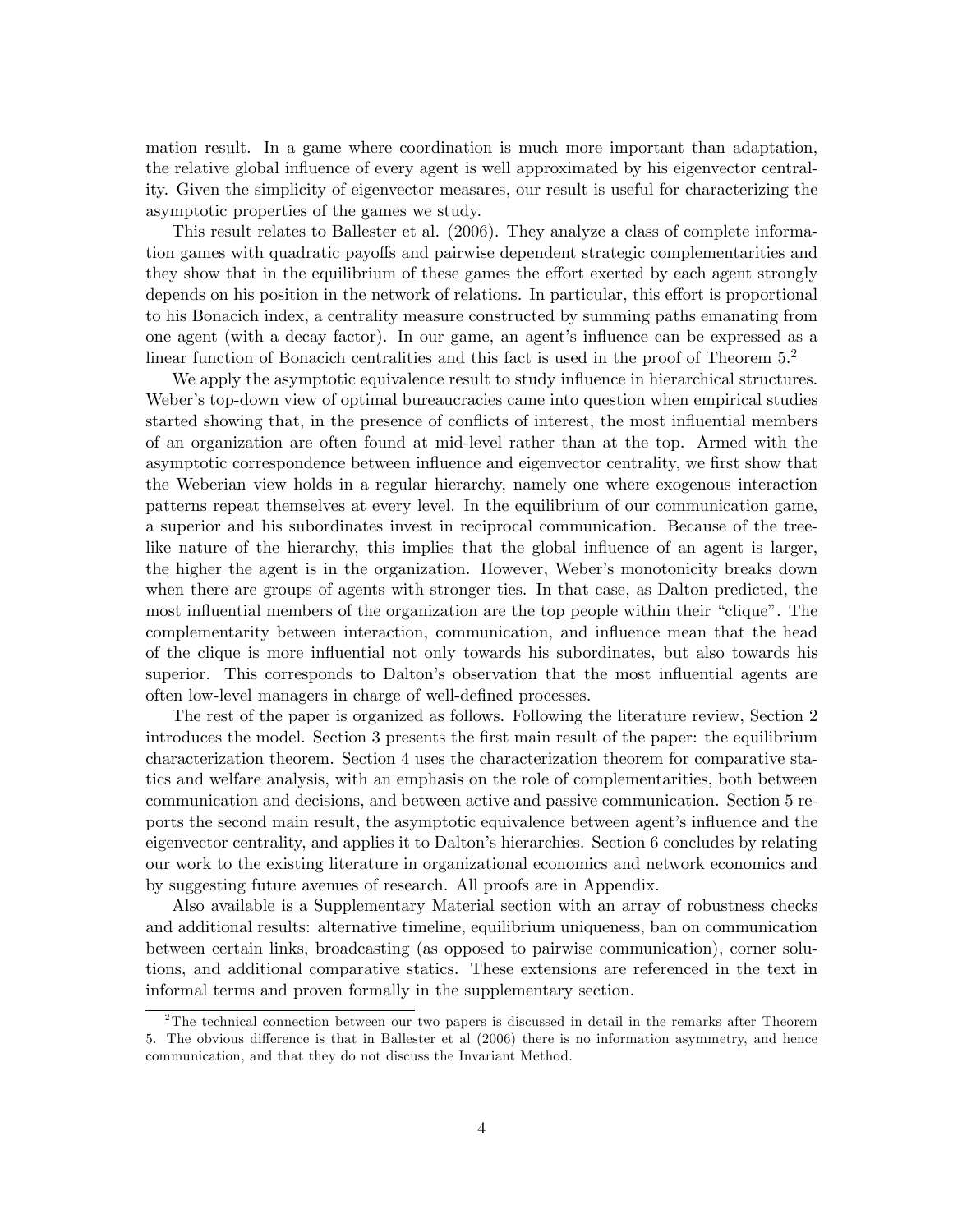#### 1.1 Literature Review

This paper relates to two strands of literature: organizational economics and the economics of networks.

In the first strand of literature, there are a number of papers which study endogenous communication in a variety of settings. Our approach to multi-person decision making under asymmetric information, as well as our normal-quadratic formulation, is inspired by Marschak and Radnerís (1972) team theory. Some recent papers (Dessein and Santos 2006, Alonso et al. 2008, Rantakari 2007, Dessein et al 2006) explore decentralized decision making within organizations. Besides sharing their normal-quadratic set-up, we are also interested in the tradeoff between adaptation and coordination. We are particularly close to three models of endogenous costly communication between two agents.

In Dessein and Santos (2006) an agent can send a signal about his local state to the other agent, and the precision of the signal is endogenous.<sup>3</sup> They show the existence of complementarities between communication, adaptation, and job description: in particular, when communication costs decrease, the organization is more likely to adopt a new set of organizational practices that include broader tasks and more adaptation.

Dewatripont and Tirole (2005) analyze a model of endogenous costly communication between a sender and a receiver. As in our model, both active and passive communication are endogenous and costly, and there are positive externalities (it takes two to communicate). Dewatripont and Tirole's communication model has a number of features that are absent here, such as the presence of signaling and the possibility of sending "cues"  $-$  information about the sender's credibility.

Van Zandt (2004) develops a model of endogenous costly communication where several agents can transmit information at the same time. This leads to screening costs on the part of receivers and the potential for "information overload". Van Zandt examines possible mechanisms for reducing overload  $-$  an important problem in modern organizations. Our paper abstracts from information overload, by assuming that receivers do not face a screening problem (they can always choose not to listen to a particular sender).

Our contribution with respect to these three papers is to extend endogenous communication to complex architectures. We discuss an array of phenomena that have limited or no meaning with only two agents, such as cliques, global influence, indirect effects, the opportunity to encourage active communication, etc.

Following the seminal work of Radner (1993), the literature of organizational economics has also studied the role of networks in minimizing human limitations in information processing. The works of Bolton and Dewatripont (1994), Van Zandt (1999a), Garicano (2000), Guimerà et al.  $(2003)$ , and Dodds et al.  $(2003)$  highlight the importance of hierarchies, and more general network structures, to diminish the costs related to processing information that flows through the network of contacts. This literature is surveyed by Van Zandt (1999b) and Ioannides (2003). Our work is complementary to this one, and analyzes how individual payoff complementarities shape both the network structure of communication and the equilibrium actions.

 $3$ One technical difference is that Dessein and Santos' (2006) signals are either fully informative or uninformative, and precision is defined as the probability that the signal is informative. Here, instead, signals are normally distributed and the precision is the reciprocal of the variance.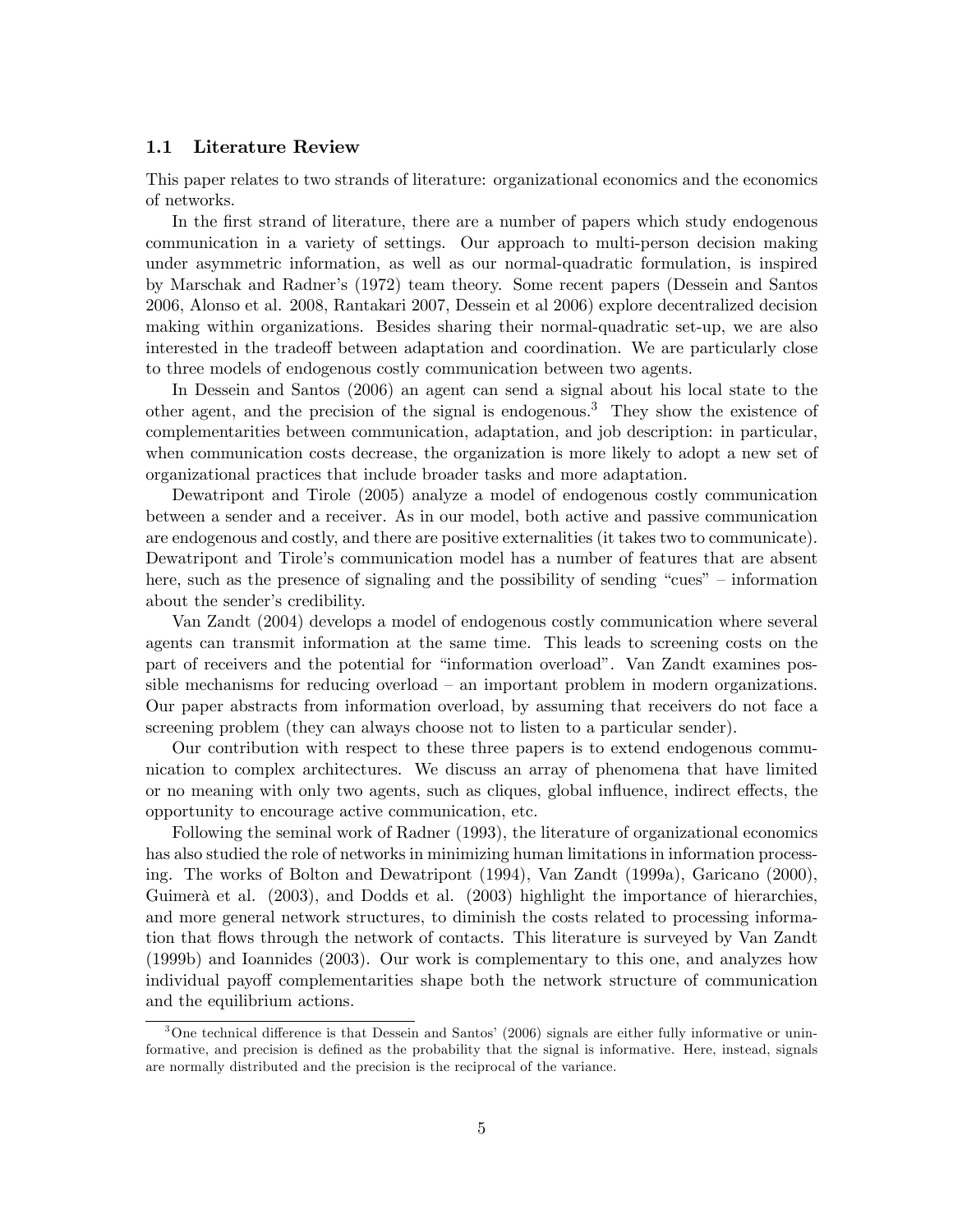Cremer, Garicano, and Prat (2007) formalize Arrowís (1974) idea of coding: the medium of communication used by a group of people (the organizational language) is endogenous and it determines communication costs. For analytical tractability, in the present model the communication medium is not modeled explicitly but it is represented by a communication cost function.<sup>4</sup>

Related work can also be found in political economy. Dewan and Myatt (2007) analyze the role of communication in the interplay of leaders and activists in political parties. Leaders are heterogeneous in two different skills: their ability to interpret which is the correct policy to promote, and the clarity of communication of his ideas to the activists. Activists seek to advocate for the correct policy by listening with different intensities to the party leaders. The authors show that, generally, clarity in communication is the leader's ability that induces higher influence on activists' opinion. Their interpretation of communication is close to the one we propose in our work: in a bayesian game with quadratic payoff functions and normally distributed signals, that represent the messages send and received, agents can a§ect the precision of these signals. On the other hand, the communication protocols and, therefore, the strategic effects of communication are different in the two models, as well as the questions that are analyzed.

In the second strand of literature  $-$  network economics  $-$  the closest contribution is Calvó-Armengol and de Martí (2009), which considers a normal-quadratic team-theoretical set-up and studies the effect of communication among agents. The authors provide a full characterization of the decision functions and the equilibrium payoffs given a communication structure. Calvó-Armengol and de Martí also study what the best communication structure is when the overall number of links among agents is bounded: they provide sufficient conditions for the optimal communication network to be a star or the maximum aggregate span network. However, the only choice between two nodes is no communication or full communication, so the kind of communication intensity analysis that we perform here is absent.

This paper also adopts a normal-quadratic specification, close to the one in Calvó-Armengol and de Martí. The key innovation here is of course that communication is endogenous. We also move away from a team-theoretical framework (now a special case, when all agents belong to the same team), we introduce the idea of communication intensity and we distinguish between active and passive communication.<sup>5</sup>

Our eigenvector centrality result is related to three papers. Golub and Jackson (2010) study a learning model where agents communicate on a network and process signals they receive naively. They show that, when beliefs converge, the consensus belief is a weighted average of agents' initial beliefs and the weights, which corresponds to a measure of global influenc, are given by a principal eigenvector of the social network matrix. Golub and Elliott  $(2013)$  study a setting where agents can exert costly effort to generate nonrival,

<sup>&</sup>lt;sup>4</sup>Cremer (1993) and Prat (2002) study costly endogenous information collection in a team-theoretic setting. Hellwig and Veldkamp (2008) examine optimal information choices in a strategic setting. The present paper is complementary in that it endogenizes communication rather than information collection.

 $5$ The literature of information sharing in oligopoly has also considered a normal-quadratic setup. See, for example, Vives (1994), Gal-Or (1985, 1986), and Raith (1996). Vives (1999) surveys this literature. While the setup in these papers bears some resemblance with our one, there are several differences in the analysis, both because communication is public and hence there is no network component and because the focus is quite different (industry competition rather than organization economics).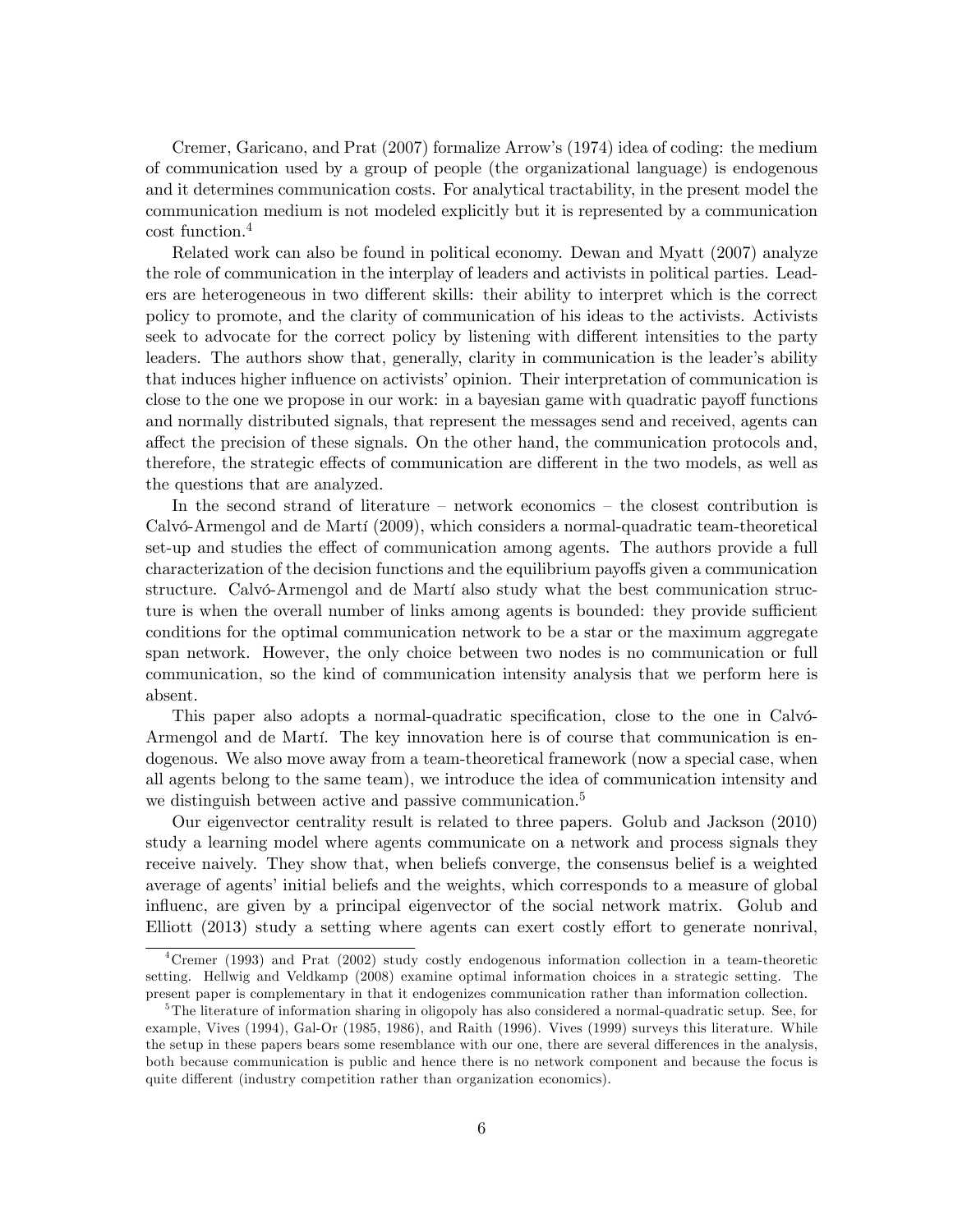heterogeneous benefits for otheragents and characterize Lindahl outcomes as the eigenvector centrality action profiles. Golub and Lever (2010) study how eigenvector centrality of agents in a network changes when initially disconnected groups begin interacting with each other via a new bridging link. Weak intergroup links can have arbitrarily large effects on the distribution of centrality.

Hagenbach and Koessler (2008) and Galeotti, Ghiglino and Squintani (2009) also consider, as we do, strategic endogenous communication in a network game. However, their focus is on costless, non verifiable information (cheap talk) when agents may have biases as in Crawford and Sobel  $(1982)$  (see Sobel  $(2011)$  for a survey). Our set-up is different in that we focus on costly and verifiable information. The kind of issues we address are thus entirely different (and complementary).<sup>6</sup>

With regards to the literature on the formation of (communication) networks, Bloch and Dutta (2007) study the creation of communication networks with endogenous link strength. In their model, agents have a fixed resource, for example time, and have to decide how to allocate it to create connections with others. The benefits of a connection depends on the decisions of both agents involved in it. Furthermore, in the spirit of the connections model introduced in Jackson and Wolinsky (1996), an agent obtains benefits of indirect connections through the more reliable path connecting them with each one of the agents in the society. In their setup, both the equilibrium and the efficient networks are star-shaped, i.e., with one agent connected to all the rest of the population and all the rest connected only to this center.

Rogers (2008) analyzes another network formation game in which all agents have a limited resource available to spend building links with the rest of agents, but differs with the work of Bloch and Dutta in the structure of benefits. In Rogers (2007) the utility of an agent depends on the utility of each other agent with which he is directly connected. This recursive definition of utilities generates indirect effects that spread through indirect connections of any length. The author analyzes two games, one in which the dependency expresses that each agent gives utility to his connections, and another one in which the dependency expresses that each agent receives utility from his connections. In both cases, the Nash equilibria are characterized.

Our paper is also linked with the growing literature on games played in a network, in which players' payoffs are intimately related to the geometry of relations among them.<sup>7</sup> Ballester et al. (2006).has already been cited in the introduction. Goyal and Galeotti (2008) model both the network formation process and the play of a game that depends on the network formed. The authors study a game in which payoffs depend on the, costly, information they acquire and gather from their neighbours in a network of relations. The analysis of this game in a fixed network is performed in Bramoullé and Kranton (2008), in which a set of varied possible equilibria are presented. The novelty in Goyal and Galeotti is that they allow agents to choose their connections. They show that the introduction of

 $6A$  point of overlap with Hagenbach and Koessler (2008) is their result that, when information is fully verifiable, agents will want to communicate all they know. This corresponds to our set-up when communication costs go to zero.

<sup>7</sup>We analyze an incomplete information game played in a network. However, as usual in the literature, we assume full knowledge by all players on the realized network structure. For some facts about network games with incomplete information on the network structure we refer the interested reader to Galeotti et al. (2007).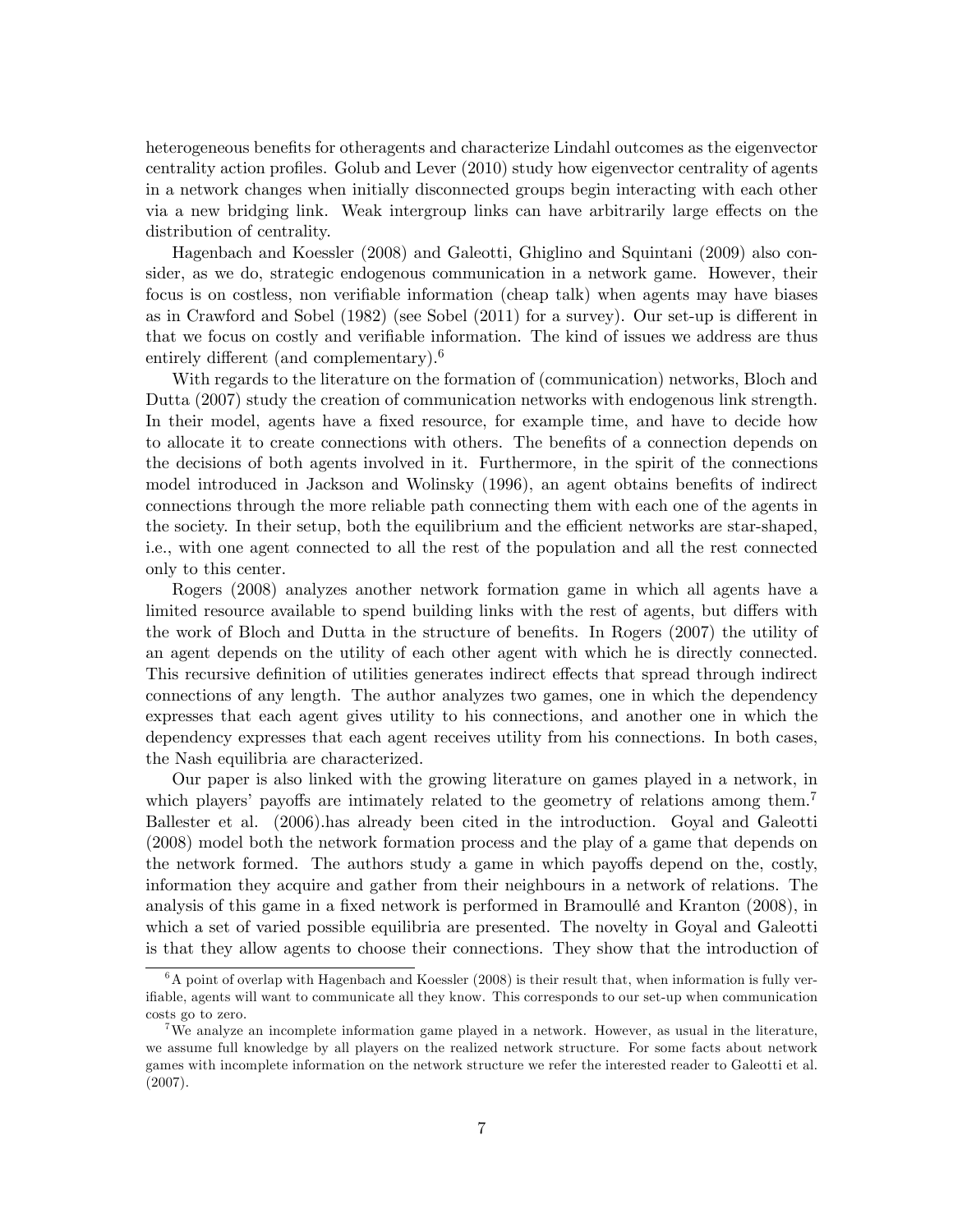endogenous network structures induce a simpler core-periphery structure in the equilibrium formed. In particular, equilibrium networks show a core-periphery pattern in which a set of few individuals are highly connected with a high number of poorly connected agents. While their setup is different from ours, we share Goyal and Galeotti's goal of studying a twostage game, in which the Örst stage involves investment in links (in our case communication precision) and the second stage involves play on the basis of those links. Cabrales et al  $(2011)$  study a network game where network formation and productive efforts are selected simultaneously and show that there exist two stable interior Pareto-rankable equilibria. The set-up we study could have another pure-strategy equilibrium characterized by a coordination failure, but we can rule it out by assuming that an infinitesimal amount of information transmission occurs even if agents do not invest in communication at all (see the discussion of uniqueness after Theorem 1).

# 2 Model

Consider a set of  $n$  agents. Agent  $i$  faces a local state of the world

$$
\theta_i \sim \mathcal{N}(0, 1/s_i),
$$

where  $s_i$  denotes the precision of  $\theta_i$ , i.e.  $s_i = 1/Var(\theta_i)$ . The local states of different agents are mutually independent. Agent *i* observes only  $\theta_i$ .

All agents engage in, pairwise, communication activity.<sup>8</sup> Agent *i* receives message  $y_{ij}$ from agent  $j$ , such that

$$
y_{ij} = \theta_j + \varepsilon_{ij} + \eta_{ij},
$$

where  $\varepsilon_{ij}$  and  $\eta_{ij}$  are two normally distributed noise terms

$$
\varepsilon_{ij} \sim \mathcal{N}(0, 1/r_{ij}), \qquad (1)
$$

$$
\eta_{ij} \sim \mathcal{N}(0, 1/p_{ij}), \qquad (2)
$$

and  $r_{ij}$  (resp.  $p_{ij}$ ) is the precision of  $\varepsilon_{ij}$  (resp.  $\eta_{ij}$ ). We interpret  $\varepsilon_{ij}$  as the noise associated with active communication (preparing a presentation, writing a report, hosting a visit, hosting a liaison officer) and  $\eta_{ij}$  as the noise associated with passive communication (listening to a presentation, reading a report, visiting a plant, appointing a liaison officer). All the noise terms are stochastically independent from each other and from the local states.

Agent i chooses how much to invest in speaking with and listening to other players. Namely, he selects:

- The precision of the active communication part of all the signals he sends:  $(r_{ji})_{j\neq i}$ , for which he incurs cost  $k_r^2 \sum_{j \neq i} r_{ji}$ , where  $k_r \geq 0$  is a parameter.
- The precision of the passive communication part of all the signals he receives,  $(p_{ij})_{j\neq i}$ , for which he incurs cost  $k_p^2 \sum_{j \neq i} p_{ij}$ , where  $k_p \geq 0$  is a parameter (*p* is mnemonics for passive)

<sup>&</sup>lt;sup>8</sup>Here we assume that agents can in principle communicate with all other agents. The analysis can be extended to situations where there are exogenous barriers to communication between certain pairs of agents. See Section 3 of the Supplementary Material for an example.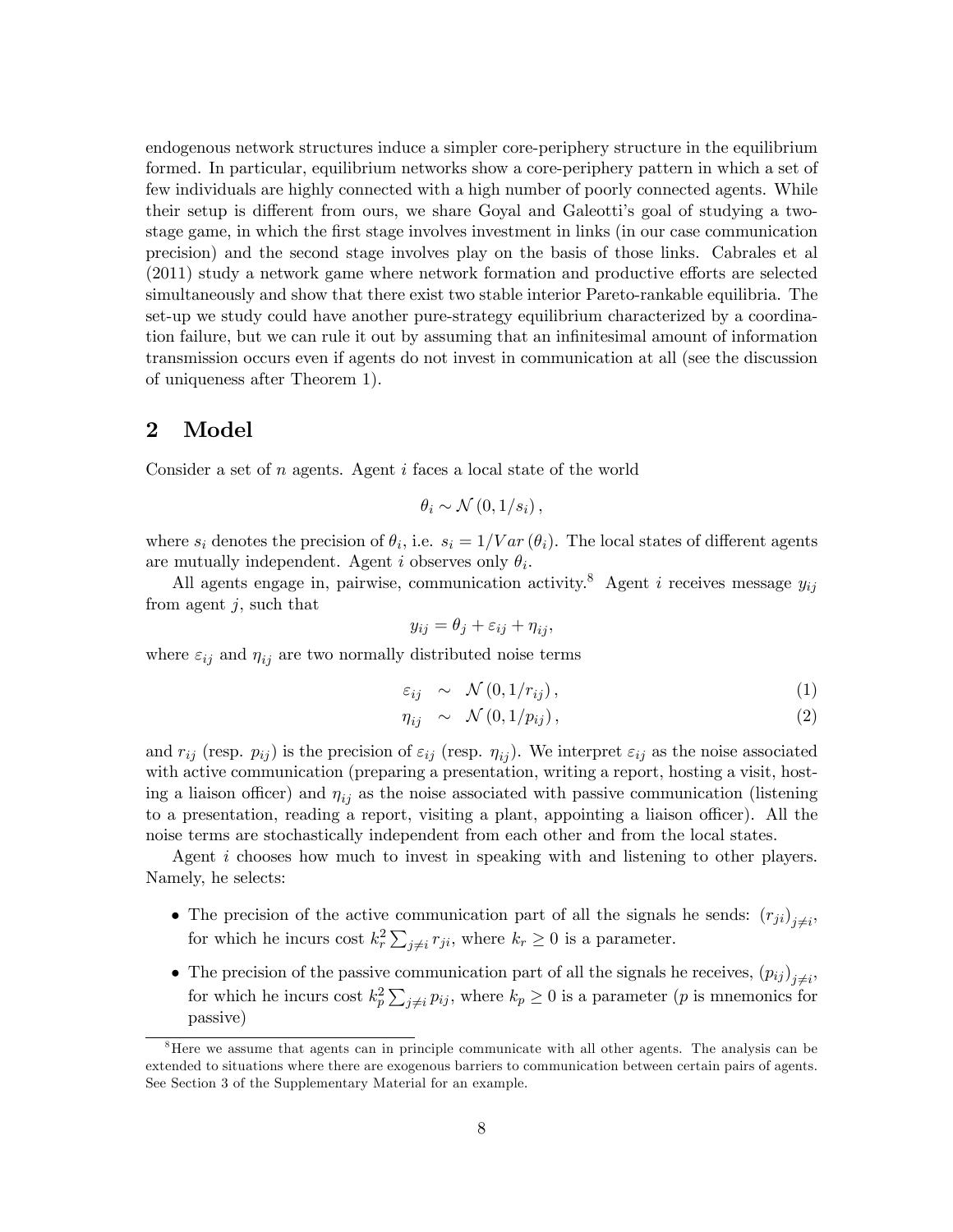Thus, communication technology and communication costs are separable, both between active and passive communication and across agents. The absence of mechanical complementarities will allow us to highlight the presence of strategic complementaries, both between active and passive communication and across agents, which we will explore in detail in Section 4.<sup>9</sup>

We also assume that each precision term is bounded below by a very small number  $\xi$ :  $r_{ji} \geq \xi$ ,  $p_{ij} \geq \xi$ . This avoids dominated equilibria where i does not speak to j because he does not expect  $j$  to listen and viceversa.<sup>10</sup>

After observing the local state  $\theta_i$  and the vector of signals  $(y_{ij})_{j\neq i}$ , agent i chooses an action  $a_i \in (-\infty, \infty)$ .

This setup contains two implicit assumptions. The first one, which was already discussed in the introduction, is that, when engaging in active communication, the agents cannot manipulate the signal they send (the report may be more or less clear but it cannot contain lies; the liaison officer cannot be bribed). The second one is that agents do not observe the communication intensities chosen by other agents directly (i.e. the agent does not see how much effort the others put into writing their reports or into reading his reports; the opportunity cost of sending/hosting a particular liaison officer is unobservable). If precisions were observable, each agent would have at his disposal a vector of noiseless continuous signals, which he could use to communicate his state perfectly.

The payoff of agent  $i$  is quadratic:

$$
u_i = -\left(d_{ii}(a_i - \theta_i)^2 + \sum_{j \neq i} d_{ij}(a_i - a_j)^2 + k_r^2 \sum_{j \neq i} r_{ji} + k_p^2 \sum_{j \neq i} p_{ij}\right),\tag{3}
$$

where the term  $d_{ii}$  measures the adaptation motive, i.e. the importance of tailoring i's action to the local state, and the term  $d_{ij}$  represents the coordination motive, namely the interaction between the action taken by agent  $i$  and the action taken by agent  $j$ . For the rest of the paper we assume that the interaction terms are positive  $(d_{ij} \geq 0$  for all i and all  $j$ ).<sup>11</sup>

For now, we study a game where agents invest in communication before observing their local state. Namely, the timeline is:

- 1. Agents simultaneously select their active and passive communication intensity vectors  $(r_{ji})_{j\neq i}$  and  $(p_{ij})_{j\neq i}$ .
- 2. Agents observe their local state of the world  $\theta_i$ .
- 3. Agents receive signals from other agents  $(y_{ij})_{j\neq i}$ .

<sup>&</sup>lt;sup>9</sup>To keep notation simpler, we assume that the cost parameters,  $k_p$  and  $k_r$ , are the same for all agents and all pairs. A straightforward extension is to let the cost parameters depend on the identity of the agent incurring the cost or even on the identity of both sender and receiver. Theorem 1 would hold with small modifications.

 $10<sup>10</sup>A$  natural question is whether in this model speaking and listening are strategic complements. The answer to this question is not straightforward at this stage and we postpone it to the discussion that follows the main result: Theorem 1 on page 12).

<sup>&</sup>lt;sup>11</sup>In our notation, whenever a variable has two agent indices, such as  $y_{ij}$  or  $d_{ij}$ , the first index denotes the agent that is "directly affected", such as the receiver of a signal or the owner of the payoff.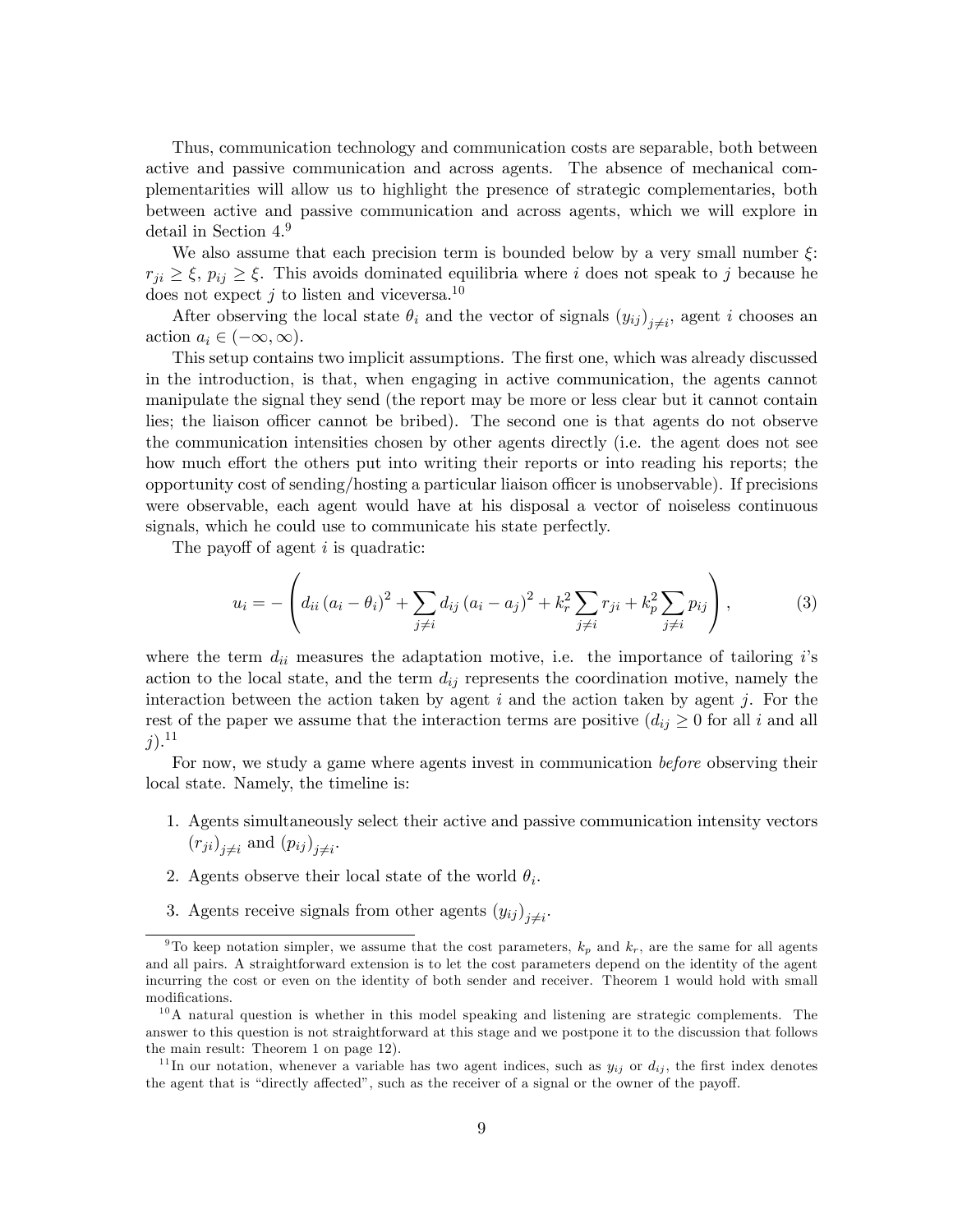4. Agents select their actions  $a_i$ .

We refer to this game as  $\Gamma(\mathbf{D}, \mathbf{k}, \mathbf{s})$ , where  $\mathbf{D} = (d_{ij})_{i,j}$ ,  $\mathbf{k} = (k_r, k_p)$  and  $\mathbf{s} = (s_i)_i$ .

One can think of a different timing, in which agents invest in communication *after* observing their local state, in which case stages 1 and 2 in the timeline above are inverted. The timing choice depends on whether one thinks of communication investment as long-term or short-term. Under this alternative timing, the investment in active and passive communication may depend on agents' local states. For the rest, the game is identical and we denote it with  $\Gamma_{\theta}(\mathbf{D}, \mathbf{k}, s)$ . The notation is mnemonics for the fact that communication intensities are chosen after the  $\theta$  is observed. In the next section, we will discuss an equivalence result between these two versions of the game.

The two main assumptions of our model  $-$  quadratic payoffs and normal distribution of  $signals - are standard in the organizational economics literature inspired by team theory$ (Marschak and Radner 1972).<sup>12</sup> They are usually justified as limiting results. Quadratic payoffs can be thought as second-order local approximation of any differentiable utility function.<sup>13</sup> In our case, the normal distribution of signals can be seen, with the use of the central limit theorem, as the limiting distribution in a scenario where information comes from many small and independent binary pieces of information that are transmitted satisfactorily, or otherwise are meaningless, with some probability and where the receiver averages all the pieces he receives from a sender.

## 3 Communication and Decisions in Equilibrium

In this section we study how agents invest in communication and make decisions in equilibrium. Before stating the formal result, it is useful to provide an informal discussion of the equilibrium structure. As mentioned in the introduction, this game has a complex array of interaction effects.

The game is solved by backward induction. In the second stage, agents know their own communication intensities and have a conjecture about other agents' intensities. On the basis of this, they use the signals they receive to choose their actions. Given the linearquadratic structure of the game, the optimal action for agent  $i$  is given by

$$
D_i a_i^* (\mathbf{y}_i) = d_{ii} \theta_i + \sum_{j \neq i} d_{ij} \mathbb{E} \left[ a_j^* \mid \mathbf{y}_i \right]
$$
 (4)

In what follows we denote the sum of his interaction parameters for agent  $i$  with

$$
D_i = \sum_{j=1}^n d_{ij},
$$

and the normalized interaction parameter between  $i$  and  $j$  as

$$
\omega_{ij} = \frac{d_{ij}}{D_i}.
$$

 $12$ See Garicano and Prat (2011) for a survey.

 $13$ While we focus in the paper on a specific form of quadratic games, with a particular adaptationcoordination structure, our results can easily be extended to any quadratic utility function where, as below in text, the cross-effects in individual actions would determine the interaction matrix we use.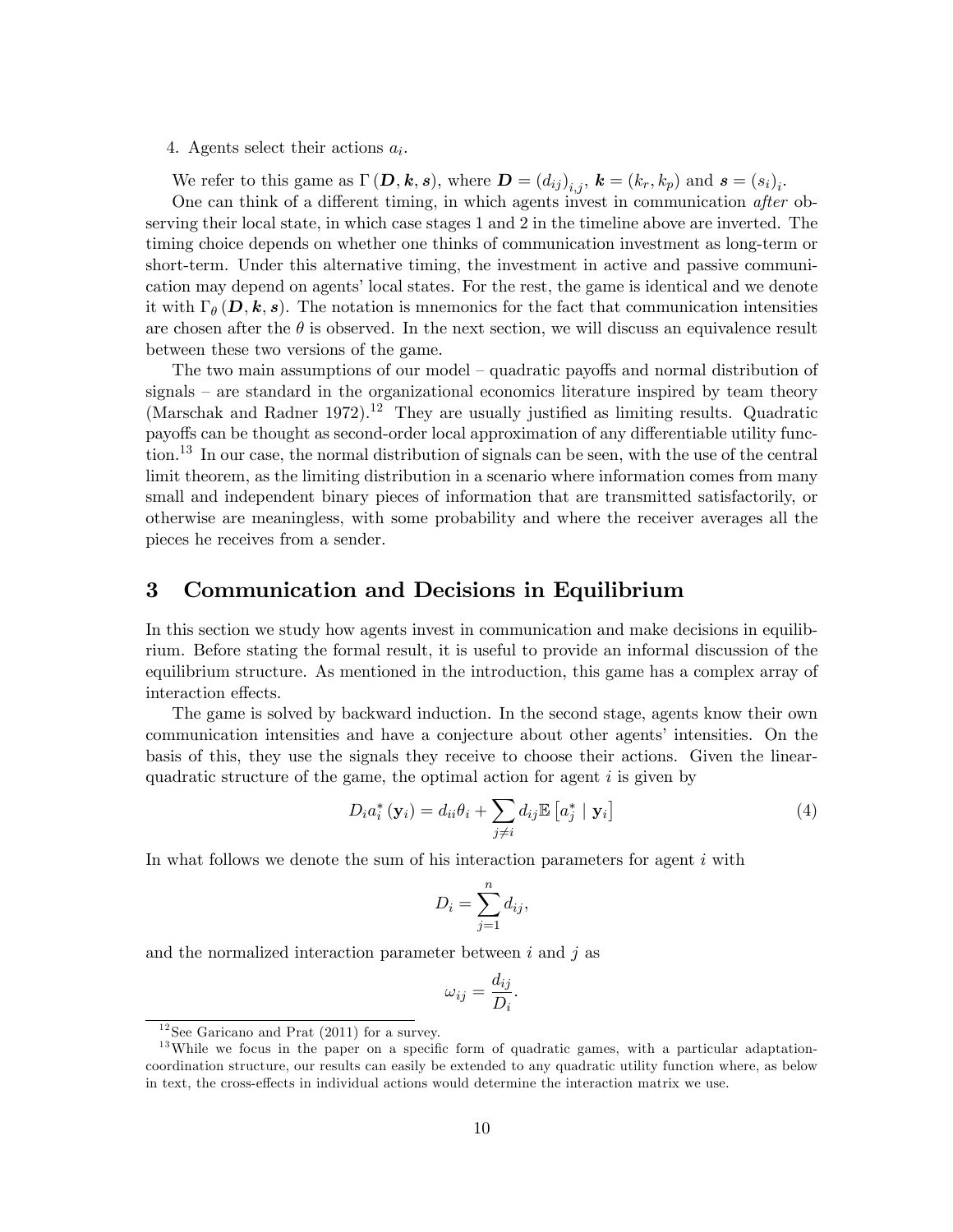The first-order condition (4) is thus

$$
a_i^* (\mathbf{y}_i) = \omega_{ii} \theta_i + \sum_{j \neq i} \omega_{ij} \mathbb{E} \left[ a_j^* \mid \mathbf{y}_i \right]
$$
 (5)

which contains a directly observable term  $(\theta_i)$  and a first-order expectation. (the other agents' actions)

Combining the first-order conditions of the form (5) generates iterated expectations. For instance, one additional round yields

$$
a_{i}^{*}\left(\mathbf{y}_{i}\right)=\omega_{ii}\theta_{i}+\sum_{j\neq i}\omega_{ij}\mathbb{E}\left[\omega_{jj}\theta_{j}+\sum_{k\neq j}\omega_{jk}\mathbb{E}\left[a_{k}^{*} \mid \mathbf{y}_{j}\right] \mid \mathbf{y}_{i}\right]
$$

which contains a directly observable term  $(\theta_i)$ , a first-order expectation on the other agents local states, and a second-order expectation. (the other agents' actions). The good news is that expectations on other agents' local states can be represented in a linear form, for any order. For instance, the first-order expectation term of  $i$  on  $j$ 's state is

$$
i \to j: \quad \omega_{ij} \mathbb{E} \left[ \omega_{jj} \theta_j \mid \mathbf{y}_i \right] = \underbrace{\omega_{ij} \omega_{jj}}_{\text{second order coord. concern}} \times \underbrace{\frac{p_{ij} r_{ij}}{p_{ij} s_j + r_{ij} s_j + p_{ij} r_{ij}}}_{\text{information extraction}}
$$

The information extraction ratio is the classical formula for the expected value of an unobserved normally distributed variable (the local state  $\theta_j$  in this case) given an observed normally distributed signal (the signal from  $j$  to  $i$ ,  $y_{ij}$ ). In variance terms, it corresponds to:

$$
\frac{\frac{1}{s_j}}{\frac{1}{s_j} + \frac{1}{p_{ij}} + \frac{1}{r_{ij}}}.
$$

The ratio is decreasing in the precision of the local state,  $s_i$ , and increasing in the precision of the signal, the sum of the speaking investment  $r_{ij}$  and the listening investment  $p_{ij}$ .

In the next round, the second-order expectation term of i on k's state, mediated by  $j$ 's signal, is

$$
\begin{array}{rcl}\ni & \to & j \to k: & \omega_{ij}\omega_{jk}\mathbb{E}\left[\mathbb{E}\left[\omega_{kk}\theta_k \mid \mathbf{y}_j\right] \mid \mathbf{y}_i\right] \\
& = & \underbrace{\omega_{ij}\omega_{jk}\omega_{kk}}_{\text{third order coord. concern}} \times \underbrace{\frac{p_{ij}r_{ij}}{p_{ij}s_j + r_{ij}s_j + p_{ij}r_{ij}} \frac{p_{jk}r_{jk}}{p_{jk}s_k + r_{jk}s_k + p_{jk}r_{jk}}}_{\text{information extraction about } k} \times y_{ik}\n\end{array}
$$

and so on...

In the proof of Theorem 1 we show that expectations converge and we can always find an equilibrium of the form

$$
a_i^*(\mathbf{y}_i) = b_{ii}\theta_i + \sum_{j \neq i} b_{ij}y_{ij}
$$
\n<sup>(6)</sup>

Furthermore the  $b$ -coefficients are unique, and they can be characterized in a relatively simple way as a function of the the communication intensities that are chosen in the first stage, the  $p$ 's and the  $r$ 's.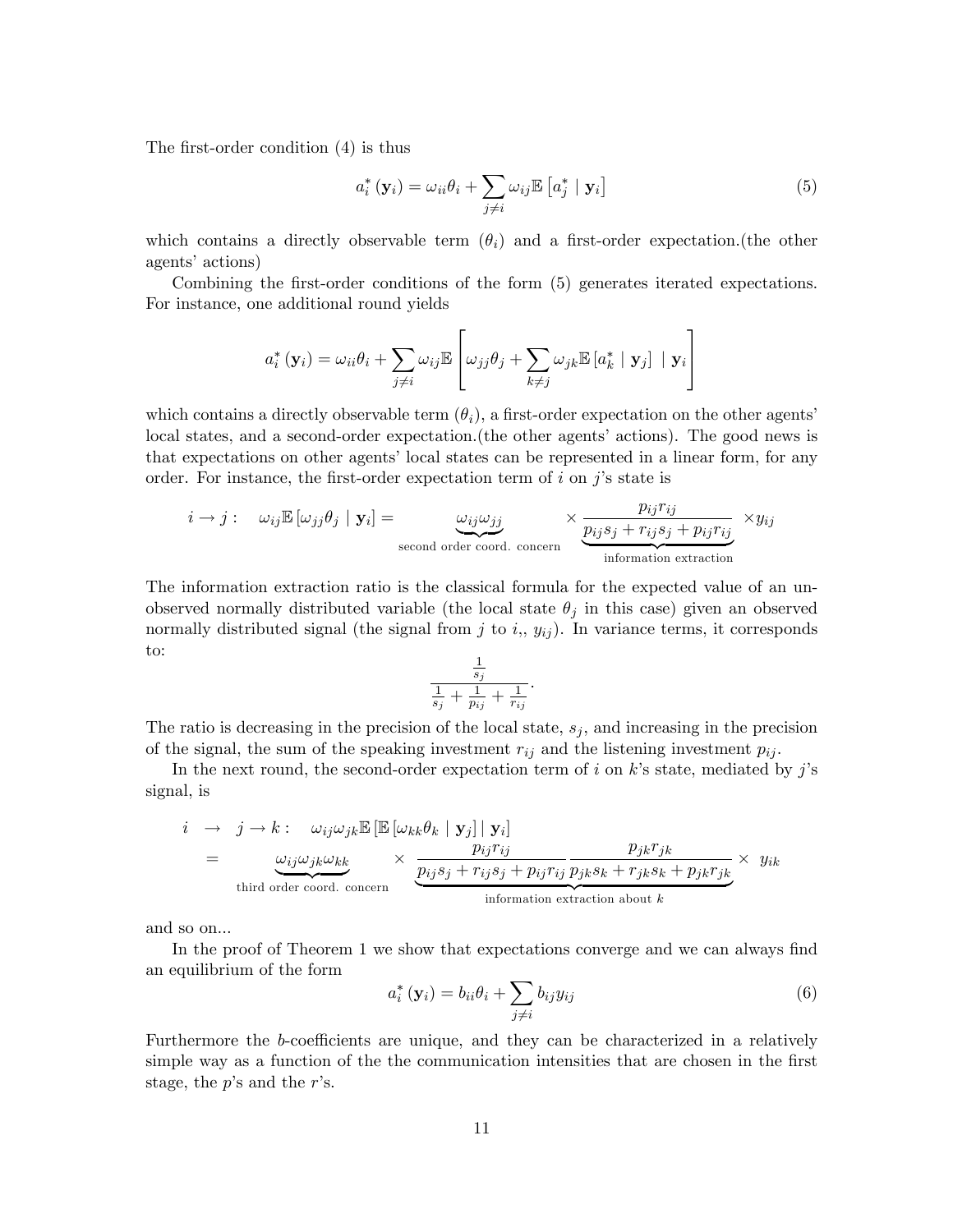With these conditions in mind, we can now move to the first stage of the game, where agents make communication investments. Recall that agent is loss, net of communication costs, is given by

$$
d_{ii} (a_i - \theta_i)^2 + \sum_{j \neq i} d_{ij} (a_i - a_j)^2
$$
 (7)

If communication is poor, agent i suffers in two ways: his own action  $a_i$  contains an additional noise and the other agents' actions, the  $a_j$ 's, contain additional noises. By (6), we can write

$$
Var\left(a_i^*\right) = b_{ii}^2 Var\left(\theta_i\right) + \sum_{j \neq i} b_{ij}^2 Var\left(y_{ij}\right),
$$

which, combined with  $(7)$ , implies that the marginal benefit of an investment in passive communication  $p_{ij}$  yields expected marginal benefit  $D_i b_{ij}^2$  and a marginal investment in active communication  $r_{ji}$  yields  $d_{ij}b_{ji}^2$ . Given our assumptions on communication costs, equilibrium communication intensities must be given by

$$
p_{ij} = \frac{\sqrt{D_i}b_{ij}}{k_p} \text{ and } r_{ji} = \frac{\sqrt{d_{ij}}b_{ji}}{k_r}.
$$
 (8)

Now, as shown in the proof, we can close the analysis by plugging equilibrium intensities in the second stage decision coefficient  $b$ 's. To provide a complete characterization, we introduce one last piece of notation:: for any pair of individuals  $i$  and  $j$  we define

$$
h_{ij} = \begin{cases} \omega_{jj} & \text{if } i = j \\ -s_j \left( \frac{k_p}{\sqrt{D_i}} + \frac{k_r}{\sqrt{d_{ji}}} \right), & otherwise. \end{cases}
$$

Then we can show (see the Appendix for a complete proof):

**Theorem 1** For any  $(D, s)$ , if  $k_r$  and  $k_p$  are sufficiently low, the game  $\Gamma(D, k, s)$  has an equilibrium where:

(i) Decisions are given by

$$
\boldsymbol{b}_{\cdot j}=(\boldsymbol{I}-\boldsymbol{\Omega})^{-1}\cdot\boldsymbol{h}_{\cdot j}\quad \text{ for all }j;
$$

(ii) Active communication is

$$
r_{ij} = \frac{\sqrt{d_{ji}}b_{ij}}{k_r} \qquad \text{for all } i \neq j;
$$

(iii) Passive communication is

$$
p_{ij} = \frac{\sqrt{D_i}b_{ij}}{k_p} \qquad \text{for all } i \neq j
$$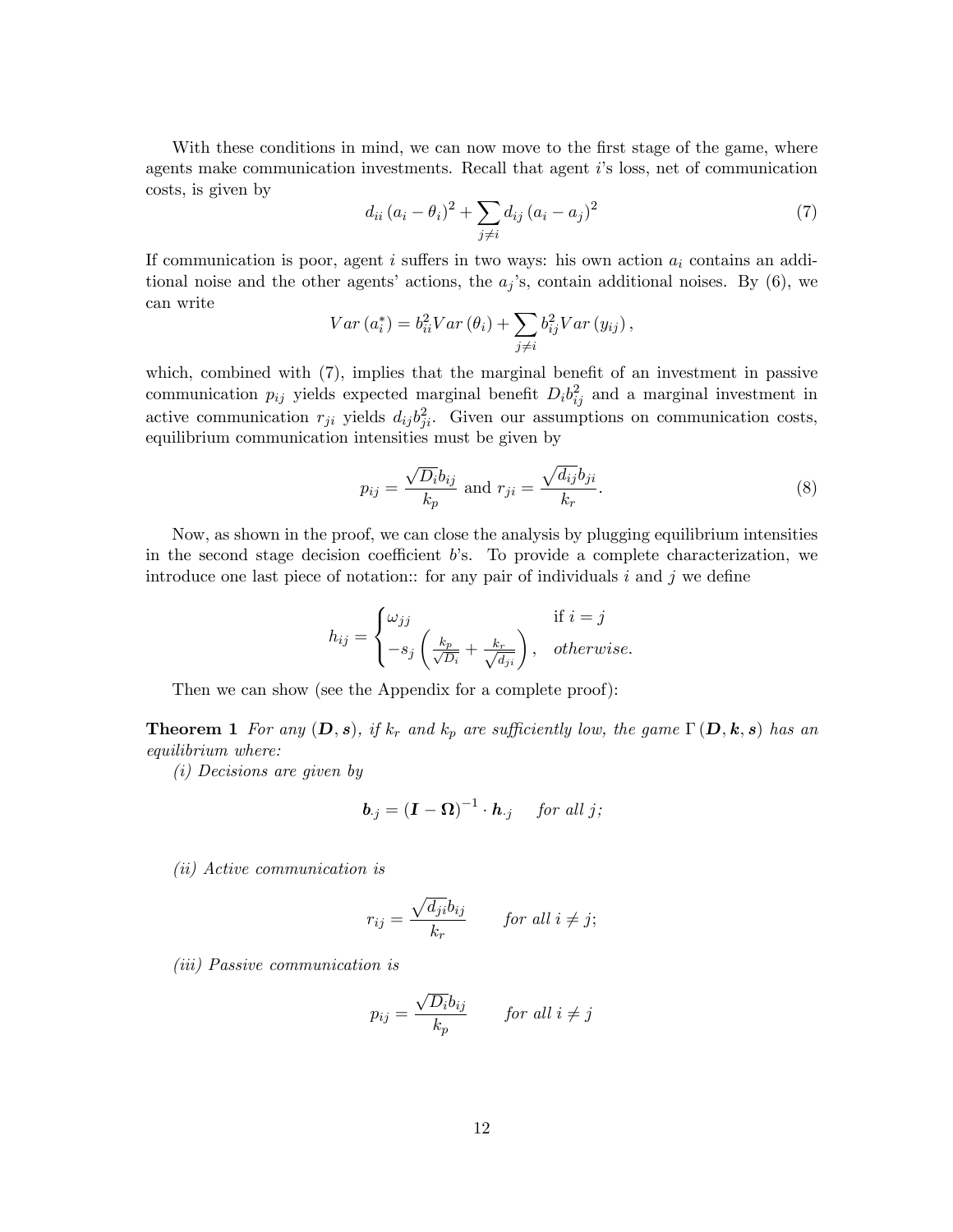The theorem offers a simple equilibrium characterization. Conditions (ii) and (iii) correspond to (8) and express each communication intensity as a linear function of just one decision coefficient. It requires that  $k_r$  and  $k_p$  are sufficiently low. If this condition fails, the lower-bound constraint on communication intensities may be violated. In that case, the equilibrium involves corner solutions, whereby some or all of the  $p$ 's and  $r$ 's are equal to the minimal value  $\xi$ . This possibility is explored in section 5 of the Supplementary Material. However, for any  $(D, s)$ , there always exist values of  $k_p$  and  $k_r$  that are sufficiently low to guarantee an interior solution.

Condition (ij,) is based on a characterization of  $\boldsymbol{b}$  that is particularly tractable because: (a) It does not depend on communication intensities (it only depends on primitives); (b) It can be split into n systems of equations, one for each agent; (c) It is linear; (d) It uses a coefficient matrix that is the same for all  $n$  agents.

While system (i) does not contain  $r$  and  $p$ , one should not think that it captures only decision considerations. As the presence of communication parameters  $k_r$  and  $k_p$  indicates, (i) also embodies communication considerations. Specifically, each subsystem in condition (i) determines all the coefficients  $(b_{ij})_{i=1,...n}$  that relate to decisions taken by the *n* agents with respect to information originating from a certain agent j: namely, the signal  $y_{ij}$  if  $i \neq j$  and the local state  $\theta_j$  if  $i = j$ .

The matrix  $(I - \Omega)^{-1}$  admits a simple interpretation. Since  $\Omega$  is, by definition, a contraction we can write

$$
(\boldsymbol{I}-\boldsymbol{\Omega})^{-1}=\boldsymbol{I}+\boldsymbol{\Omega}+\boldsymbol{\Omega}^2+\boldsymbol{\Omega}^3+\cdots=\sum_{l\geq 0}\boldsymbol{\Omega}^l
$$

The entry  $\omega_{ij}$  of  $\Omega^l$  is the sum of all products of normalized coordination concerns of all possible chains comprising exactly  $l$  connected agents that start with agent  $i$  and finish with agent j. Hence, the entry  $\vartheta_{ij}$  of  $(I - \Omega)^{-1}$  is based on all product chains from i to j, comprising any number of agents. The  $\vartheta$ -terms are always positive and they measure the strength of direct and indirect coordination concerns between two agents. The matrix  $(I - \Omega)^{-1}$  is the same for all subsystems because the propagation of interaction effects across agents goes through the same payoff matrix: a change in any part of  $j$ 's decision function affects i through coefficient  $d_{ij}$ .

With this notation, the theorem says that the influence of agent j over agent i is determined as follows:

$$
b_{ij} = \sum_{m=1}^{n} \vartheta_{im} h_{mj} = \vartheta_{ij} \omega_{jj} - s_j \sum_{m \neq j} \vartheta_{im} \left( \frac{k_p}{\sqrt{D_m}} + \frac{k_r}{\sqrt{d_{jm}}} \right).
$$

The influence coefficient  $b_{ij}$  has a positive term and  $n-1$  negative terms. The positive term is larger when  $\omega_{jj} = d_{jj}/D_j$  is large, namely, when the sending agent's adaptation concern is large compared to his coordination concerns. That shows a natural effect: if  $j$ 's adaptation concern is strong, his action is going to be close to his local, private, information; knowing this, agent i reacts by increasing his weight in the message he receives from  $j$ , and this reaction is stronger the more he cares to coordinate (directly, or because other individuals he cares about want to coordinate with j with  $j$  – as captured by  $\vartheta_{ij}$ .

Each negative term of the form  $\vartheta_{imhmi}$  dampens the influence of j over i and relates to three factors: the predictability of j's environment  $(s_i)$ , i's desire to coordinate with m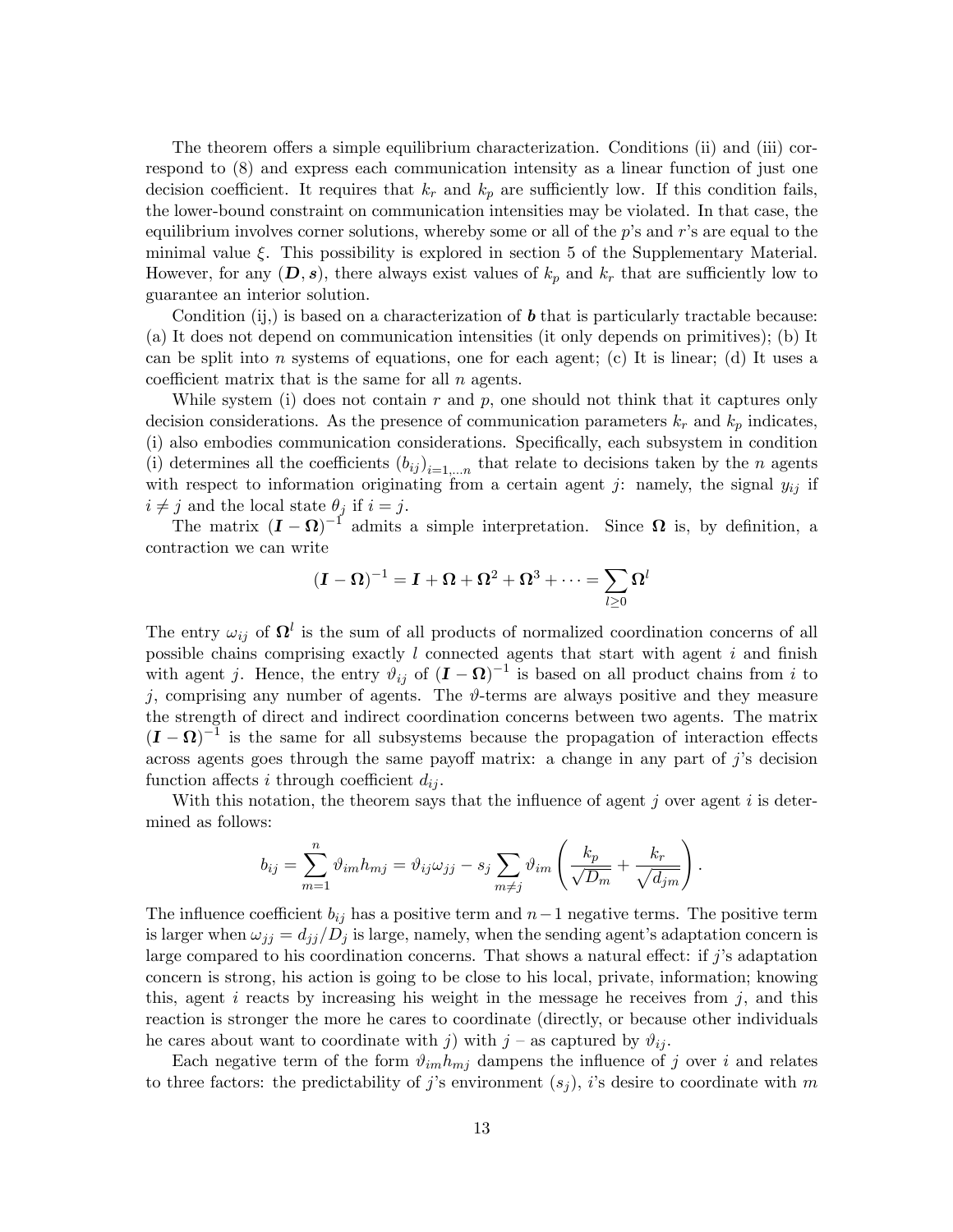$(\vartheta_{im})$ , the cost of communication relative to the desire for coordination  $(\frac{k_p}{\sqrt{D}})$  $\frac{k_p}{D_m}+\frac{k_r}{\sqrt{d_s}}$  $\frac{k_r}{d_{jm}}),$ which will be discussed at length in the next section.

Regarding (ii) and (iii), there is an asymmetry between the two expressions: investment in active communication depends on one interaction parameter  $(d_{ii})$  while investment in passive communication depends on the sum of all parameters  $(D_i)$ . This asymmetry reflects a difference in the individual benefit of learning from others and the individual benefit of informing others. This strategic asymmetry between listening and speaking will be discussed at length in section 4.2.

When communication cost vanishes  $(k_p \rightarrow 0, k_r \rightarrow 0)$ , the Theorem predicts that all communication precisions grow unboundedly. The vector of actions tends to a simple limit:

$$
\mathbf{a}^* = (\mathbf{I} - \mathbf{\Omega})^{-1} \left( \begin{array}{c} \omega_{11} \theta_1 \\ \vdots \\ \omega_{nn} \theta_n \end{array} \right),
$$

The robustness of the result can be probed in a number of directions. First, we can ask what happens if, instead of assuming that communication investments are made before learning the local states, we assume the opposite. Recall that we defined  $\Gamma_{\theta}(\mathbf{D}, \mathbf{k}, s)$  as a game that is identical to  $\Gamma(D, k, s)$  except that the order of the first two stages is reversed. In  $\Gamma_{\theta}$ , agents invest after they observe their  $\theta$ . In general we would expect the set of equilibria to be different because the incentive of agents to invest in active and passive communication may depend on the value of their local states. This in turn could create a signaling issue. However, we can prove that Game  $\Gamma_{\theta}(\mathbf{D}, \mathbf{k}, s)$  has a perfect Bayesian equilibrium that corresponds to the pure-strategy equilibrium of  $\Gamma(D, k, s)$ . The intuition for this result has to do with the assumption that payoff functions are quadratic. The choice of  $a_i$  does of course depend on the value of  $\theta_i$ . However, the marginal benefit of additional information is the same whether the agent knows the actual value his local state, as in  $\Gamma_{\theta}$ , or only its expected value, as in  $\Gamma$ . Strange signaling outcomes are also prevented by use of a probability distribution with a full-support. This result is stated and proven in section 1 of the Supplementary Material.

Second, is the equilibrium in theorem 1 unique? First, the assumption that communication intensities are bounded below by  $\xi$  rather than zero prevents the existence of equilibria based on pure mis-coordination. Second, there could be non-linear equilibria. In the equilibrium that we describe the actions of agents are linear functions of the signals they receive.Within this class, it is immediate to see that our equilibrium is unique. This is a common assumption in the literature that uses the normal-quadratic approach, but, while there are no known counterexamples, it is not obvious to show that only linear equilibria are possible (e.g. Angeletos and Pavan (2009), Dewan and Myatt (2008)). While we cannot prove uniqueness in our game, we can prove uniqueness in a sequence of games whose limit is the game under consideration. In section 2 of the Supplementary Material we consider a truncated version of our game, where agents' action are bounded below and above. We show that this game has a unique equilibrium and that such equilibrium tends to ours as the bound goes to infinity.

Third, one may also think that in reality communication can only occur between certain nodes. Namely, information transmissions is impossible on certain edges of the graphs. Our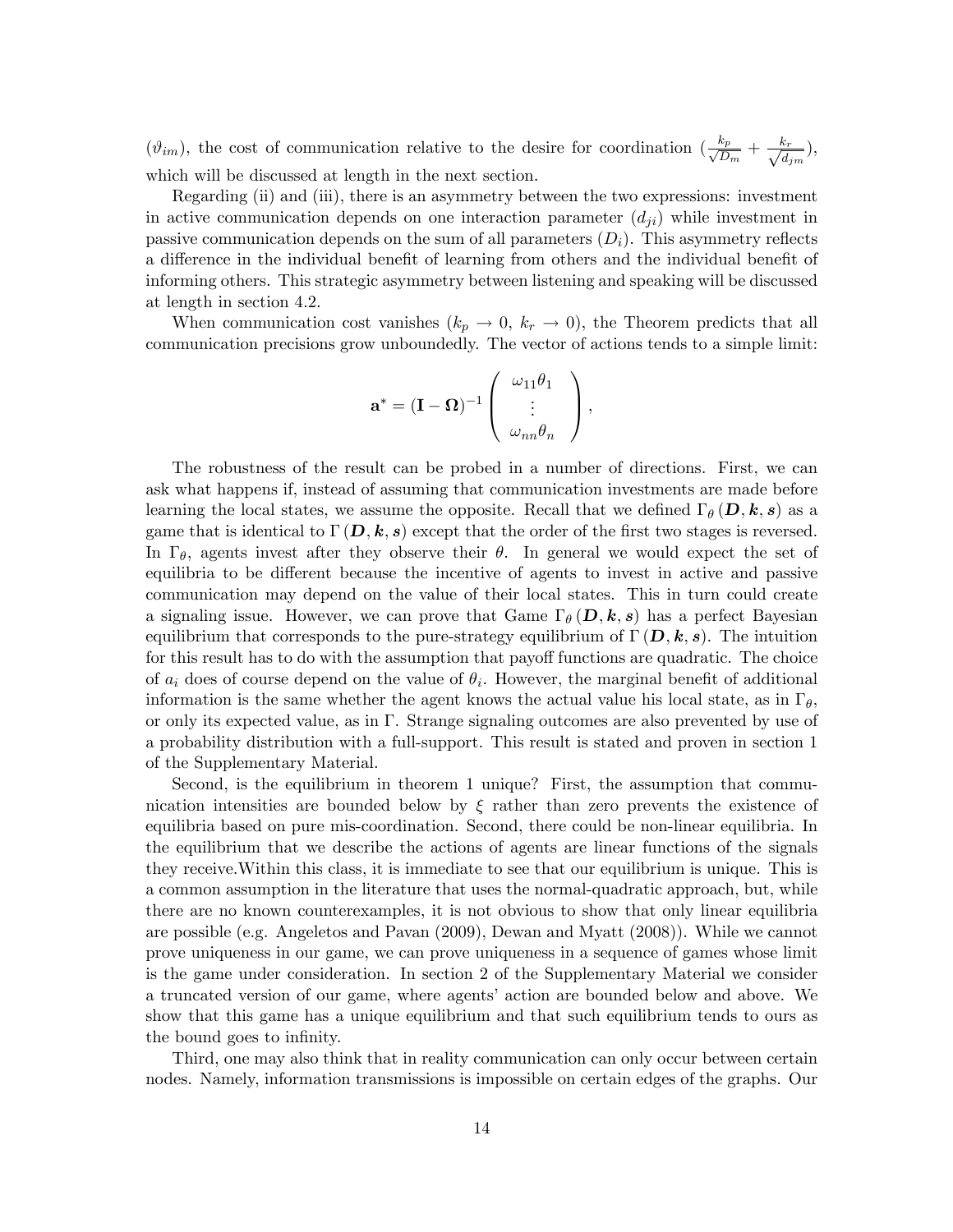equilibrium characterization can be modified to accommodate this additional constraint (section 3 of the Supplementary Material).

Also note that a characterization similar to theorem 1 obtains even under different assumptions on the structure of communication costs. For instance, rather than having pairwise communication, we could imagine that the agents "broadcast" their signals. Thus, each agent sustains the cost of active communication only once. This possibility is explored in section 4 of the Supplementary Material section.

## 4 Complementarities in Communication and Influence

As it became apparent in the equilibrium characterization result, there are strategic complementarities between active communication, passive communication and decision-making, which arise in models with three or more agents. This section builds on Theorem 1 to explore two aspects of these complementarities. It first studies indirect effects of the interaction parameters on communication and decisions, namely what happens to  $b_{ij}$ ,  $r_{ij}$ , and  $p_{ij}$  when  $d_{ij}$  stays constant but other interaction parameters change. As we shall see, there are subtle non-monotonic effects. The second part of the section focuses on inefficiencies arising from the complementarity between communication and decision-making. In particular, we will see that, when there are three or more agents, underinvestment in active communication is particularly acute and we will argue that in real organizations, this form of inefficiency is contrasted by management practices that encourage active communication.

#### 4.1 Indirect Effects

It is easy to check that, if there are only two players, comparative statics is relatively straightforward: an increase in the strength of the interaction parameters  $d_{12}$  and  $d_{21}$  leads to more investment in communication between the agents. This confirms previous results based on the presence of two agents only (Dewatripont and Tirole 2005, Dessein and Santos 2006).

However, as we mentioned earlier, how Alice influences Bob does not only depend on the direct interaction between Alice and Bob, but potentially on all other interactions. The analysis of indirect effects is less straightforward.

The following example – which provides a link to the sociology of labor – is the simplest way to illustrate the kind of non-monotonic effects that can arise. Consider three agents with the following interaction matrix

$$
D = \begin{bmatrix} d & q & \frac{1}{q} \\ q & d & \frac{1}{q} \\ 1 & 1 & d \end{bmatrix} \text{ with } q \ge 1
$$

When  $q = 1$ , the three agents are symmetric. As q increases, a "clique" – to borrow a term used by labor sociologists (Dalton  $1959$ ) – forms between the first two agents with the exclusion of the third, the "outsider".

What happens when the the exogenous link between agents 1 and 2 becomes stronger? As 1 and 2 care less about the outsider, there is a reduction in both communication and influence by the outsider. The effect on communication and influence in the other direction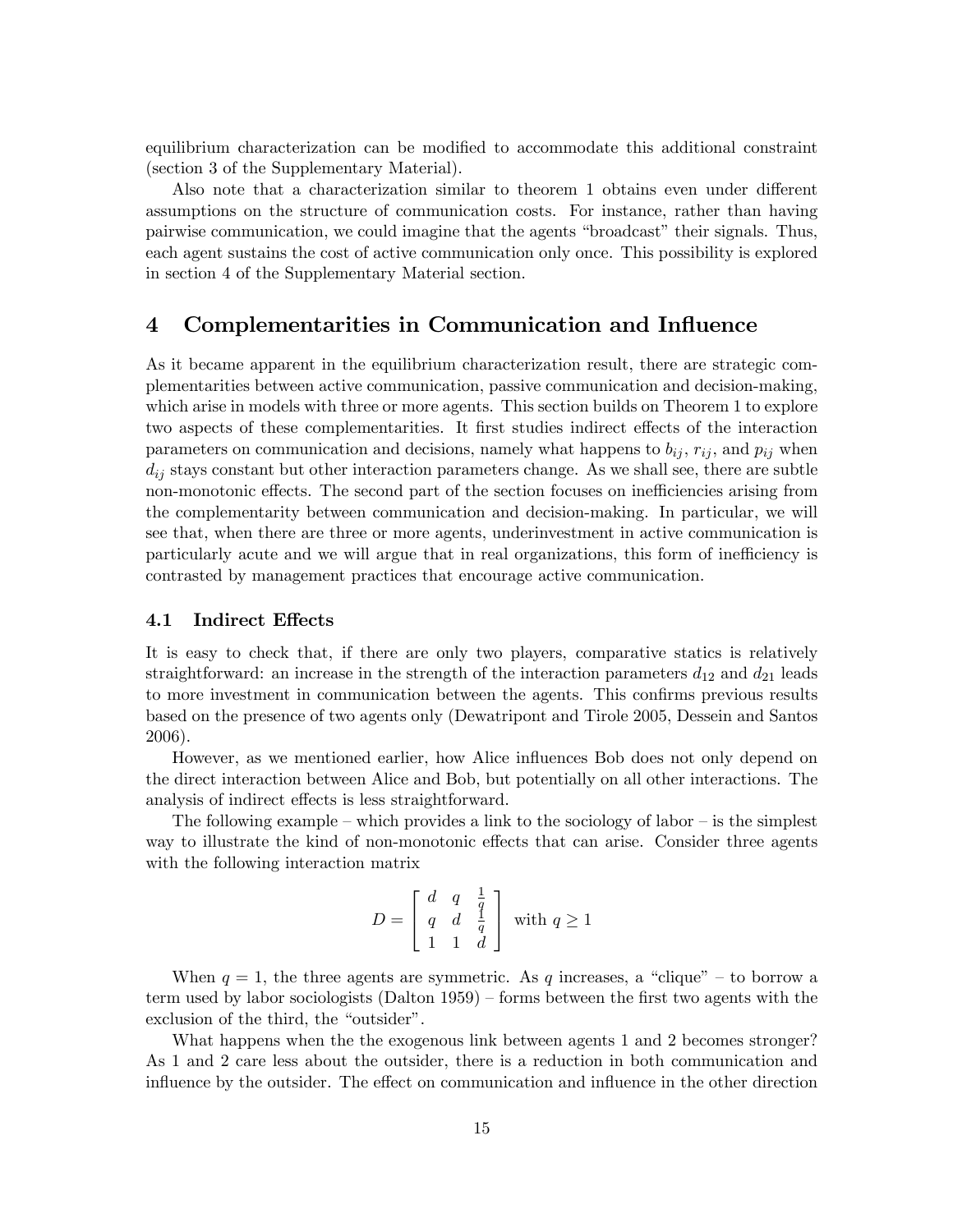is instead non-monotonic. First, there is a *clique insularity effect*: 1 and 2 care less about the outsider, and hence they invest less in talking to him: active communication variables  $r_{13}$  and  $r_{23}$  decrease (figure 1a). Second, the outsider is affected by the *clique reinforcement*  $effect.$  As 1 and 2 communicate and coordinate more with each other, their mutual influence increases. The outsider realizes that  $1$  and  $2$ 's local states affect each other's actions and he becomes even more eager to learn them. He invests more in passive communication, at least for low values of  $q$  (figure 1b). When  $q$  is sufficiently high, the insularity effect must dominate. As 1 and 2 talk less and less to the outsider, the outsider begins to invest less in listening. Therefore, the overall pattern of influence is monotonic (figure 1c).<sup>14</sup>

It is also interesting to note that the ratio between active and passive communication is decreasing in  $q$  throughout, confirming that the presence of a stronger exogenous tie between 1 and 2 causes an increasing imbalance between the desire of outsiders to obtain information and the willingness of 1 and 2 to provide it.<sup>15</sup>

<sup>&</sup>lt;sup>14</sup>The plot uses the following parameters:  $d = 5$ ,  $s_1 = s_2 = s_3$ ,  $k_p = k_r = 0.01$ .

<sup>&</sup>lt;sup>15</sup>Cliques can damage the agents that are excluded from them. Section 3 if the Supplementary Material presents a three-agent example where a player is better off if communication between the other two players is prohibited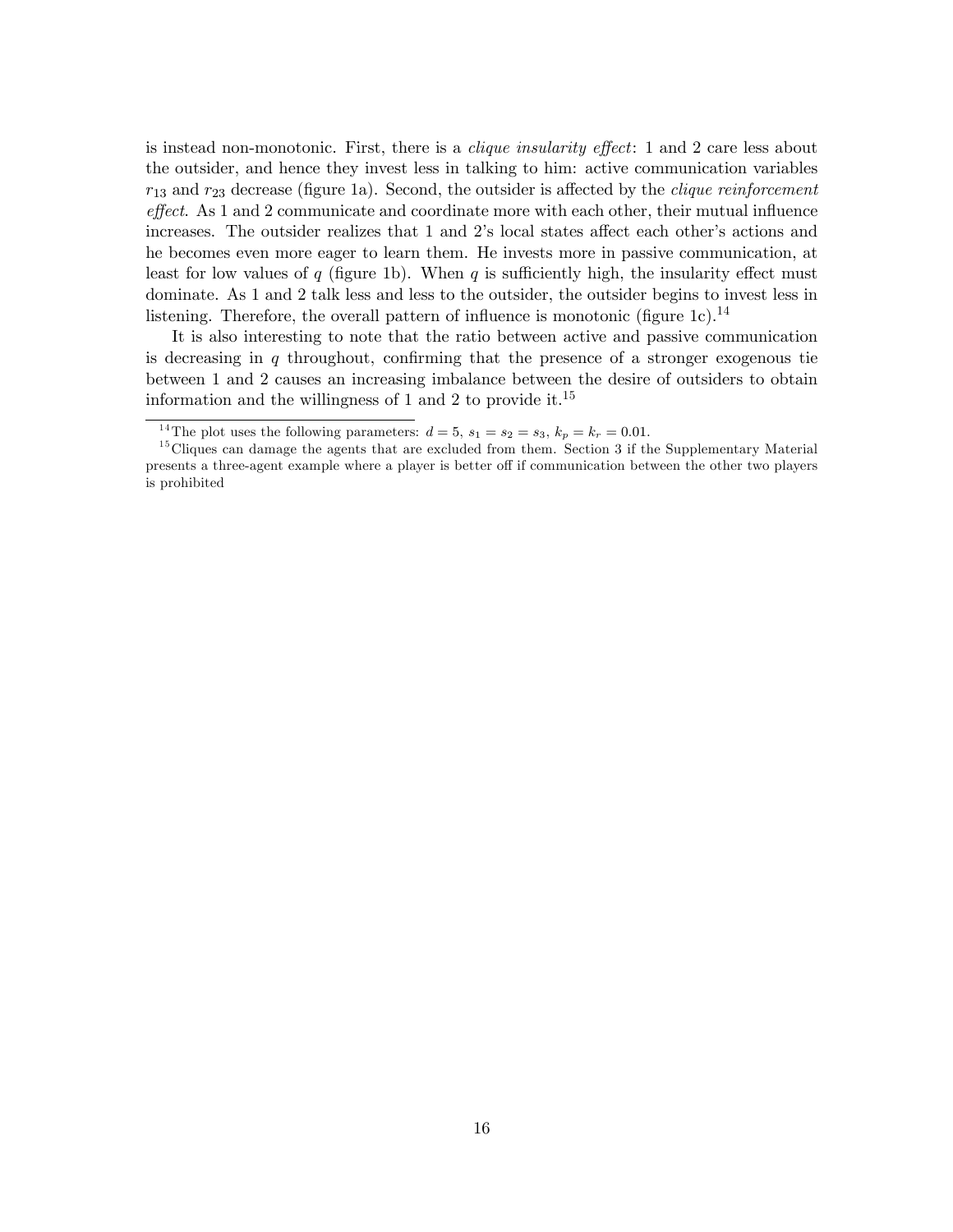

1a: Active Communication by Agents 1 and 2  $(r_{13}/r_{23})$ 



1b: Passive Communication by Agent 3  $(p_{13}/p_{23})$ 



1c: Influence of Agents 1 and 2 on Agent 3  $(b_{13}/b_{23})$ 17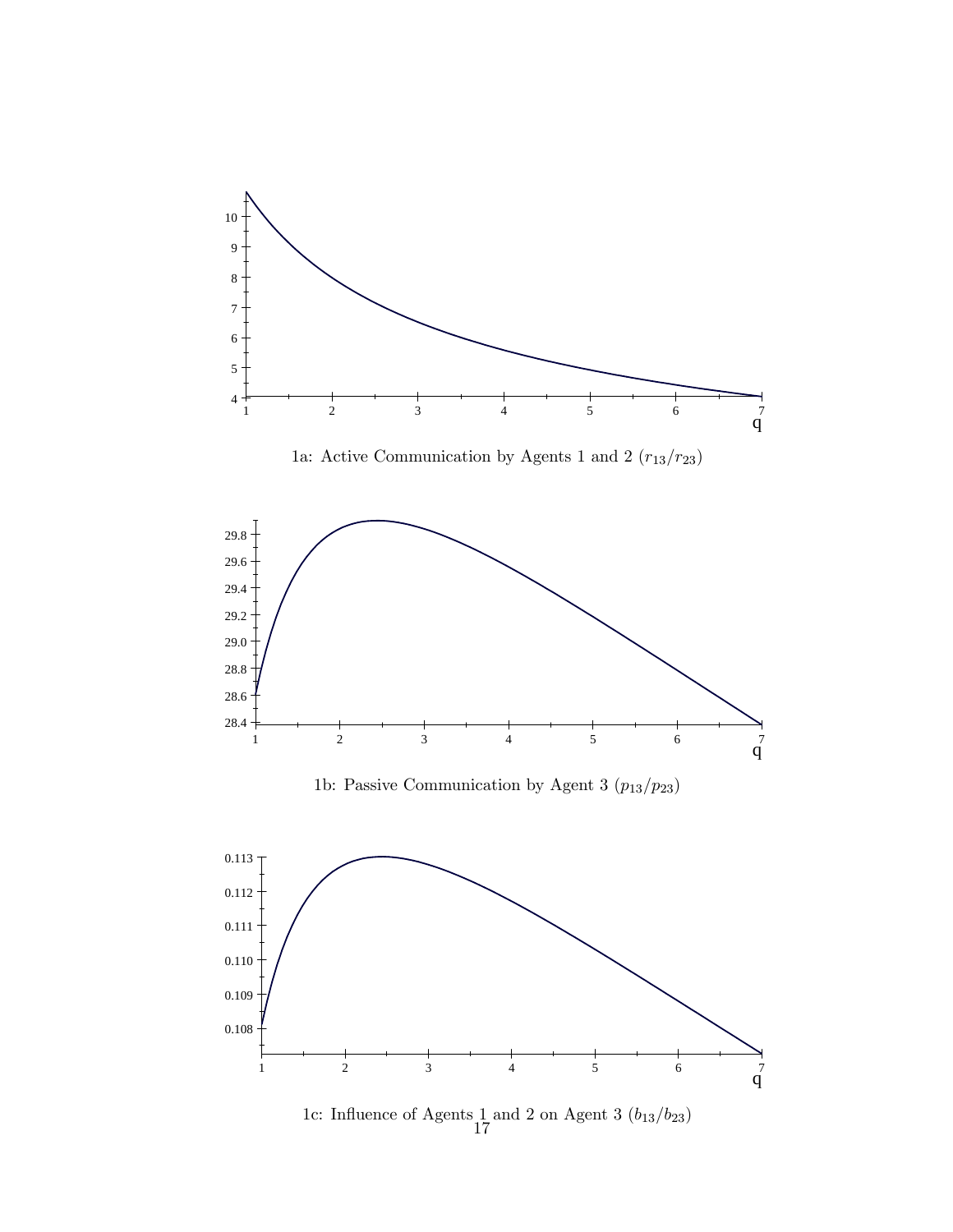## 4.2 Underinvestment

.

The presence of complementarities among agents is likely to lead to inefficiently low investment in communication. To verify this claim, we must first define the "efficient" benchmark, and there are two candidates. One can compare the equilibrium outcome to the outcome that would arise if communication intensities were chosen by a planner, while decision functions were still be delegated to agents. Or one can use as a benchmark the case where the planner is also responsible for choosing decision functions. Here, we analyze the first case, as we are particularly interested in inefficiencies that derive from underinvestment in communication.

Reconsider our baseline game  $\Gamma(D, k, s)$ . Keep the same payoff functions  $u_i$  defined in  $(3)$ , but now assume that each agent i solves

$$
\max_{\left\{b_{ij}^*\right\}_{j=1}^n} E\left[u_i\right]
$$

while a planner solves

$$
\max_{\left\{p_{ij}^*\right\}_{i,j},\left\{r_{ij}^*\right\}_{i,j}}\sum_{i=1}^n E\left[u_i\right]
$$

The planner moves first, but  $-$  as in the rest of the paper  $-$  we assume that agents do not observe communication investments directly.<sup>16</sup> Call this new game  $\Gamma^*({\bf D}, {\bf k}, {\bf s})$ .

We can offer an equilibrium characterization that mirrors the one of Theorem 1:

**Proposition 2** The decision network and communication network that arise in equilibrium are given by:

$$
b_{\cdot j}^* = (\mathbf{I} - \mathbf{\Omega})^{-1} \cdot h_{\cdot j}^* \quad \text{for all } j
$$
\n
$$
r_{ij}^* = \sqrt{\sum_{k=1}^n d_{ik} + \sum_{k \neq i}^n d_{ki} \frac{b_{ij}^*}{k_r}} \quad \text{for all } i \neq j
$$
\n
$$
p_{ij}^* = \sqrt{\sum_{k=1}^n d_{ik} + \sum_{k \neq i}^n d_{ki} \frac{b_{ij}^*}{k_p}} \quad \text{for all } i \neq j
$$

with

$$
h_{ij}^* = \begin{cases} \omega_{jj} & \text{if } i = j \\ -s_j \frac{k_p + k_r}{\sqrt{D_i + \sum_{k \neq j}^n d_{kj}}} & otherwise \end{cases}
$$

Communication creates positive externalities that players do not internalize in the noncooperative game. Comparing Proposition 2 with Theorem 1, we see that there are two

 $16$  In another conceivable version of the planner's problem communication investments could be publicly observable. This will generate an additional discrepancy between the baseline game and the plannerís problem.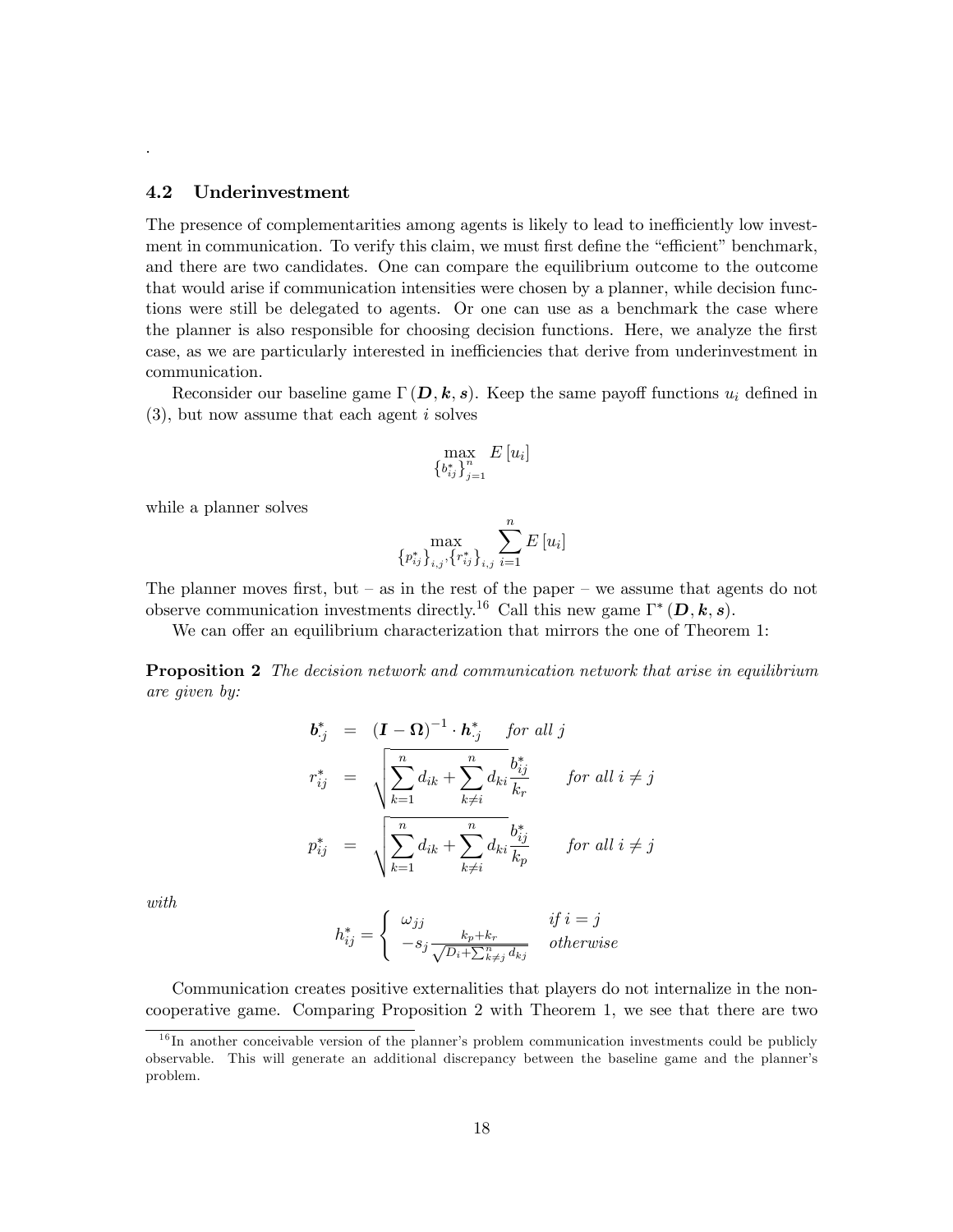channels that generate inefficiency. first, for any given vector of decision coefficients  $\bm{b}$ , communication intensity vectors  $\hat{r}$  and  $\hat{p}$  are larger in the planner's solution, namely, for any given pattern of influence, agents under-invest in communication. Second, the  $h_{ji}^*$  are smaller in the planner's solution, meaning that there is an additional feedback effect that goes through influence. In the planner's solution, agents expect communication intensities to be higher and hence they are more influenced by signals they receive. As both effects go in the same directions, this proves the following:

**Proposition 3** In the equilibrium of  $\Gamma^* (\mathbf{D}, \mathbf{k}, s)$  all the decision coefficients and communication intensities are larger than in the equilibrium of  $\Gamma(D, k, s)$ .

Now that we know that communication investment is too low, we can ask whether underinvestment is more of a problem for active or for passsive communication. Namely, for any directed link between two agents, is the ratio  $r_{ij}/p_{ij}$  higher in the baseline case or when the planner chooses communication intensities? From Proposition 2 and Theorem 1, we see that:

**Proposition 4** In the planner's solution the active/passive ratio ratio depends only on relative cost

$$
\frac{r_{ij}}{p_{ij}} = \frac{k_p}{k_r}.
$$

Instead, in the non-cooperative solution the ratio is

$$
\frac{r_{ij}}{p_{ij}} = \frac{k_p}{k_r} \sqrt{\frac{d_{ji}}{D_i}}
$$

In general, we should expect  $D_i > d_{ji}$ <sup>17</sup> For instance, if the problem is symmetric  $(d_{ij} = \bar{d}Q \text{ for all } i \neq j \text{ and } d_{ii} = (1 - (n - 1) \bar{d}) Q)$ , we have

$$
\gamma_{ij} = \bar{d} \qquad \text{for all } i \neq j.
$$

Consider the case in which active and passive communication are equally costly, i.e.  $k_p = k_r$ . As  $\bar{d} < \frac{1}{n-1}$ , this means that the ratio between active and passive communication is bounded above by  $\frac{1}{n-1}$ , implying that: (i) it is smaller than 1; (ii) it becomes lower as *n* increases. The only case where passive communication does not have an intrinsic advantage is when there are only two agents. Conversely, as the number of agents increases, the ratio tends to zero.

As we mentioned after Theorem 1, there is strategic asymmetry between active and passive communication, which favors passive communication. We will now offer a more precise intuition for this result. consider two agents,  $i$  and  $j$ , and focus on communication

<sup>&</sup>lt;sup>17</sup>Only in the case that agent i is particularly prominent and the interaction coefficient  $d_{ji}$  for another agent j is larger than the sum of interaction coefficients  $D_i$  that affect agent i, active communication can be relatively more intensive than passive communication.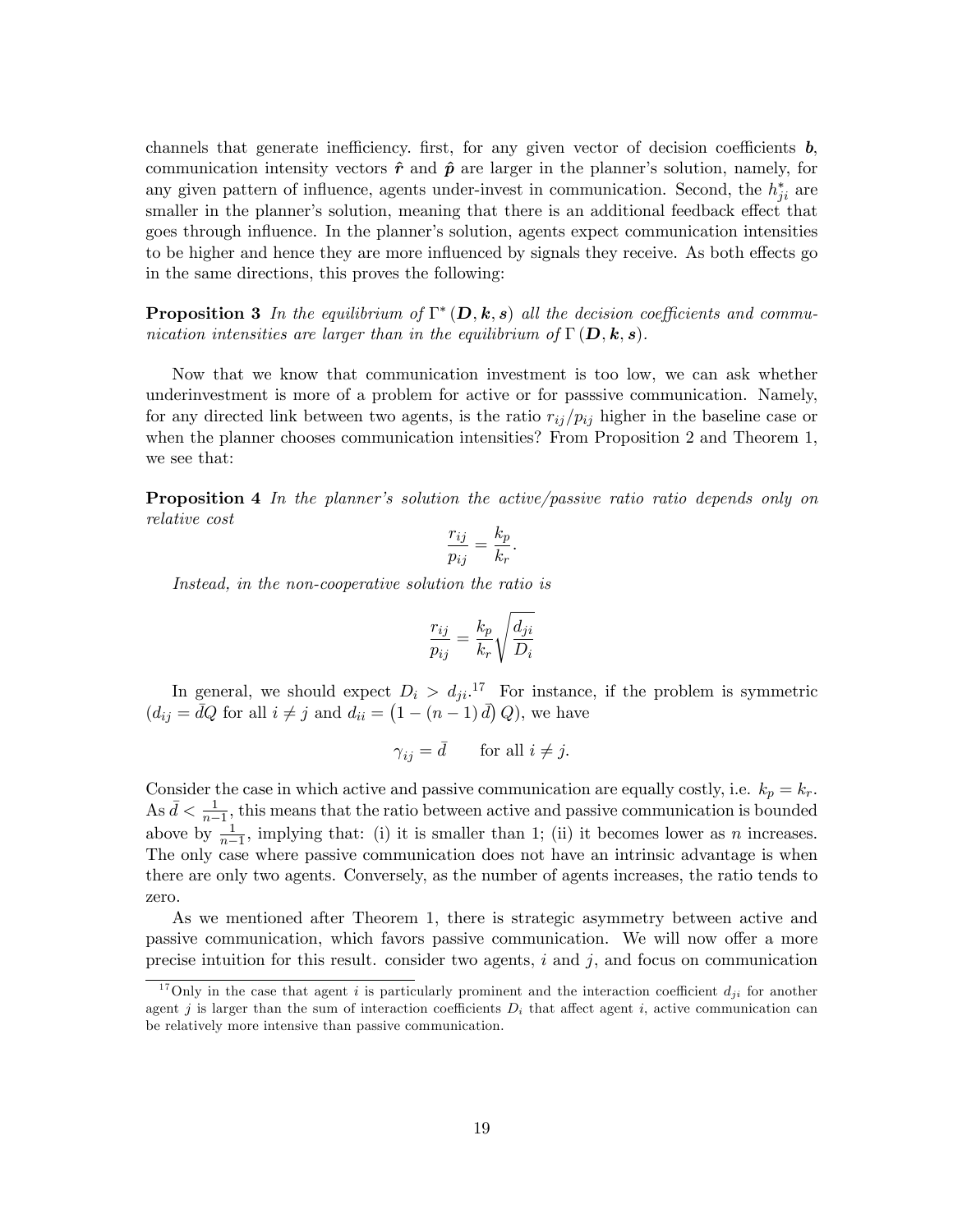from j to i, both i listening  $(p_{ij})$  and j speaking  $(r_{ij})$ . The payoffs of the two agents, net of communication costs, are given by

$$
u_i = -d_{ii} (a_i - \theta_i)^2 - \sum_{k \neq i} d_{ik} (a_i - a_k)^2
$$
  

$$
u_j = -d_{jj} (a_j - \theta_j)^2 - \sum_{k \neq j} d_{jk} (a_j - a_k)^2
$$

The signal that i receives from j,  $y_{ij}$ , affects i's action. As our equilibrium is linear,

$$
\frac{da_{ij}}{dy_{ij}} = b_{ij}.
$$

An increase in the precision of the signal  $y_{ij}$  increases the precision of the action  $a_{ij}$ , which in turn is beneficial to our risk-averse agents because it eliminates unnecessary noise in the decision. However, the expressions for  $u_i$  and  $u_j$  show that this effect is asymmetric. For the receiver i, the effect is quite direct as it involves his action  $a_i$  directly, and it affects all the terms of his payoff:

$$
\frac{du_j}{dy_{ij}} = D_i b_{ij}.
$$

Instead, for the sender j the effect is less direct as it does not involve his action  $a_j$  directly but just the receiver's action:

$$
\frac{du_i}{dy_{ij}} = d_{ji}b_{ij}.
$$

The asymmetry captures the idea that passive communication has a more immediate use than active communication because the receiver can control the action directly, while the sender must reply on the receiver's decision.

Our results imply that organizations  $-$  and in particular firms  $-$  should look for direct and indirect ways to incentivize communication, and in particular active communication. Indeed, companies often boast about their culture of internal communication. Many management methods introduce protocols that require workers to set aside time to communicating with other agents. A case in point is Quality Function Deployment (QFD), a quality management method that originated in Japan and is now widely used across the world (Akao 1990). There is direct evidence that QFD operates by increasing communication intensity beyond hierarchical lines (Griffin and Hauser 1992). Another example of a structured way to encourage communication is provided by the use of "quality circles" in Total Quality Management (TQM).

It is interesting to note that management methods such as the above cited QFD place a great emphasis on giving a voice to all team members, encouraging them to communicate their information independent of their hierarchical position. In our set-up, this can be seen as an attempt to reduce the cost of active communication, which, has we have just seen, would be particularly useful to the company, especially if it is a large one.

Ichniowski and Shaw's (1997) influential study of the effect of the adoption of human resources management (HRM) practices finds a positive effect of setting up meetings between managers and workers. Ichniowski et al (2005) considers in particular the role of communication and show that the successful adoption of innovative (and performance-enhancing)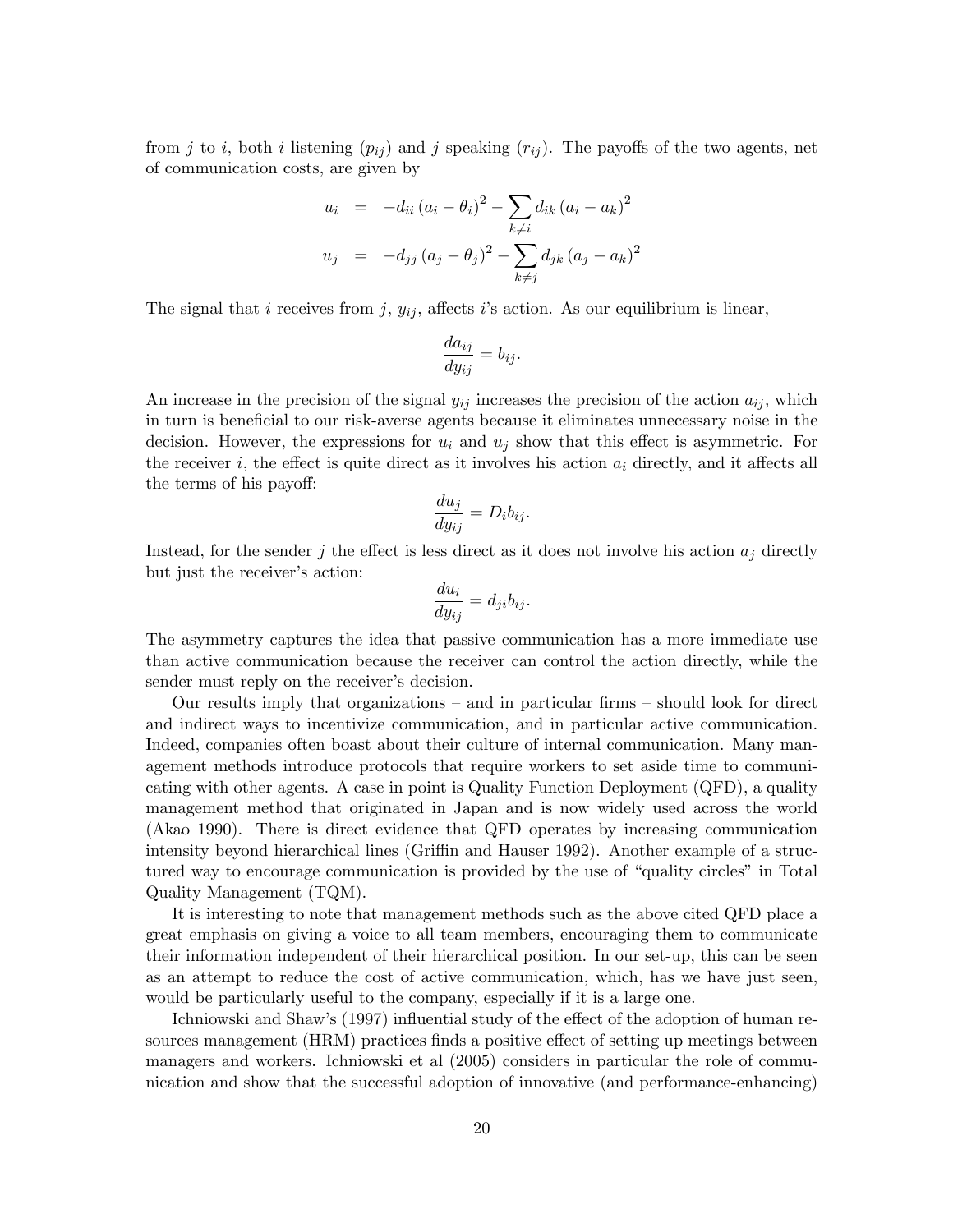HRM practices requires investing in workersíconnective capital. The latter, however, comes at a cost: "these investments in connective capital can be costly  $-$  involving higher training, screening, and information sharing costs, and potentially higher wages." Thus it appears that moving towards the plannerís solution requires the organization to invest in a set of tools and practices that encourage employees to communicate.

The result that underinvestment in active communication is more severe than underinvestment in passive communication depends on our assumption that communication has a pairwise nature. In our set-up, there are no economies of scale in sending signals to multiple agents or receiving signals from multiple agents. Phone calls and site visits are good examples of pairwise costs. However, other communication modes display economies of scale on the active side. The cost of sending an email or updating a website is almost independent from the number of recipents or readers. However such economies of scale are mostly absent on the passive side. As one expects, this would re-adjust the balance between active and passive communication.<sup>18</sup> This observation does not invalidate the result that there is a tendency to underinvest in active communication; it just implies that the tendency can be o§set by strong economies of scale in active, but not passive, communication.

## 5 How Influential Is an Agent?

In this section, we use the characterization in Theorem 1 to measure the overall ináuence of agents on their peers. Influence has so far only been discussed in bilateral terms: how much does agent  $i$  influences agent  $j$ ? We now ask how influential an agent is with respect to all other agents. The *global influence* of agent  $i$  will capture the marginal effect of a change in  $i$ 's local state on the other agents. The assumption that local states are independent guarantees that ináuence is purely due to communication and coordination, and not to spurious correlation between actions due to correlation between states.

The global influence of agent i, that we denote by  $\mathcal{I}_i$ , is

$$
\mathcal{I}_i = \sum_{j=1}^n b_{ji} \qquad k = 1, \ldots, n
$$

In words, the global influence of agent  $i$  corresponds to the sum of the expected effects of a change on the agent's local state on all actions (including the agent's own action). The average action of the group conditional on the values of  $\vec{\theta} = (\theta_1, \ldots, \theta_n)$  is equal to<sup>19</sup>

$$
\mathbb{E}_{\vec{\theta}}\left[\frac{1}{n}\sum_i\sum_{j=1}^n b_{ji}y_{ji}\right] = \frac{1}{n}\sum_i\sum_{j=1}^n b_{ji}\theta_i = \frac{1}{n}\sum_i \mathcal{I}_i\theta_i
$$

Our notion of ináuence is an equilibrium concept. It depends on the communication investment and decision strategy that the players in our game choose. In this section we will first show that our game-theoretic notion is linked to an widespread axiomatic measure of

<sup>&</sup>lt;sup>18</sup>In section 4 of the Supplementary Material, we modify the baseline model to allow for economies of scale on the active communication side and we show that the ratio between active and passive communication is approximately one.

<sup>&</sup>lt;sup>19</sup>We define  $y_{ii} = \theta_i$  for all *i*.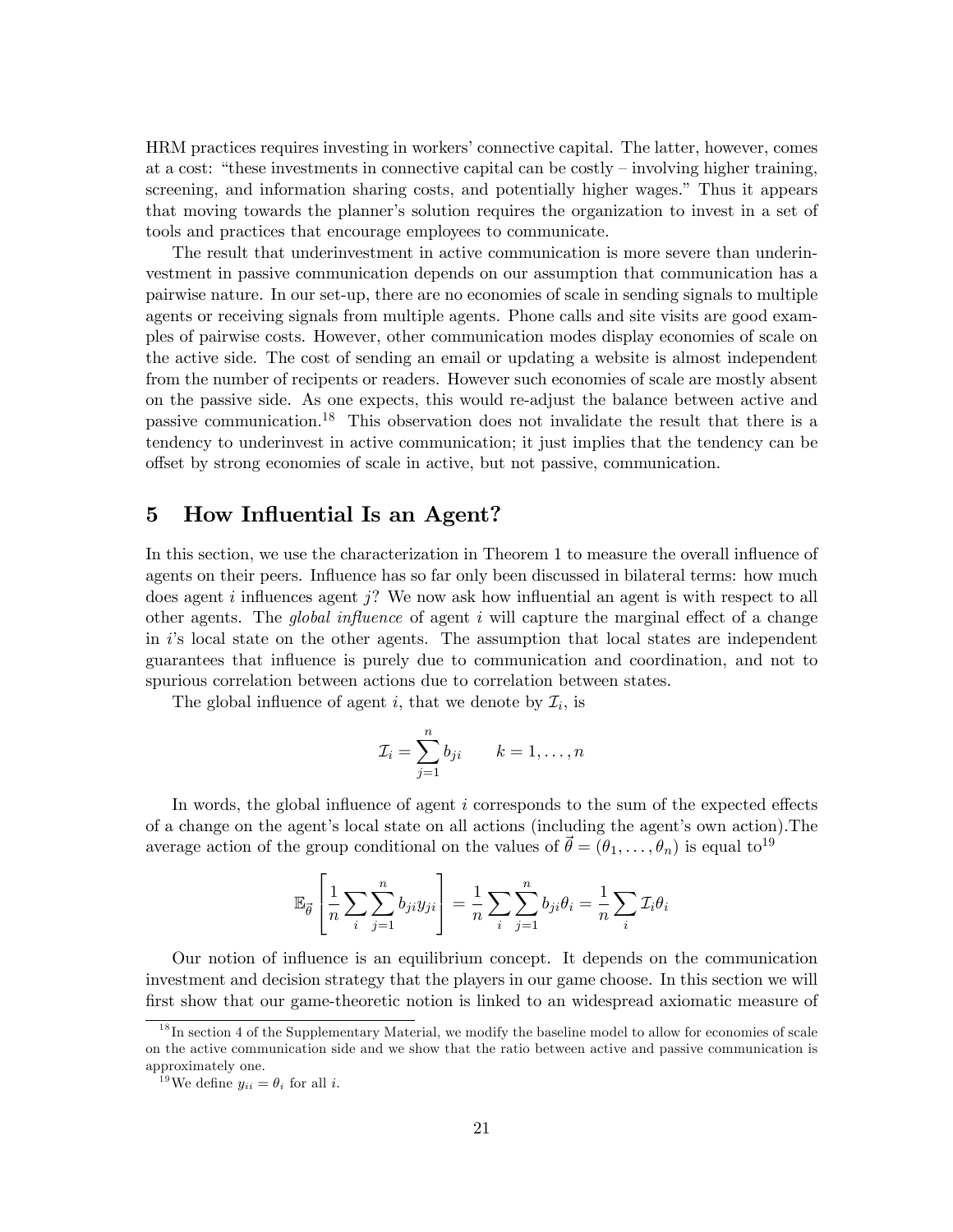centrality: eigenvector centrality. We then illustrate, through an example insipred by Dalton (1959), how this correspondence can be used to understand and measure organizational phenomena.

## 5.1 Eigenvector Centrality

As mentioned in the Introduction, eigenvector centrality displays properties that are unique among centrality measures (Palacios-Huerta and Volij 2004) and has been applied successfully in search engines and citation indices. To the best of our knowledge, there exists no game-theoretic microfoundation of eigenvector centrality.

Let us now provide a formal definition (in the remarks to Theorem 5 we will discuss how eigenvector centrality relates to other centrality measures). Given a network described by an n-square adjacency matrix  $G$ , let G be the normalized version of the matrix, where all the  $g_{ii}$ 's are set to zero and every element  $\tilde{g}_{ij}$  is defined as

$$
\tilde{g}_{ij} = \frac{g_{ij}}{\sum_{k \neq i} g_{ik}}
$$

The eigenvector centrality index is defined as the smallest left eigenvector of matrix  $\tilde{G}$ , namely the smallest strictly positive vector  $\iota$  that solves

$$
\iota = \tilde{G}'\iota \tag{9}
$$

Since  $\tilde{G}$  is by definition a stochastic matrix its largest eigenvalue is equal to 1, and therefore 1 is also the largest eigenvalue of  $\tilde{G}'$ . The Perron-Frobenius Theorem ensures then that there exists a non-negative eigenvector of  $\tilde{G}^{\prime}$  associated to this eigenvalue. The eigenvector centrality vector is just a normalization of this vector. Note that the vector can always be normalized so that its elements sum up to one. From now on, we always use this normalization.

One way of understanding this definition is to see  $\tilde{G}$  as a Markov transition matrix and  $\iota$  as its ergodic state. Imagine an object that bounces probabilistically from one node to the other according to G: the value of  $\iota_i$  denotes the percentage of time that the object spends on average in node i.

Another way of understanding eigenvector centrality is to think of the "importance" of node  $i$  as defined by a weighted sum of the other nodes' "importances," where the weights are given by the  $q$ 's, namely

$$
\iota_i = \sum_{j \neq i} \tilde{g}_{ji} \iota_j
$$

In other words, node i "receives" a percentage  $\tilde{g}_{ji}$  of the importance of node j. If we repeat this exercise for all nodes, we obtain the system  $(9)$ . Thus, the vector  $\iota$  is the fixed-point of this importance-distribution procedure.

To connect eigenvector centrality to our game, fix  $D$ ,  $s$ ,  $k_r$  and  $k_p$ , and define the payoff function:

$$
u_i = -\left(d_{ii} (a_i - \theta_i)^2 + \frac{1}{t} \sum_{j \neq i} d_{ij} (a_i - a_j)^2 + t^{\lambda} k_r^2 \sum_{j \neq i} r_{ji} + t^{\lambda} k_p^2 \sum_{j \neq i} p_{ij}\right),
$$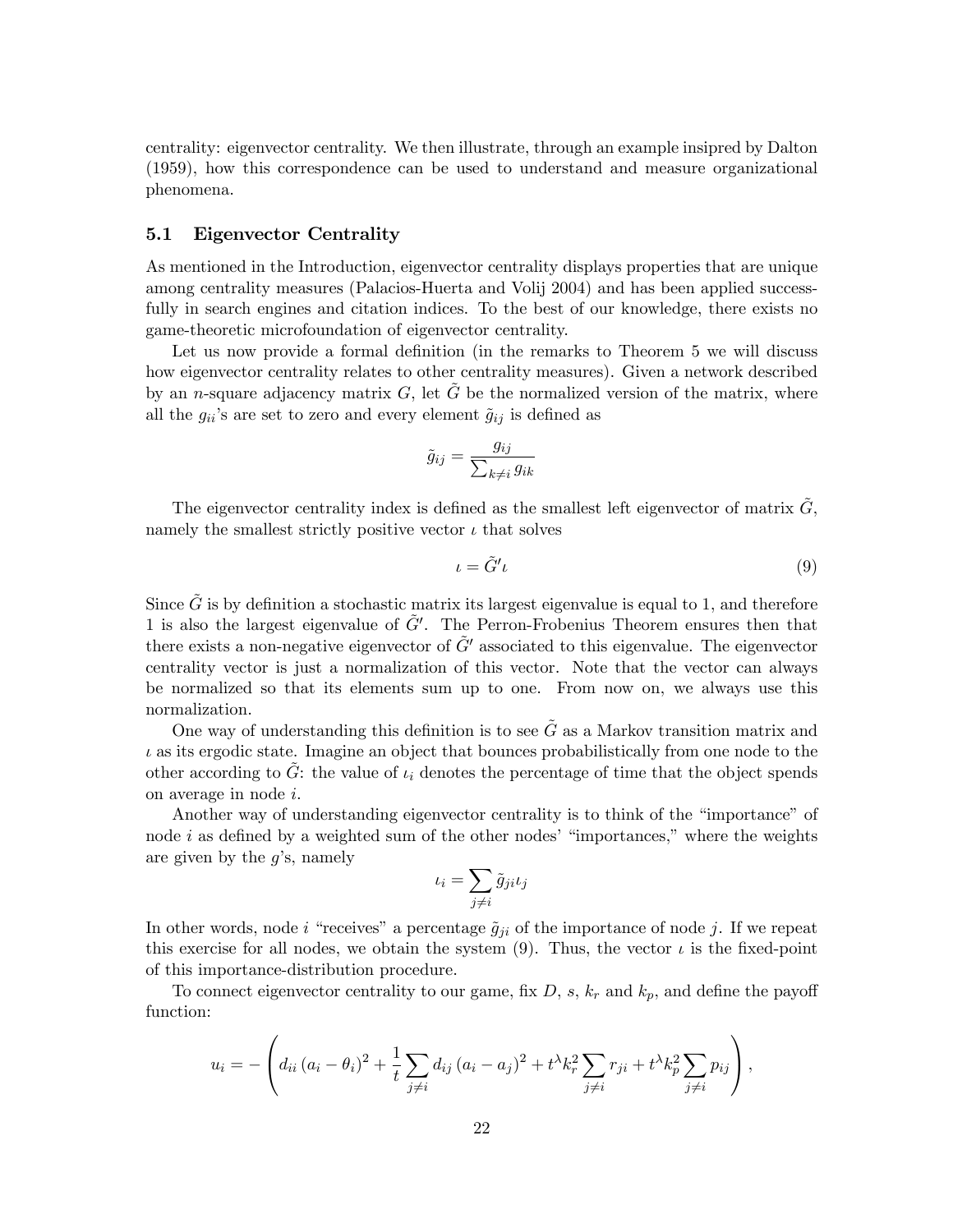where  $t \in (0, \infty)$  and  $\lambda > 1$ .

For every value of the parameter  $t$  we have a well-defined instance of our game, which, with a slight abuse of notation, we can call  $\Gamma(D, s, k_r, k_p, t)$ . A decrease in t has two effects: it reduces the relative importance of adaptation over coordination, and it reduces the cost of communication (even faster as  $\lambda$  is larger than one).

For every  $(D, s, k_r, k_p)$ , we have a definition of:

- Global influence. For every  $t > 0$ , Theorem 1 provides to a unique characterization of the equilibrium in communication and decisions, which in turn results in a unique vector of global influences. We let  $\mathcal{I}_i(t)$  denote the global influence of agent i when the parameter has value t.
- Eigenvector centrality. Let  $\tilde{G}$  be the matrix with entries  $\gamma_{ii} = 0$  for all i, and  $\gamma_{ij} =$  $\frac{d_{ij}}{\sum_{l_{i}\neq i}}$  $\frac{a_{ij}}{k\neq i}d_{ik}$ . Based on the discussion above, the eigenvector index of agent i is  $\iota_i$ , defined as the i-th component of the vector that solves:

$$
\iota = \tilde{G}'\iota
$$

and that satisfies  $\sum_j \iota_j = 1$ . Note that this definition only makes use of the interaction matrix D, not of s,  $k_r$ , and  $k_p$ .

The two notions are related by the following:

**Theorem 5** As  $t \to 0$ , the relative global influence of agents converges to the ratio of eigenvector centrality indices weighted by an adaptation vs coordination ratio. Namely, for any i and j,

$$
\lim_{t \to 0} \frac{\mathcal{I}_i(t)}{\mathcal{I}_j(t)} = \frac{\iota_i}{\iota_j} \frac{\frac{d_{ii}}{D_{-i}}}{\frac{d_{jj}}{D_{-j}}}
$$

In particular, if  $d_{ii} = d_{jj}$  and  $D_{-i} = D_{-j}$  for all  $i, j \in N$ , then we obtain that

$$
\lim_{t \to 0} \frac{\mathcal{I}_i(t)}{\mathcal{I}_j(t)} = \frac{\iota_i}{\iota_j}
$$

Theorem 5 builds on two intermediate results. First, we show (Step 1 of the proof, see appendix) that the global influence of an agent  $\mathcal{I}_i(t)$  can be written as weighted sum of the Bonacich centrality indices of all the agents, where the weight on agent  $i$  is positive and the weights on all the other agents are negative. Bonacich centrality is based on counting the number of paths (with appropriately weights) that reach a certain node.<sup>20</sup> In our case the weight of a path is the product of all the  $d_{ij}$  of the links that form the path. A node is more central if the weighted sum of paths is larger. This first step is inspired by Ballester, Calvo-Armengol and Zenou's (2006) result on network games with linear-quadratic utilities, but extends the framework to asymmetric information and endogenous communication.

 $20$ See Jackson (2010, Chapter 2) for a discussion of Bonacich centrality and eigenvector centrality and for more bibliographical references. Confusingly, Bonacich worked on both measures and his name is associated with both. We follow the convention, adopted by most economists, of calling Bonacich centrality the measure used by Ballester, Calvo-Armengol and Zenou's (2006).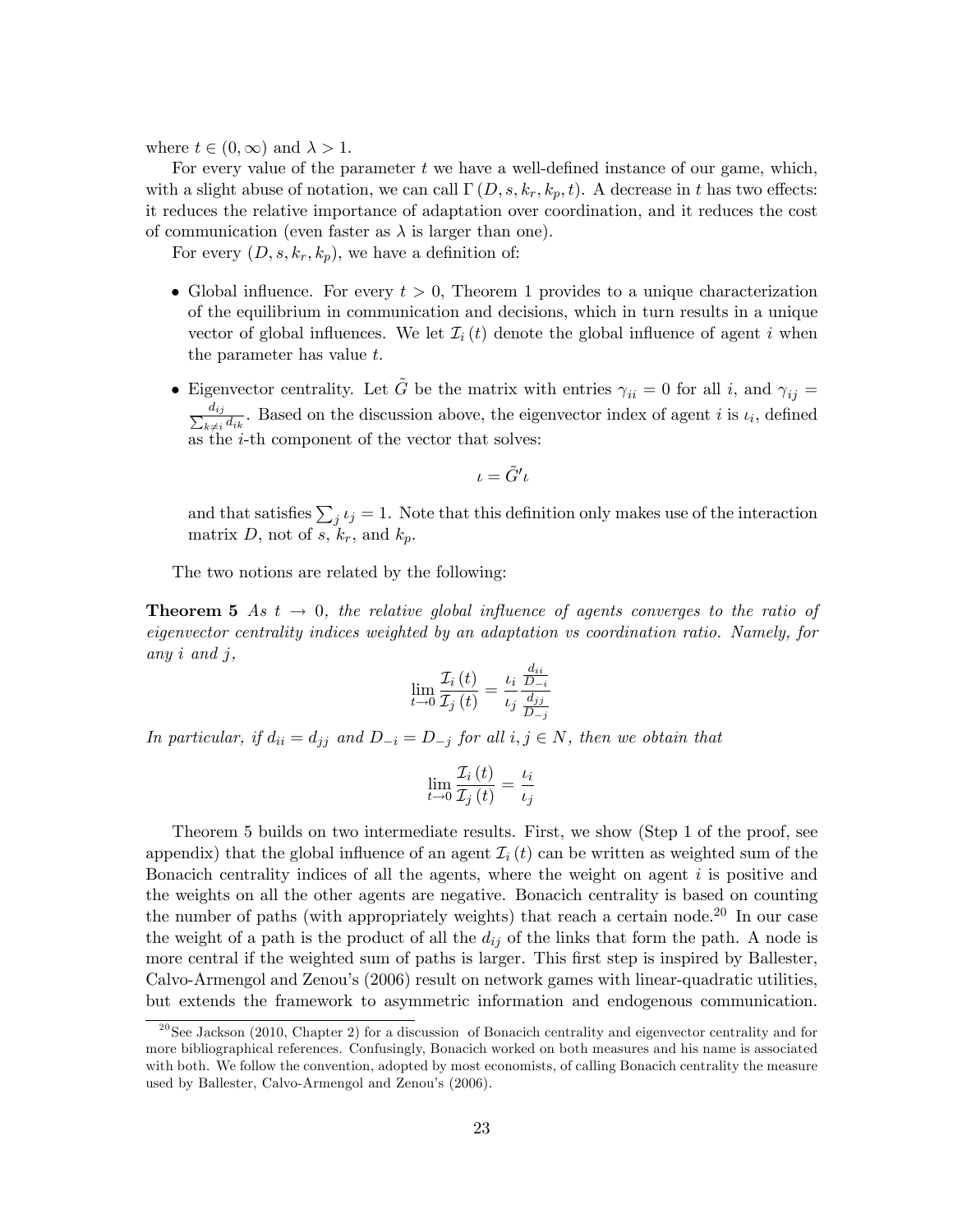Furthermore, we shows that when communication costs go down, all the negative terms in the weighted sum of the Bonacich centrality indices vanish and  $\mathcal{I}_i(t)$  tends to the Bonacich centrality of agent i. This is intuitive because when communication becomes costless our model converges to Ballester, Calvo-Armengol and Zenouís (2006) complete information set-up.

Second, we show that, when the relative importance of the adaptation terms  $d_{ii}$ 's goes to zero, the ratio between the Bonacich centralities of two agents tends to the ratio of the eigenvector centralities of those two agents (multiplied by  $\frac{d_{ii}D_{-j}}{D_{-i}d_{jj}}$ ). The underlying idea is that the difference between Bonacich centrality and eigenvector centrality is that the former puts some exogenous baseline centrality on each agent. In our case, it is proportional to their adaptation coefficient  $d_{ii}$ . As we let the relative importance of adaptation go to zero, Bonacich centrality tends to eigenvecator centrality. This intermediate result is closely related to Bonacich (1991), which establishes an asymptotic connection between Bonacich centrality and eigenvector centrality. Bonacichís result is extended by Golub and Lever (2010, Theorem 3), which provides general conditions under which Bonacich centrality converges to eigenvector centrality.

The proof, reported in the appendix, consists of five steps. The first step shows that global influence of an agent  $\mathcal{I}_i(t)$  can be written as weighted sum of the Bonacich centrality indices. The second step – the most technically demanding – shows that  $\lim_{t\to 0} \mathcal{I}_i(t)$  exists and it is different from zero: there is thus a discontinuity a zero (more about that below). Third, we show the actual statement of the theorem. Finally, we check that the nonnegativity constraints on  $r$  and  $p$ , which we abtract from in the rest of the proof, are actually satisfied in the limit, thanks to the fact that the communication cost tends to zero fast.

Note that the precision of agent  $i$ 's state,  $s_i$ , does not appear in Theorem 5. This is because  $\mathcal{I}_i$  measures a marginal effect. Of course, the average influence of an agent on other agents will be greater if the precision  $s_i$  is lower.

**Remark 6** When  $t = 0$ ,  $\mathcal{I}_i(t)$  is not well-defined. When  $t = 0$  Theorem 1 does not apply for two reasons. First, if all adaptation terms  $d_{ii}$ 's are zero, the matrix  $(I - \Omega)$  is singular and b's are not well-defined, which captures the fact that agents who care only about coordination can achieve their goals by agreeing to select all the same arbitrary action independent of the realization of local states. Second, if  $k_r$  and  $k_p$  are zero, the expressions in (ii) and (iii) of Theorem 1 are not well defined, because the agents would choose infinite precisions.

Theorem 5 can be understood as an approximation result. When agents are much more interested in coordinating with other agents than adapting to their own state, relative influence can be approximated by a weighted version of the eigenvector centrality index. To illustrate this point, consider the following numerical example. Suppose that  $s_1 = s_2$  =  $s_3 = s_4$ , and that the interaction matrix is given by:

$$
\mathbf{D} = \left[ \begin{array}{rrrr} q & 1 & 2 & 4 \\ 1 & q & 2 & 4 \\ 1 & 2 & q & 4 \\ 1 & 2 & 4 & q \end{array} \right]
$$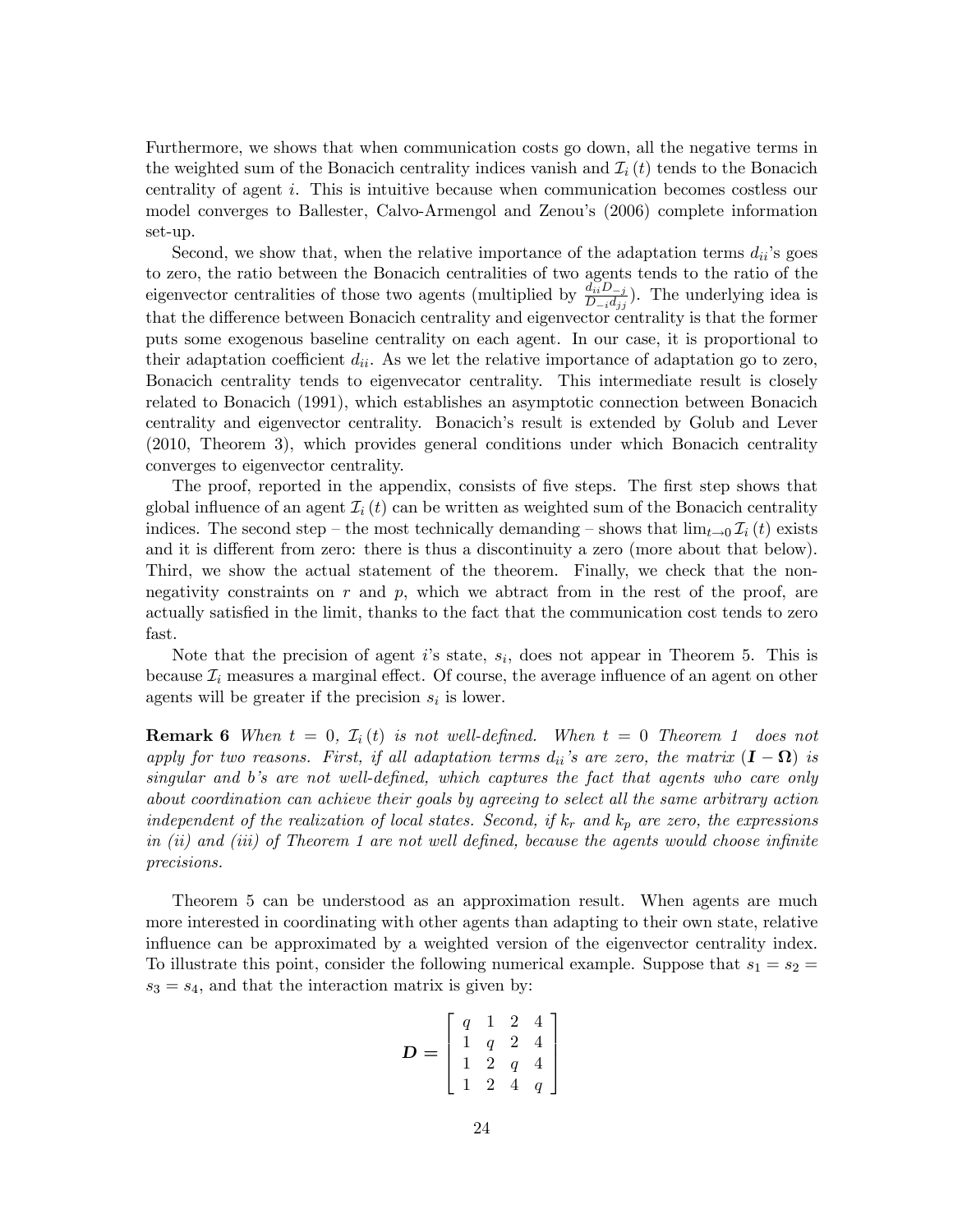As this example satisfies the condition that  $d_{ii}$  and  $D_{-i}$  are constant across agents, we can use the simplified version of Theorem 1. Also suppose that  $k_r = k_p = 0.001q^2$ . For every positive value of  $q$ , one can use Theorem 1 to compute the communication-based global influence of each agent. The relative influence is depicted in Figure 2 below as  $\mathcal{I}_i/(\mathcal{I}_1 + \mathcal{I}_2 + \mathcal{I}_3 + \mathcal{I}_4).$ 

The eigenvector centrality indices can be easily computed from  $D$ :

$$
\iota_1 = 0.125, \iota_2 = 0.208, \iota_3 = 0.303, \iota_4 = 0.363.
$$

Figure 2 compares the eigenvector indices and the global ináuences for positive values of q. As Theorem 5 predicts, when q tends to zero, the relative global influences tend to the eigenvector indices. One can also see that the eigenvector centrality index is a good approximation even for relatively large values of  $q$ , in fact values that are larger than any of the other interaction parameters, like  $q > 1$ .<sup>21</sup>

$$
ID_i = \frac{\sum_j d_{ij}}{\sum_{i,j} d_{ij}}
$$

The result would be

 $ID_1 = 0.107; ID_2 = 0.178; ID_3 = 0.285; ID_4 = 0.428,$ 

which is a much worse approximation for for all values of  $q$  on the range.

 $^{21}$ It is interesting to note that other simple graph-theoretic measures would not perform as well. Take for instance one of the simplest measures of the value of a node, the (relative) in-degree, namely the sum of the strength of interactions from other agents toward a particular agent (divided by the total strength of interaction over the graph):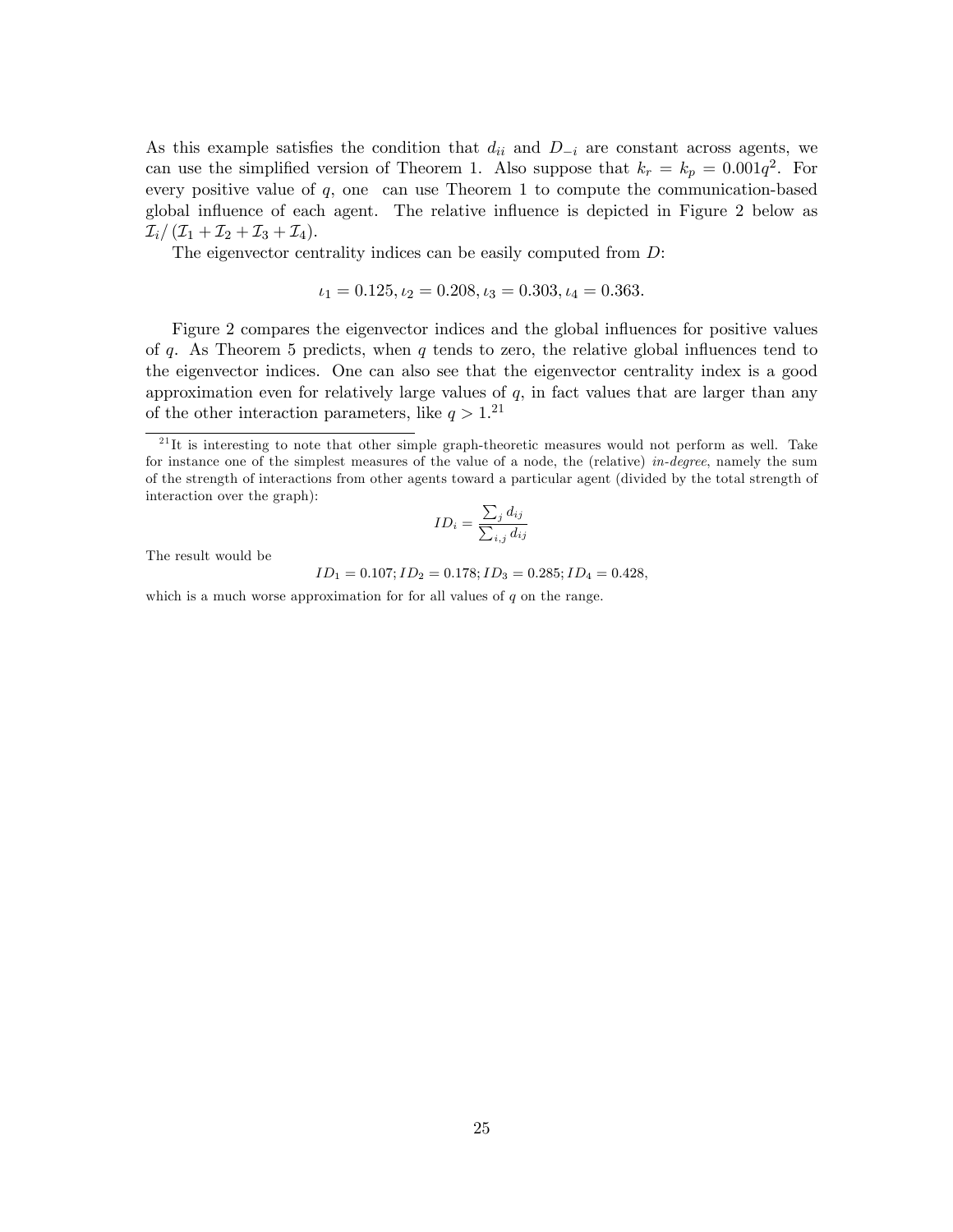

Figure 2: Global Influence

#### 5.2 Influence in Hierarchical Structure

Because of its extreme tractability, the eigenvector centrality allows us to obtain simple predictions on which agents will be more ináuent. Instead of trying to characterize the comparative statics of the whole game, we can focus our attention on the eigenvector centrality indices, which are computed on coordination parameters  $(d_{ij})_{i \neq j}$  only. Of course, as proven in Theorem 5, these predictions are only approximately correct and the validity of the approximation depends on how strong the coordination motive is vis a vis the adaptation motive.

The range of applications is virtually boundless. One natural question, which we can use to illustrate the scope of the theorem, has to do with ináuence in hierarchies. According to Weber (1946), efficient bureaucracies take the form of hierarchies where influence emanates necessarily from the top. Dalton (1959) famously showed that the Weberian view was at odds with extensive evidence from a US chemical plant. Top managers appeared to be less influential than mid-managers. The latter formed "cliques" with workers and exerted the actual control on production: these arrangements were often motivated by personal goals, but they also helped make the Örm run smoothly. While these issues are complex and deserve a more systematic treatment, our set-up yields a simple benchmark result on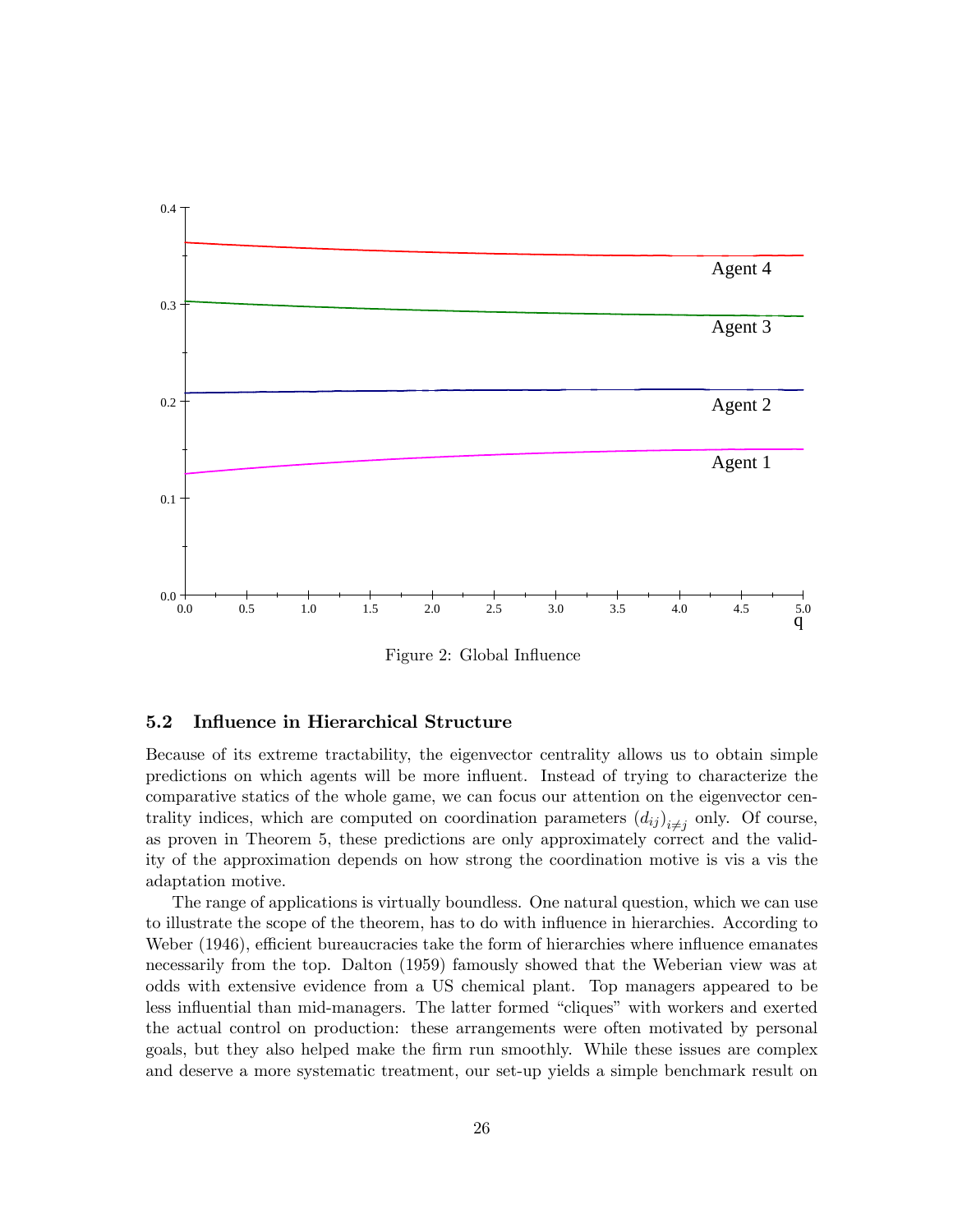when we should expect middle managers to be more influential than top managers. We first show that hierarchies show an intrinsic bias toward making top agents in higher tiers more influential. We then give an example of what has to happen in order for this bias to be overcome.

Hierarchical structures can be represented as a subclass of our games. Consider a set of agents grouped into K levels. At level 0, there is one agent. An agent at level k has  $s \geq 2$  subordinates at level  $k - 1$ . Every agent reports to exactly one superior. The agents at level K have no subordinates. If i is a subordinate of j, then we assume that  $d_{ij} = 1$  (a normalization) and  $d_{ji} = a^{22}$  We call the problem we have just defined a *regular hierarchy* – because it looks the same at every level, except the top and the bottom.

Dalton's non-monotonic influence cannot occur in a regular hierarchy:<sup>23</sup>

**Proposition 7** For any  $s \geq 2$  and any  $2 \leq k \leq K - 1$ , the ratio between the influence of an agent and his superior is

$$
\frac{I_{k+1}}{I_k} = a.
$$

In a regular hierarchy Dalton's anomaly cannot arise: global influence is monotonic in the agent's level – increasing if  $a > 1$  and decreasing if  $a < 1$ . Given that superiors have many subordinates, but subordinates have only one superior, the natural assumption is that  $a < 1$ . In fact, one might assume that an agent cares as much about his superior as the set of his subordinates:  $as = 1$ . In that case, the influence ratio is the reciprocal of the span:

$$
I_{k+1} = \frac{1}{s}I_k.
$$

What is the intuition for this result in terms of our non-cooperative communication and influence game? In equilibrium, agents invest in communication mostly along hierarchical lines. Agents will also invest in communicating laterally and skipping levels (e.g. to coordinate with his superior's action, an agent wants to know his superior's superior's state). However, these investments are much lower. Hence, influence too follows hierarchical lines: the local state of a superior affects her subordinates' decisions and the local states of inferiors affect their superior's action. However, one superior affects many subordinates while one subordinate only affects one superior. This multiplier effect determines monotonicity in influence.

To find a situation à la Dalton where influence is non-monotonic, we abandon the assumption that the hierarchy is regular. For instance, we can assume that interaction terms

$$
\frac{I_1}{I_0} = a + \frac{1}{s}
$$

The assumption that an agent cares equally about his superior and the set of his subordinates ( $as = 1$ ) guarantees monotonicity at the top.

<sup>&</sup>lt;sup>22</sup>For any other two agents, we assume  $d_{ij} = 0$ . For a generic game, the presence of zero interaction coefficients could lead to binding non-negativity constraints. However, in the asymptotic case under consideration, the cost of communication becomes a negligible fraction of the coordination gains. As we show in the proof of Theorem 5, nonnegativity constraints are not binding in the limit.

 $^{23}$ This ratio does not apply at the top and at the bottom. At the bottom, monotonicity holds a fortiori. At the top, there is a potential problem because the agent at level 0 interacts with only s agents and hence he is at a disadvantage. For the top two levels,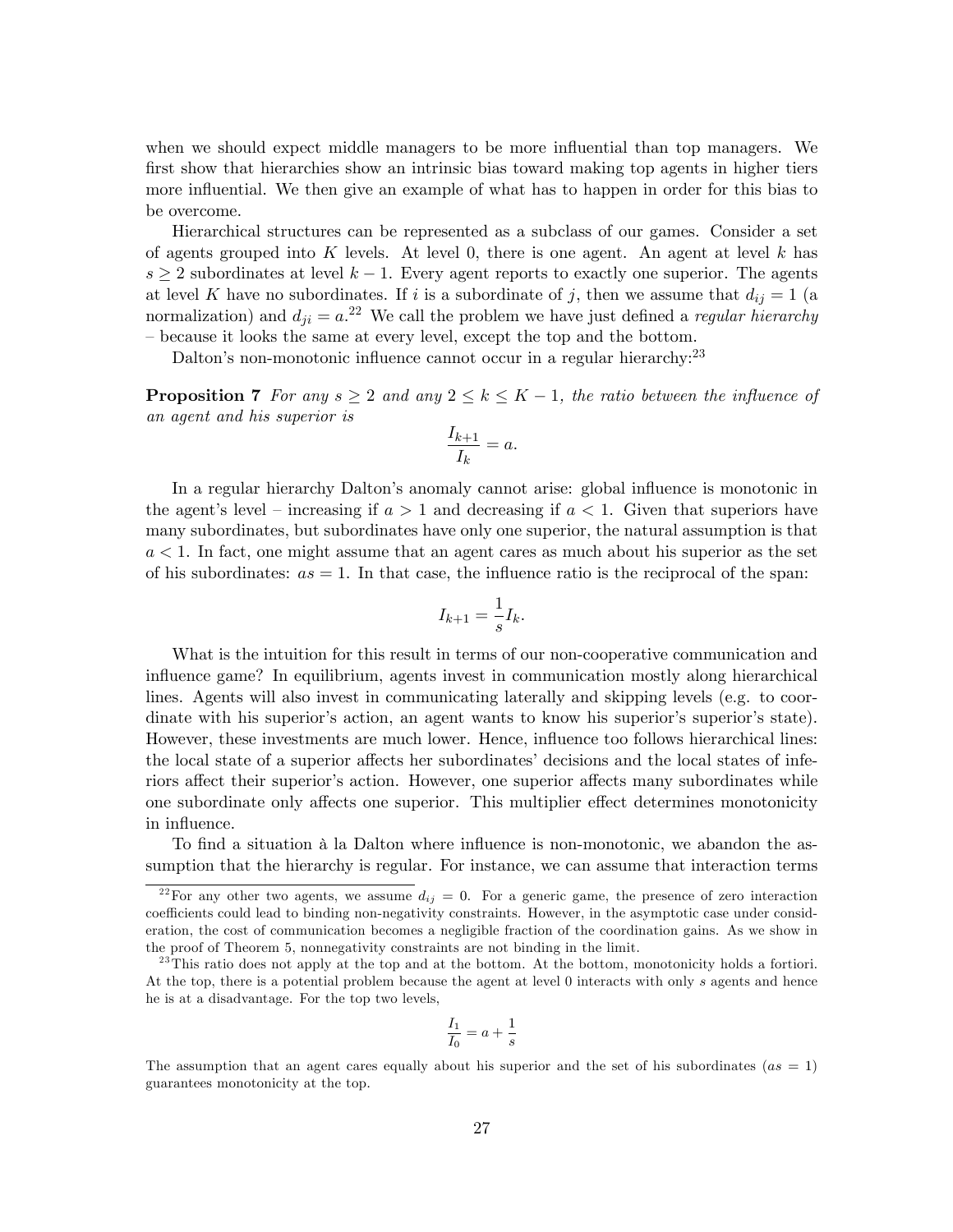are stronger at lower levels than at higher levels. Suppose that  $K = 3$  and  $s = 2$ . First, consider a regular hierarchy where  $d_{ij} = 1$  and  $d_{ji} = \frac{1}{2}$  $\frac{1}{2}$  for all superior-subordinate pairs. The proposition above is confirmed: the eigenvector centrality indices increase monotonically with the agent's rank:

$$
I_0 = I_1 = \frac{8}{48}
$$
  

$$
I_2 = \frac{4}{48}
$$
  

$$
I_3 = \frac{1}{48}
$$

Now modify the hierarchy above, by assuming that, if i belongs to  $k = 3$  and j belongs to  $k = 2$ ,  $d_{ij} = 4$  and  $d_{ji} = 2$ . For this irregular hierarchy, the eigenvector centrality yields:

$$
I_0 = I_1 = \frac{4}{48}
$$
  

$$
I_2 = \frac{5}{48}
$$
  

$$
I_3 = \frac{2}{48}
$$

Hence, now agents at tier 2 are more influential that agents in the top two tiers.

What breaks the Weberian influence monotonicity in this example is that the two bottom levels have strong ties to each other. They invest a lot in communicating with each other and they influence each other. These strong ties do not extend to the top two levels and agents at the two bottom level are not very influenced by the local states of top managers. In Dalton's language each level-2 manager with his two level-3 workers constitutes a *vertical* symbiotic clique: a two-way tie between an officer and his subordinates that represents the "most common and enduring clique in large structures" (Dalton, 1959, p.59).

The results in this section  $-\text{ both the proposition and the counterexample} - \text{ are approx-}$ imations that were obtained by looking only at coordination coefficients of the form  $d_{ij}$ , with  $i \neq j$ . The analysis was much simpler than if we had tried to operate directly on the equilibrium of the non-cooperative game. But we also know that the approximations are valid, at least locally. For values of the adaptation coefficients  $d_{ii}$  and the communication parameters  $k$  that are sufficiently low, Theorem 1 guarantees that the relations that we have uncovered for eigenvector centrality indices are reflected in similar relations for global influence.

## 6 Conclusion

The present paper is a step towards modeling equilibrium endogenous costly information flows among multiple agents, but much work remains to be done. Of course, it would be interesting to know what happens beyond the normal-quadratic set-up  $-$  and to show under what conditions the normal-quadratic is a good approximation of other settings. Other communication structures are explored in the Supplementary Material section (broadcasting and alternative communication protocols). However, it would be interesting to take a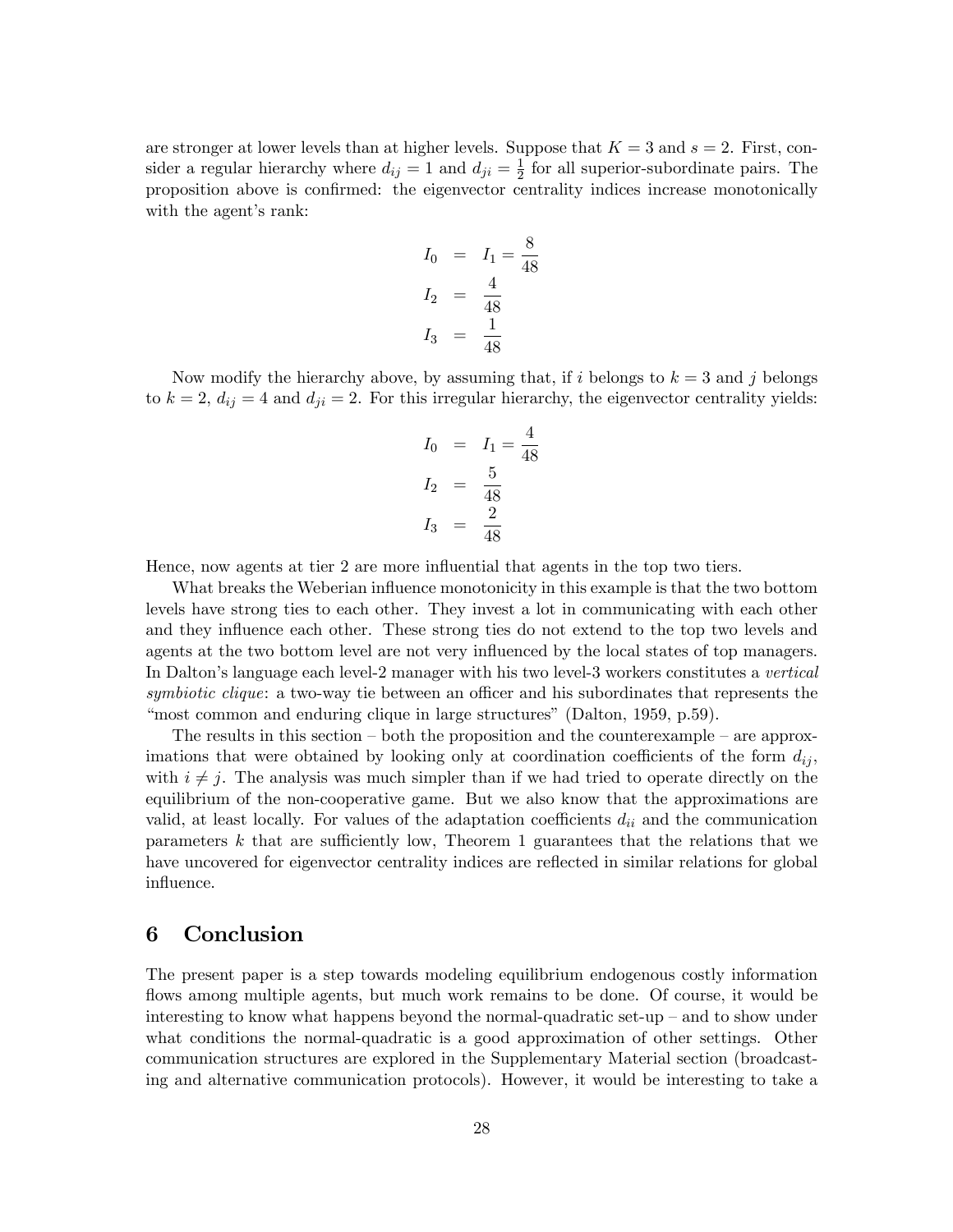more general approach and perform comparative statics on communication modes, for instance asking how communication and ináuence change when the communication technology changes.

Does our model have the potential to be used for empirical work? What kind of data could identify the model? Suppose that we observe the information flows among nodes of a network (e.g. what amount of resources each firm spends for liaising with other firms) but not the underlying interaction matrix, communication cost parameters, local state uncertainty, or decision functions. The potential for identification is there. If the number of agents is at least four, Theorem 1 supplies a number of restrictions that is at least as large as the number of primitive variables to be estimated. $^{24}$ 

A similar identification potential exists in the other formulation of the problem, which is explored in the Appendix. This observation, although preliminary, appears to indicate that data on information flows could be a fruitful avenue for investigating organizations empirically, if combined with a model  $-$  not necessarily the present one  $-$  of endogenous communication in network games (Garicano and Prat 2011).

In our paper asymmetric information flows occur as a response to asymmetric interaction structures. However, Dessein et al  $(2013)$  show that, with different communication cost structures, asymmetric information áows arise in symmetric situations, thus forming the basis for a rational inattention theory of endogenous leadership.

Finally, we have considered and static setup and, although this seems a natural starting point for our inquire, it would be interesting to analyze dynamic communication protocols in a similar environment. Information would then come from direct communication and from learning of the past activity of some, or all, agents in the organization. This relates to a recent literature on social learning in networks (see for example, Bala and Goyal, 1998 and Acemoglu et al., 2008) and we plan to pursue this analysis in future research.

# 7 Appendix A. Proofs

## Proof of Theorem 1:

Agent  $i$ 's payoff gross of communication costs is given by

$$
u_{i} = -\left(d_{ii} (a_{i} - \theta_{i})^{2} + \sum_{j \neq i} d_{ij} (a_{i} - a_{j})^{2}\right)
$$

As is well-known for quadratic games, the action that maximizes  $i$ 's expected payoff is

$$
a_i = d_{ii}\theta_i + \sum_{j \neq i} d_{ij} E\left[a_j\right].
$$

In the conjectured equilibrium, in the second stage of the game agent i knows that he has chosen  $({\tilde r}_{ji})_{j\neq i}$  and  $({\tilde p}_{ij})_{j\neq i}$  (which may be different from the equilibrium values). He assumes that the other agents have chosen communication intensities according to the equilibrium values and that they will choose actions according to the equilibrium linear strategies.

 $24$ Palacios-Huerta and Prat (2010) exploit email traffic data within a company to compute the eigenvector centrality of individual workers and show that it predicts the workersí success within the company as measured in terms of rank, income, and career path.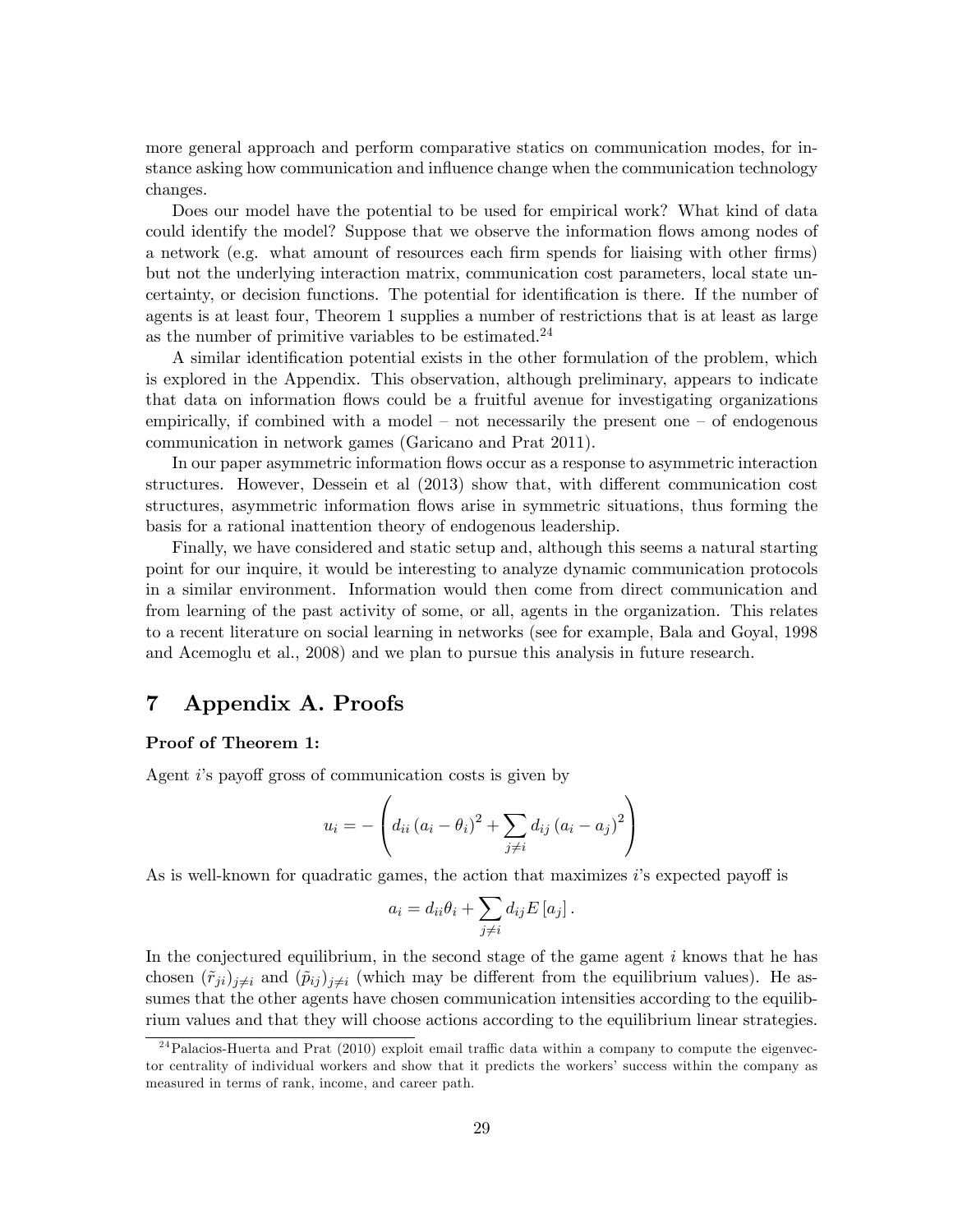The optimal action is then

$$
a_i = d_{ii}\theta_i + \sum_{j \neq i} d_{ij}E \left[ b_{jj}\theta_j + \sum_{k \neq j} b_{jk}y_{jk} \right]
$$
  
=  $d_{ii}\theta_i + \sum_{j \neq i} d_{ij}E \left[ b_{jj}\theta_j + \sum_{k \neq j} b_{jk} (\theta_k + \varepsilon_{jk} + \eta_{jk}) \right]$ 

The solution to this classical signal extraction problem is a linear function

$$
a_i = \tilde{b}_{ii}\theta_i + \sum_{j \neq i} \tilde{b}_{ij}y_{ij}
$$

where coefficients are defined by

$$
D_i \tilde{b}_{ii} = d_{ii} + \sum_{j \neq i} d_{ij} b_{ji}
$$
\n
$$
(10)
$$

$$
D_i \tilde{b}_{ij} = \frac{r_{ij} \tilde{p}_{ij}}{s_j r_{ij} + s_j \tilde{p}_{ij} + r_{ij} \tilde{p}_{ij}} \sum_{k \neq i} d_{ik} b_{kj} \qquad \text{for all } j \neq i
$$
 (11)

Now consider the first stage of the game. While precisions yield more compact final expressions, the first part of this proof is more readable if we use variances. We denote by  $\sigma_i = 1/s_i$  the variance of  $\theta_i$ ,  $\rho_{ij} = 1/r_{ij}$  the variance of  $\varepsilon_{ij}$ , and  $\pi_{ij} = 1/p_{ij}$  the variance of  $\eta_{ij}$  (the omission of the square sign is intentional:  $\sigma$ ,  $\rho$  and  $\pi$  are variances not standard deviations). The payoff for agent i in  $\Gamma(D, k, s)$  is given by

$$
u_{i} = -\left(d_{ii} (a_{i} - \theta_{i})^{2} + \sum_{j \neq i} d_{ij} (a_{i} - a_{j})^{2} + \sum_{j \neq i} k_{r}^{2} \left(\frac{1}{\rho_{ji}}\right) + \sum_{j \neq i} k_{p}^{2} \left(\frac{1}{\pi_{ij}}\right)\right),
$$

Given the strategies to be used in the second stage:

$$
-u_i = d_{ii} \left( \left( \tilde{b}_{ii} - 1 \right) \theta_i + \sum_{k \neq i} \tilde{b}_{ik} \left( \theta_k + \varepsilon_{ik} + \eta_{ik} \right) \right)^2
$$
  
+ 
$$
\sum_{j \neq i} d_{ij} \left( \sum_k \left( \tilde{b}_{ik} - b_{jk} \right) \theta_k + \sum_{k \neq i} \tilde{b}_{ik} \varepsilon_{ik} + \sum_{k \neq i} \tilde{b}_{ik} \eta_{ik} - \sum_{k \neq j} b_{jk} \varepsilon_{jk} - \sum_{k \neq j} b_{jk} \eta_{jk} \right)^2
$$
  
+ 
$$
\sum_{j \neq i} k_r^2 \left( \frac{1}{\rho_{ji}} \right) + \sum_{j \neq i} k_p^2 \left( \frac{1}{\pi_{ij}} \right)
$$

Given the assumption that noise terms are stochastically independent, the expected payoff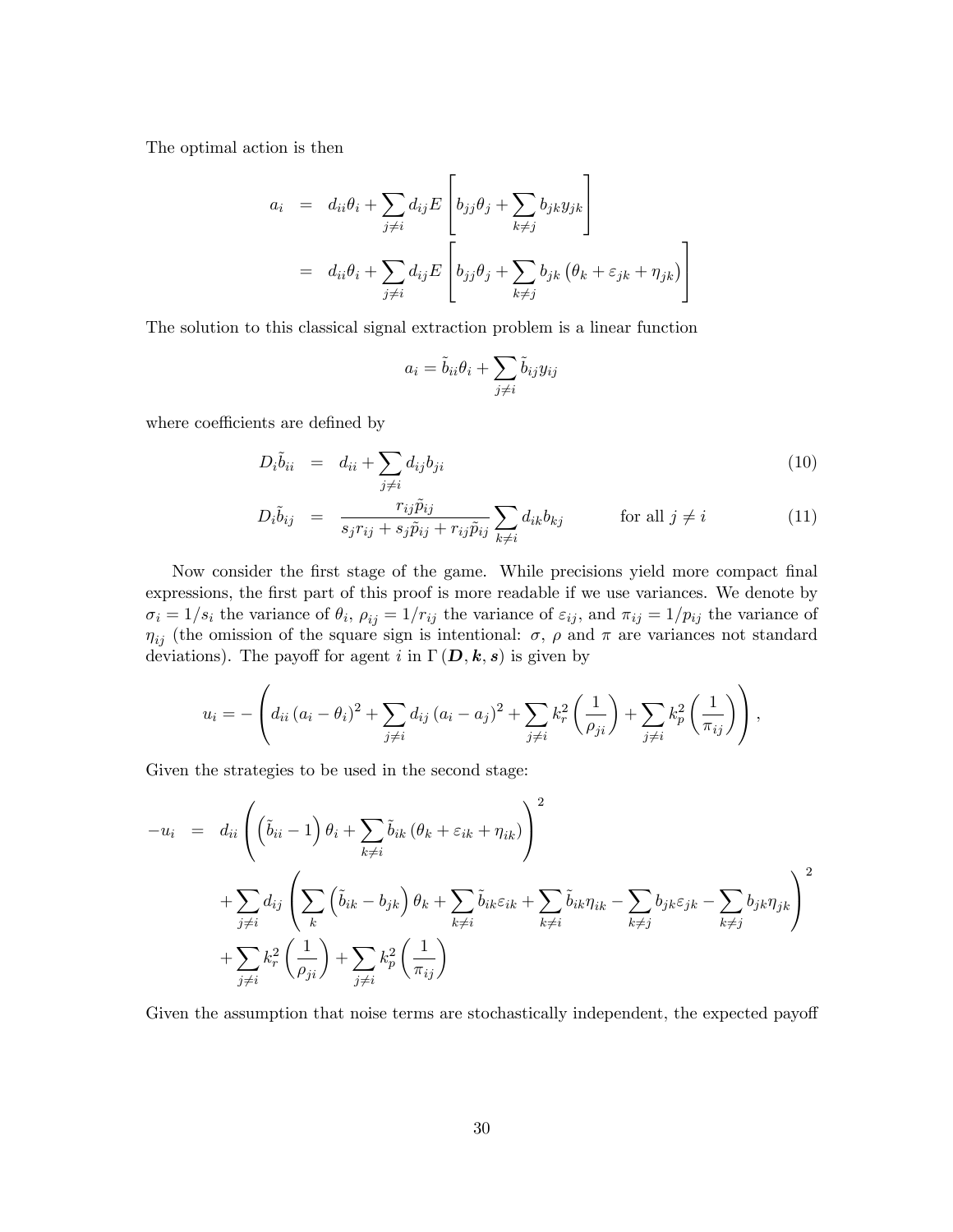of  $i$  is:

$$
-E[u_i] = d_{ii} \left( \left( \tilde{b}_{ii} - 1 \right)^2 \sigma_i + \sum_{k \neq i}^2 \tilde{b}_{ik}^2 \left( \sigma_k + \rho_{ik} + \pi_{ik} \right) \right) + \sum_{j \neq i} d_{ij} \left( \sum_k \left( \tilde{b}_{ik} - b_{jk} \right)^2 \sigma_k + \sum_{k \neq i} \tilde{b}_{ik}^2 \left( \rho_{ik} + \pi_{ik} \right) + \sum_{k \neq j} b_{jk}^2 \left( \rho_{jk} + \pi_{jk} \right) \right) + k_r^2 \sum_{j \neq i} \frac{1}{\rho_{ji}} + k_p^2 \sum_{j \neq i} \frac{1}{\pi_{ij}}.
$$
 (12)

By the Envelope Theorem, we can disregard effects of the form  $d\tilde{b}_{ik}/d\rho_{ik}$ . The first-order conditions are:

$$
-\frac{\partial E\left[u_i\right]}{\partial \rho_{ji}} = d_{ij}b_{ji}^2 + k_r^2 \left(\frac{1}{\rho_{ji}}\right)^2 = 0 \tag{13}
$$

$$
-\frac{\partial E[u_i]}{\partial \pi_{ij}} = D_i \tilde{b}_{ij}^2 + k_p^2 \left(\frac{1}{\pi_{ij}}\right)^2 = 0.
$$
 (14)

Now replace precisions in (13) and (14) and combine them with (10) and (11) for all agents to obtain a system of equations which characterize the equilibriium:

$$
D_i b_{ii} = d_{ii} + \sum_{j \neq i} d_{ij} b_{ji} \qquad \text{for all } i
$$
 (15)

$$
D_i b_{ij} = \frac{r_{ij} p_{ij}}{s_j r_{ij} + s_j p_{ij} + r_{ij} p_{ij}} \sum_{k \neq i} d_{ik} b_{kj} \qquad \text{for all } i, j \neq i \qquad (16)
$$

$$
\frac{\sqrt{d_{ji}}b_{ij}}{k_r} = r_{ij} \qquad \text{for all } i, j \neq i
$$
\n(17)

$$
\frac{\sqrt{D_i}b_{ij}}{k_p} = p_{ij} \quad \text{for all } i, j \neq i
$$
\n(18)

Restrict attention to a particular  $i$ . Plugging (17) and (18) into (16), we obtain

$$
\left(s_j \frac{k_p}{\sqrt{D_i}} + s_j \frac{k_r}{\sqrt{d_{ji}}} + b_{ij}\right) D_i = \sum_{k \neq i} d_{ik} b_{kj} \qquad \text{for all } j \neq i
$$

which can be re-written as

$$
b_{ij} - \sum_{k \neq i} \frac{d_{ik}}{D_i} b_{kj} = -s_j \left( \frac{k_p}{\sqrt{D_i}} + \frac{k_r}{\sqrt{d_{ji}}} \right) \qquad \text{for all } j \neq i.
$$
 (19)

Also note that (15) can be re-written as

$$
b_{ii} - \sum_{k \neq i} \frac{d_{ik}}{D_i} b_{ki} = \frac{d_{ii}}{D_i} \tag{20}
$$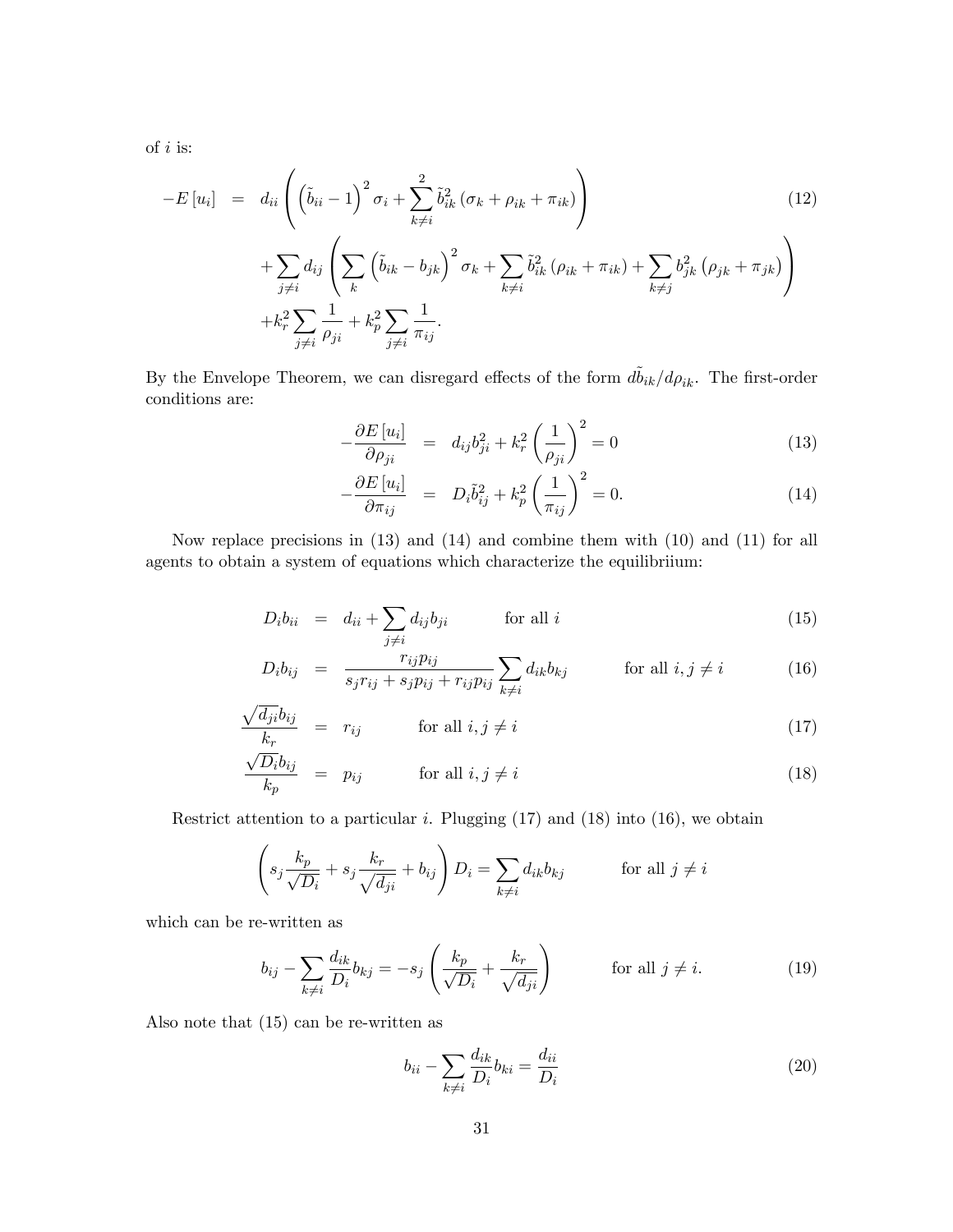Using the definitions of  $\omega_{ij}$  and  $h_{ij}$ , the system composed of (19) and (20) becomes

$$
b_{ii} - \sum_{k \neq i} \omega_{ik} b_{ki} = h_{ii}
$$
  

$$
b_{ij} - \sum_{k \neq i} \omega_{ik} b_{kj} = h_{ij} \qquad \text{for all } j \neq i
$$

which in matrix notation corresponds to:

$$
(\boldsymbol{I}-\boldsymbol{\Omega})\,\boldsymbol{b}_{\cdot j}=\boldsymbol{h}_{\cdot j},
$$

with solution

$$
\boldsymbol{b}_{\cdot j} = (\boldsymbol{I} - \boldsymbol{\Omega})^{-1} \cdot \boldsymbol{h}_{\cdot j}.
$$

The last expression, combined with (17) and (18), constitutes the statement of the theorem.

#### Proof of Proposition 2:

The agents' best responses in the second round, given communication intensities and other agents' strategies are the same as in the baseline case, namely  $(15)$  and  $(16)$ . Instead, of course, the first-order condition for communication intensities given the  $b$ 's has changed. The planner solves:

$$
-\frac{\partial}{\partial \rho_{ji}} \sum_{k=1}^{n} E[u_k] = \left(\sum_{k=1}^{n} d_{ik} + \sum_{k \neq i}^{n} d_{ki}\right) \left(b_{ji}^*\right)^2 - k_r \left(\frac{1}{\rho_{ji}}\right)^2 = 0
$$
  

$$
-\frac{\partial}{\partial \pi_{ij}} \sum_{k=1}^{n} E[u_k] = \left(\sum_{k=1}^{n} d_{ik} + \sum_{k \neq i}^{n} d_{ki}\right) \left(b_{ij}^*\right)^2 - k_p \left(\frac{1}{\pi_{ij}}\right)^2 = 0
$$

which can be re-written as

$$
r_{ij}^* = \sqrt{\sum_{k=1}^n d_{ik} + \sum_{k \neq i}^n d_{ki} \frac{b_{ij}^*}{k_r}}
$$
 for all  $i \neq j$   

$$
p_{ij}^* = \sqrt{\sum_{k=1}^n d_{ik} + \sum_{k \neq i}^n d_{ki} \frac{b_{ij}^*}{k_p}}
$$
 for all  $i \neq j$ 

The values of  $h^*$  are obtained by replacing  $p^*$  and  $r^*$  in (15) and (16).

## Proof of Proposition 3:

We have that  $h_{ji}^* > h_{ji}$  for all  $j \neq i$  and that  $h_{ii}^* = h_{ii}$ . This immediately implies that  $b_{ji}^* > b_{ji}$  for all  $i, j$  and, therefore, that  $r_{ij}^* > r_{ij}$  and  $p_{ij}^* > p_{ij}$  for all  $i, j$  because  $\sum_{k=1}^n \sum_{i,j}^n d_{ki} > d_{ij}$  and  $\sum_{i=1}^n d_{ik} + \sum_{i,j}^n d_{ki} > D_i$ .  $\geq b_{ji}$  for all *i*, *j* and, therefore, that  $r_{ij}^* > r_{ij}$  and  $p_{ij}^* > p_{ij}$  for all *i*, *j* because  $\sum_{k=1}^n d_{ik} +$  $\sum_{k=1}^{n} d_{ki} > d_{ji}$  and  $\sum_{k=1}^{n} d_{ik} + \sum_{k=1}^{n} d_{ki} > D_i$ .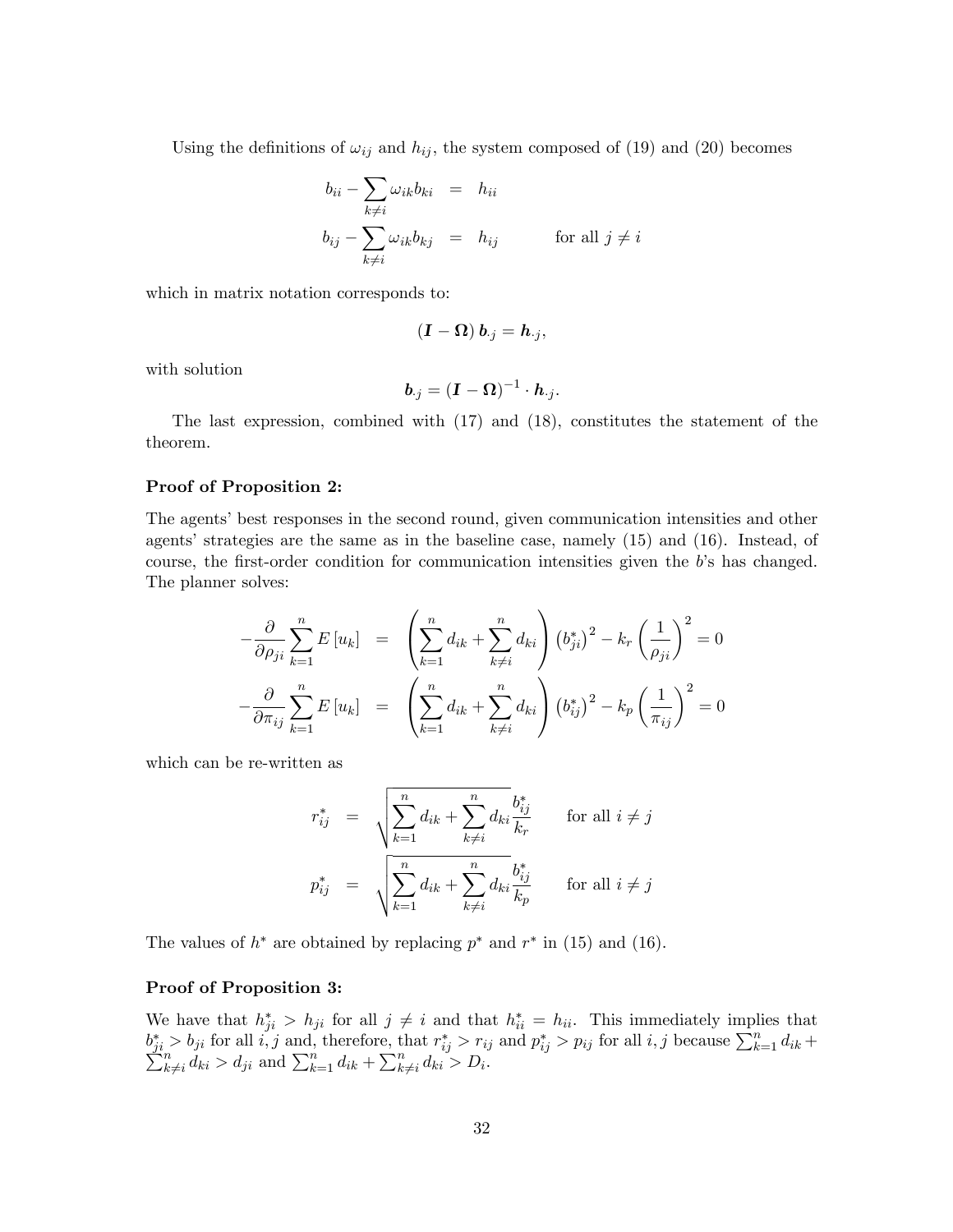## Proof of Theorem 5

The proof consists of five steps.

#### Step One

Bonacich Centrality, developed in sociology (Bonacich 1987) and applied to economics by Ballester et al  $(2006)$  is defined as follows. Consider a network described by an *n*-square adjacency matrix G, where  $g_{ij} \in [0, 1]$  measures the strength of the path from i to j. Define the matrix

$$
\mathbf{M}(\mathbf{G}) = [\mathbf{I} - \mathbf{G}]^{-1}.
$$

Each element  $m_{ij}$  of the matrix M can be interpreted as a sum of the paths – direct or indirect – leading from node i to node j. Let  $m_{ij} (G)$  be the ij element of M.

The Bonacich centrality measure of node  $i$  is defined as

$$
\beta_i(\mathbf{G}) = \sum_{j=1}^n m_{ij}(\mathbf{G}).
$$

The centrality of node  $i$  is determined by the weighted sum of paths to all nodes that begin in i.

Global influence and Bonacich centrality are connected by the following result: $^{25}$ 

**Lemma 8** The global influence of agent i can be expressed as a weighted sum of all the agents' Bonacich centrality measures, computed on  $\Omega'$  with decay factor one, where the weights are given by the  $h_{i}$ 

$$
\mathcal{I}_{i}=\sum_{j=1}^{n}\beta_{j}\left(\mathbf{\Omega}'\right)h_{ji}.
$$

The influence of agent  $i$  is a sum of weighted Bonacich measures, where the weights on the agent's own measure is positive (because  $h_{ii} = \omega_{ii}$ ) while all the other weights are negative. Hence, an agent's global influence depends positively on the centrality of that agent and negatively on the centrality of all other agents.

**Proof.** From Theorem 1, we know that, for all  $i$ ,

$$
\boldsymbol{b}_{\cdot i} = (\boldsymbol{I} - \boldsymbol{\Omega})^{-1} \cdot \boldsymbol{h}_{\cdot i}.
$$

 $^{25}$ If we compare Lemma 8 to Ballester, Calvo-Armengol, and Zenou's (2006) Theorem 1, there are three differences. First, their result is based on symmetric information, while ours is based on asymmetric information and endogenous communication. Second, their measure is a Bonacich index, while our is a weighted sum of Bonacich indices. Third, their decay rate varies according to the model, while ours is always one. For all these reasons, it is not easy to establish an intuitive connection between the two results.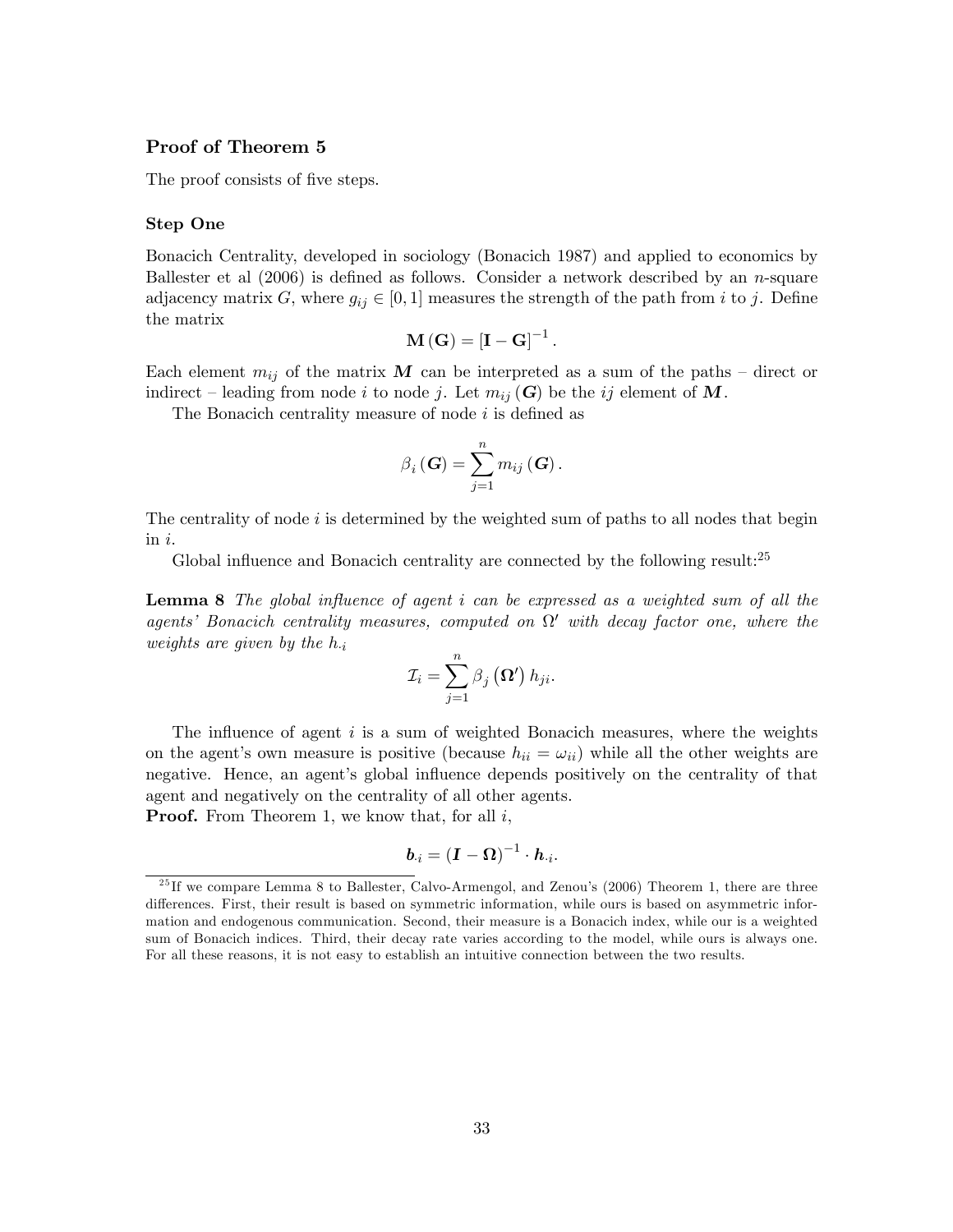We can write

$$
\begin{bmatrix}\nb_{1i} \\
\vdots \\
b_{ni}\n\end{bmatrix} = \begin{bmatrix}\n\left((\mathbf{I}-\mathbf{\Omega})^{-1}\right)_{11} & \cdots & \left((\mathbf{I}-\mathbf{\Omega})^{-1}\right)_{1n} \\
\vdots & \vdots \\
\left((\mathbf{I}-\mathbf{\Omega})^{-1}\right)_{n1} & \cdots & \left((\mathbf{I}-\mathbf{\Omega})^{-1}\right)_{nn}\n\end{bmatrix} \cdot \begin{bmatrix}\nh_{1i} \\
\vdots \\
h_{ni}\n\end{bmatrix}
$$
\n
$$
= \sum_{j=1}^{n} h_{ji} \begin{bmatrix}\n\left((\mathbf{I}-\mathbf{\Omega})^{-1}\right)_{1j} \\
\vdots \\
\left((\mathbf{I}-\mathbf{\Omega})^{-1}\right)_{nj}\n\end{bmatrix} = \sum_{j=1}^{n} h_{ji} \begin{bmatrix}\n\left((\mathbf{I}-\mathbf{\Omega})^{-1}\right)_{j1} \\
\vdots \\
\left((\mathbf{I}-\mathbf{\Omega})^{-1}\right)_{jn}\n\end{bmatrix}
$$

so that

$$
\mathcal{I}_i = \sum_{k=1}^n b_{ki} = \sum_{k=1}^n \sum_{j=1}^n h_{ji} \left( (I - \Omega)^{-1} \right)'_{jk} = \sum_{j=1}^n \left( \sum_{k=1}^n \left( (I - \Omega)^{-1} \right)'_{jk} \right) h_{ji}.
$$

If we define the G matrix in the Bonacich measure to be the transpose of the  $\Omega$  matrix used in Theorem 1 and we let  $a = 1$ , we have

$$
\boldsymbol{M}\left(\boldsymbol{G},a\right)=\boldsymbol{M}\left(\boldsymbol{\Omega}',1\right)=\left[\boldsymbol{I}-\boldsymbol{\Omega}'\right]^{-1}=\left(\left[\boldsymbol{I}-\boldsymbol{\Omega}\right]^{-1}\right)'
$$

and hence

$$
\sum_{k=1}^{n} \left( (\mathbf{I} - \mathbf{\Omega})^{-1} \right)'_{jk} = \beta_j \left( \mathbf{\Omega}', 1 \right),
$$

so that

$$
\mathcal{I}_{i}=\sum_{j=1}^{n}\beta_{j}\left(\mathbf{\Omega}',1\right)h_{ji}
$$

 $\blacksquare$ 

#### Step Two

For any given t the matrix  $\tilde{\mathbf{\Omega}}(t)$  is equal to

$$
\tilde{\mathbf{\Omega}}\left(t\right) = \left[\begin{array}{ccc} 0 & \frac{d_{12}}{td_{11}^{0} + \sum_{j\neq 1} d_{1j}} & \cdots & \frac{d_{1n}}{td_{11}^{0} + \sum_{j\neq 2} d_{1j}} \\ \frac{d_{21}}{td_{22}^{0} + \sum_{j\neq 2} d_{2j}} & 0 & \cdots & \frac{d_{2n}}{td_{22}^{0} + \sum_{j\neq 2} d_{2j}} \\ \vdots & \vdots & \ddots & \vdots \\ \frac{d_{n1}}{td_{nn}^{0} + \sum_{j\neq n} d_{nj}} & \frac{d_{n2}}{td_{nn}^{0} + \sum_{j\neq n} d_{nj}} & \cdots & 0 \end{array}\right]
$$

Note that  $\mathbf{\tilde{\Omega}}(0) = \tilde{G}$  (as defined in the text).

For any  $t>0$  the Bonacich centrality vector associated to  $\mathbf{\tilde{\Omega}}\left( t\right)$  , that we denote  $\mathbf{\beta}(\mathbf{\tilde{\Omega}}\left( t\right) ),$ is the solution to the system

$$
\left(\mathbf{I}-\tilde{\mathbf{\Omega}}'\left(t\right)\right)\boldsymbol{\beta}\left(\tilde{\mathbf{\Omega}}\left(t\right)\right)=\mathbf{1}
$$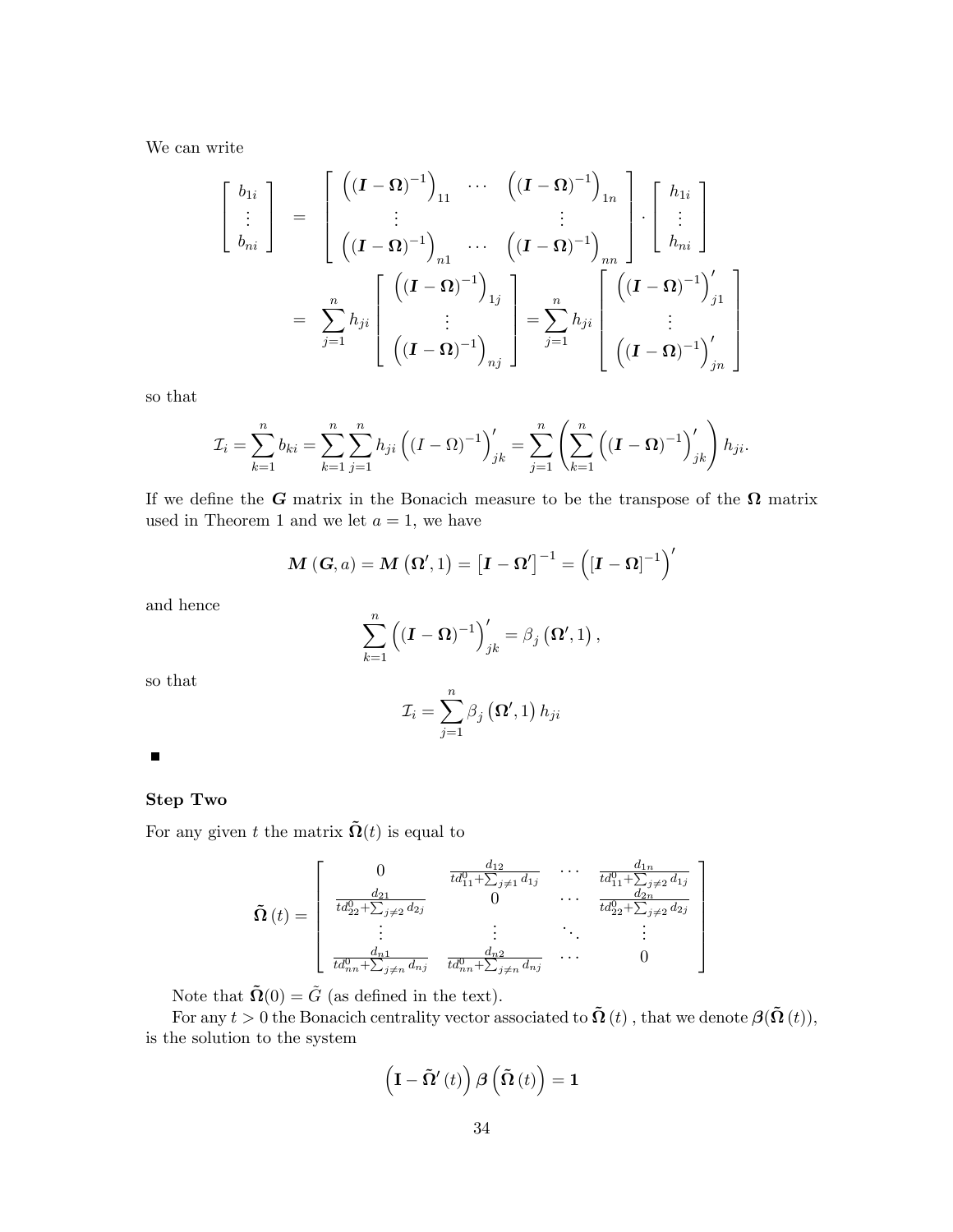Note that the Bonacich centrality measure is well-defined iff the determinant of  $\left(\mathbf{I} - \tilde{\mathbf{\Omega}}'(t)\right)^{-1}$ is different than 0, and in such a case the solution to the previous system is

$$
\boldsymbol{\beta}\mathbf{(\tilde{\Omega}\left(t\right))}\mathbf{=}\left(\mathbf{I}-\mathbf{\tilde{\Omega}^{\prime}}(t)\right)^{-1}\mathbf{1}
$$

The eigenvector centrality influence vector is related to the system

$$
\left(\mathbf{I}-\mathbf{\tilde{\Omega}}'(0)\right)\mathbf{x}=\mathbf{0}
$$

Let E be the set of solutions to this system. Since the largest eigenvalue of  $\tilde{\mathbf{\Omega}}'(0)$  is equal to 1 the set  $E$  is equal to the eigenspace of this largest eigenvalue. The eigenvector centrality influence vector, that we denote  $\iota$  is the only element in this eigenspace that satisfies the additional normalization condition  $\sum_{i=1}^{n} i_i = 1$ .

We are going to prove the following result:

**Lemma 9** The limit of  $t\beta(\tilde{\Omega}(t))$  as t tends to 0 is a strictly positive vector, i.e. all its entries are non-negative and at least one of them is strictly positive.

**Proof.** Let  $D_{-i} = \sum_{j \neq i} d_{ij}$  and  $D_i(t) = td_{ii}^0 + D_{-i}$ . Define  $\hat{\Omega}(t)$  as the matrix with entries  $\hat{\omega}_{ij}(t) = \frac{d_{ij}}{D_i(t)}$  for all  $i, j$ . (The difference with respect to  $\mathbf{\tilde{\Omega}}(t)$  is that it includes the elements  $\frac{td_{ii}^0}{D_i(t)}$  in the diagonal.) Note that, by definition,  $\hat{\Omega}(t)$  is a stochastic matrix for all t. Also define  $\mathbf{Diag}(t)$  as the diagonal matrix  $diag(\frac{D_1(t)}{d_0})$  $\frac{D_1(t)}{d_{11}^0}, \ldots, \frac{D_n(t)}{d_{nn}^0}$  $\frac{d_n^{\eta}(t)}{d_{nn}^{\eta}}$ ). It immediately follows that

$$
\mathbf{\tilde{\Omega}}\left(t\right) = \mathbf{\hat{\Omega}}(t) - t\mathbf{Diag}^{-1}(t)
$$

Hence, we obtain that

$$
\mathbf{I} - \tilde{\mathbf{\Omega}}(t) = \mathbf{I} - \hat{\mathbf{\Omega}}(t) + t \mathbf{Diag}^{-1}(t)
$$
  
=  $(\mathbf{I} + t \mathbf{Diag}^{-1}(t)) \mathbf{I} - \hat{\mathbf{\Omega}}(t)$   
=  $(\mathbf{I} + t \mathbf{Diag}^{-1}(t)) \cdot (\mathbf{I} - (\mathbf{I} + t \mathbf{Diag}^{-1}(t))^{-1} \hat{\mathbf{\Omega}}(t))$ 

Therefore, we obtain that

$$
\left(\mathbf{I} - \tilde{\mathbf{\Omega}}\left(t\right)\right)^{-1} = \left(\mathbf{I} - \left(\mathbf{I} + t\mathbf{Diag}^{-1}(t)\right)^{-1} \hat{\mathbf{\Omega}}(t)\right)^{-1} \cdot \left(\mathbf{I} + t\mathbf{Diag}^{-1}(t)\right)^{-1}
$$

The matrix  $(\mathbf{I} + t \mathbf{Diag}^{-1}(t))$ <sup>-1</sup> is again a diagonal matrix, with entries equal to

$$
\left(\mathbf{I} + t\mathbf{Diag}^{-1}(t)\right)^{-1}_{ii} = \frac{1}{1 + \frac{td^0_{ii}}{D_i(t)}} = \frac{td^0_{ii} + D_{-i}}{2td^0_{ii} + D_{-i}}
$$

Each of these diagonal entries tend to 1 when  $t$  tends to 0. The matrix  $\left(\mathbf{I} + t\mathbf{Diag}^{-1}(t)\right)^{-1} \hat{\mathbf{\Omega}}$  is bounded from below (entry by entry) by  $\left(\min_i \frac{td_{ii}^0 + D_{-i}}{2td_{ii}^0 + D_{-i}}\right)$  $\hat{\Omega}$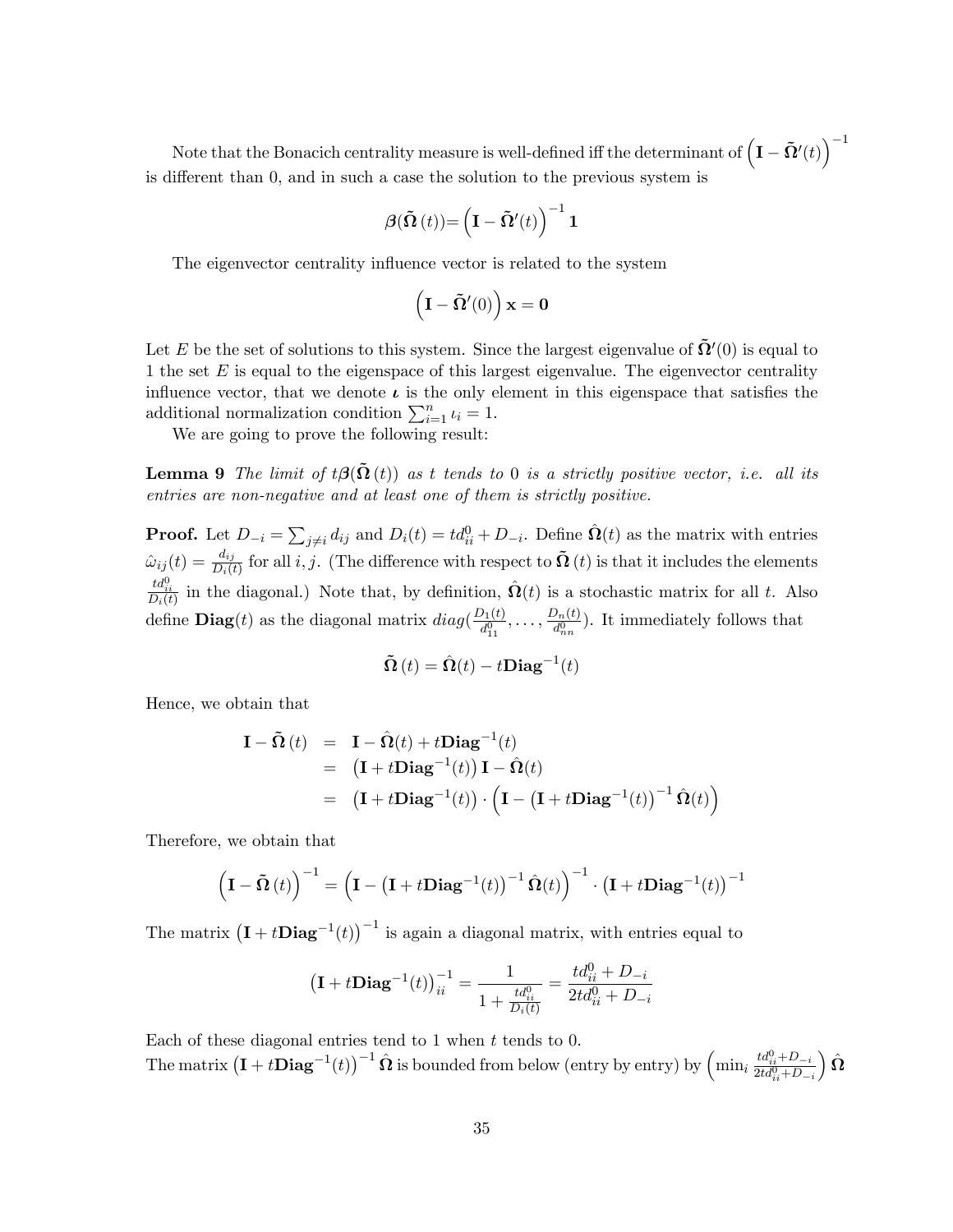and it is bounded from above by  $\left(\max_i \frac{td_{ii}^0+D_{-i}}{2td_{ii}^0+D_{-i}}\right)$  $\hat{\Omega}$ . Since all these matrices are nonnegative, this implies that

$$
\left(\mathbf{I} - \left(\mathbf{I} + t\mathbf{Diag}^{-1}(t)\right)^{-1}\hat{\mathbf{\Omega}}\right)^{-1} = \sum_{k \geq 0} \left[\left(\mathbf{I} + t\mathbf{Diag}^{-1}(t)\right)^{-1}\hat{\mathbf{\Omega}}(t)\right]^k
$$

is bounded from below by

$$
\sum_{k\geq 0} \left(\min_i \frac{td_{ii}^0 + D_{-i}}{2td_{ii}^0 + D_{-i}}\right)^k \left(\hat{\Omega}(t)\right)^k
$$

and bounded from above by

$$
\sum_{k\geq 0} \left(\max_i \frac{td_{ii}^0 + D_{-i}}{2td_{ii}^0 + D_{-i}}\right)^k \left(\hat{\Omega}(t)\right)^k
$$

Remember that we want to show that the limit of  $t(\mathbf{I} - \mathbf{\Omega}'(t))^{-1} \mathbf{1}$  as t tends to 0 is a strictly positive vector (meaning that all its entries are non-negative and at least one entry is strictly positive). An alternative expression of this vector is

$$
t\left(\mathbf{I} + t\mathbf{Diag}^{-1}(t)\right)^{-1} \cdot \left(\mathbf{I} - \hat{\mathbf{\Omega}}'(t)\left(\mathbf{I} + t\mathbf{Diag}^{-1}(t)\right)^{-1}\right)^{-1} \mathbf{1}
$$

We have proved before that  $(I + t\textbf{Diag}^{-1}(t))^{-1}$  tends to the identity matrix, so we have to focus on the limit of

$$
t \cdot \left(\mathbf{I} - \hat{\mathbf{\Omega}}'(t) \left(\mathbf{I} + t\mathbf{Diag}^{-1}(t)\right)^{-1}\right)^{-1} \mathbf{1}
$$

We have

$$
\begin{aligned} t&\left(\sum_{k\geq 0}\left(\min_i\frac{td_{ii}^0+D_{-i}}{2td_{ii}^0+D_{-i}}\right)^k\hat{\Omega}^k\right)\mathbf{1}\leq\\ &\leq t\cdot\left(\mathbf{I}-\left(\mathbf{I}+t\mathbf{Diag}^{-1}(t)\right)^{-1}\hat{\Omega}\right)^{-1}\mathbf{1}\leq t\left(\sum_{k\geq 0}\left(\max_i\frac{td_{ii}^0+D_{-i}}{2td_{ii}^0+D_{-i}}\right)^k\hat{\Omega}^k\right)\mathbf{1}\end{aligned}
$$

Since  $\hat{\Omega}$  is stochastic, we know that  $\hat{\Omega}^k \mathbf{1} = \mathbf{1}$  for all  $k \geq 0$ . Therefore

$$
t\left(\frac{1}{1-\frac{td_{min}^0+D_{min}}{2td_{min}^0+D_{min}}}\right)\mathbf{1}\le t\cdot\left(\mathbf{I}-\left(\mathbf{I}+t\mathbf{Diag}^{-1}(t)\right)^{-1}\hat{\mathbf{\Omega}}\right)^{-1}\mathbf{1}\le t\left(\frac{1}{1-\frac{td_{max}^0+D_{max}}{2td_{max}^0+D_{max}}}\right)\mathbf{1}
$$

where we define  $D_{min}$  and  $d_{min}^0$  (resp. max) as the values of  $D_{-i^*}$  and  $d_{i^*i^*}^0$  for the  $i^*$  that minimizes (resp. maximizes)  $\frac{td_{ii}^{0}+D_{-i}}{2td_{ii}^{0}+D_{-i}}$ . If we pre-multiply all vectors by  $1'$  and take limits we get that

$$
n\frac{D_{min}}{d_{min}^0} \leq \lim_{t \to 0} t\mathbf{1}' \cdot \left(\mathbf{I} - \left(\mathbf{I} + t\mathbf{Diag}^{-1}(t)\right)^{-1}\hat{\Omega}\right)^{-1} \cdot \mathbf{1} \leq n\frac{D_{max}}{d_{max}^0}
$$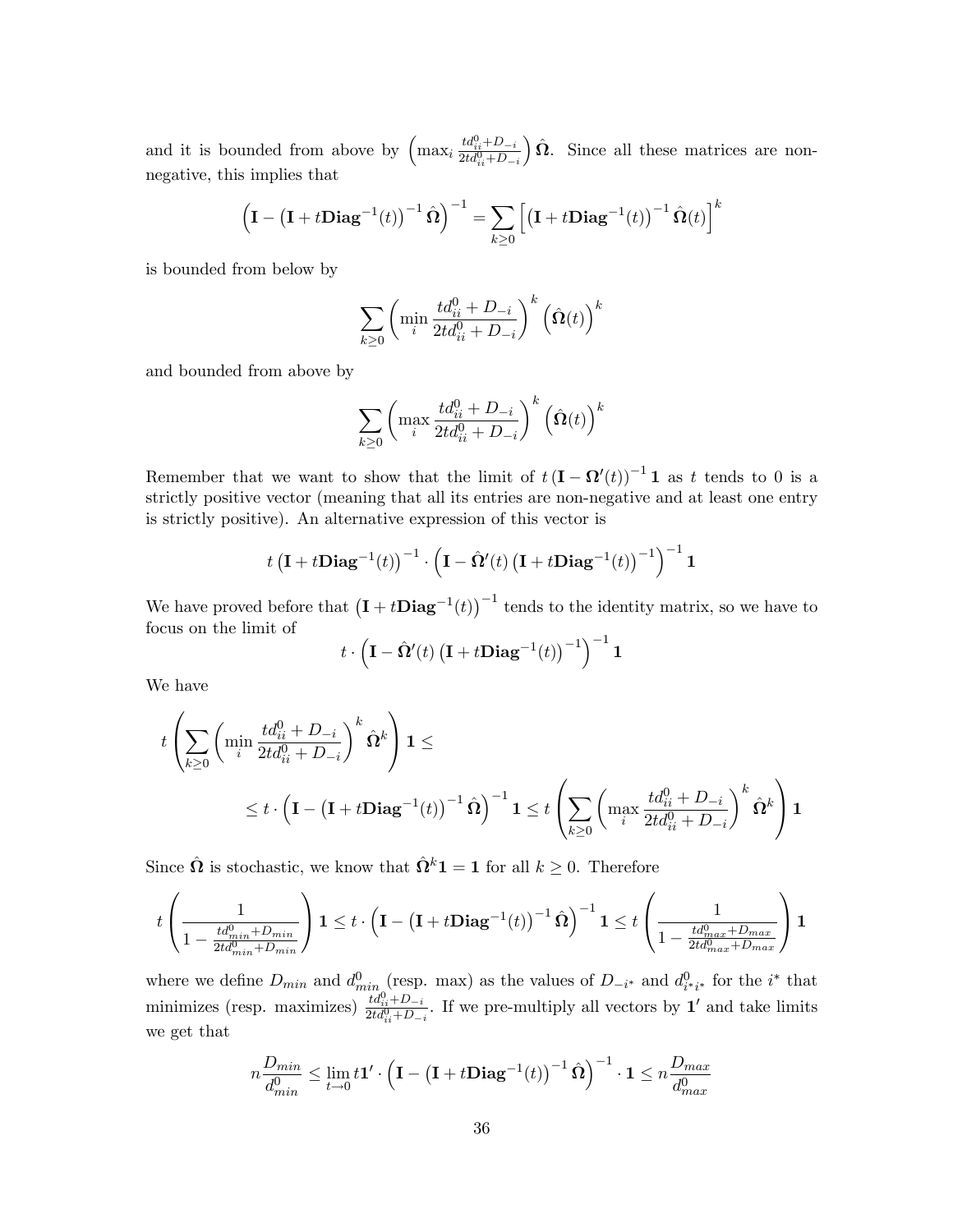Given a square matrix  $\mathbf{X} = (x_{ij})$  we have that  $\mathbf{1}' \cdot \mathbf{X} \cdot \mathbf{1} = \sum_{i,j} x_{ij} = \sum_{i,j} x_{ij} = \mathbf{1}' \cdot \mathbf{X}' \cdot \mathbf{1}$ . Therefore the argument above shows that the limit of  $t1'$ .  $\left(\mathbf{I} - \hat{\mathbf{\Omega}}'\left(\mathbf{I} + t\mathbf{Diag}^{-1}(t)\right)^{-1}\right)^{-1}\cdot \mathbf{1}$ as t tends to 0 is also bounded from below by  $n \frac{D_{min}}{d}$  $\frac{D_{min}}{d_{min}^0}$  and from above by  $n \frac{D_{max}}{d_{max}^0}$ . This means that the limit of  $t\left(\mathbf{I} - \hat{\mathbf{\Omega}}'\left(\mathbf{I} + t\mathbf{Diag}^{-1}(t)\right)^{-1}\right)^{-1}$ . I is a strictly positive matrix and therefore the limit of  $t \cdot \hat{\Omega}' \left( I - (I + t \textbf{Diag}^{-1}(t))^{-1} \right)^{-1} \cdot 1$  is a strictly positive vector, as we wanted to show. (We are assuming here that  $D_{min}$  is strictly positive; otherwise, the equilibrium of the game would entail no communication).  $\blacksquare$ 

#### Step Three

**Lemma 10** The limit of  $t\beta(t)$  as t tends to 0 is proportional to the eigenvector centrality index.

Proof. Now define

$$
S_0 = \{ t \in \mathbb{R} \ s.t. \ \det\left(\mathbf{I} - \tilde{\mathbf{\Omega}}\left(t\right)\right) = 0 \}
$$

Note that  $0 \in S_0$ .

We know from the previous lemma that  $\lim_{t\to 0} t\beta(t)$  exists and is a well-defined strictly positive vector. By definition,  $t\beta(t)$  satisfies

$$
\left(\mathbf{I}-\tilde{\mathbf{\Omega}}'\left(t\right)\right)t\boldsymbol{\beta}(t)=t\mathbf{1}
$$

for all  $t \in \mathbf{R} \backslash S_0$ . We can take limits at both sides of this equation to obtain

$$
\left(\mathbf{I}-\tilde{\mathbf{\Omega}}'\left(0\right)\right)\left(\lim_{t\rightarrow0}\boldsymbol{\beta}(t)\right)=\mathbf{0}
$$

This means that the limit vector  $\lim_{t} \hat{\beta}(t)$  satisfies the condition that characterizes the set E, and therefore is proportional to the eigenvector centrality vector.  $\blacksquare$ 

#### Step Four

We are now ready to prove the statement of the theorem. From Lemma 8, we know that

$$
\mathcal{I}_i = \sum_{j=1}^n \beta_j \left( \tilde{\mathbf{\Omega}}'(t) \right) h_{ji}.
$$

Hence

$$
\lim_{t \to 0} \mathcal{I}_i = \lim_{t \to 0} \sum_{j=1}^n \beta_j \left( \tilde{\Omega}'(t) \right) h_{ji}
$$
\n
$$
= \sum_{j=1}^n \left( \lim_{t \to 0} t \beta_j \left( \tilde{\Omega}'(t) \right) \right) \left( \lim_{t \to 0} \frac{1}{t} h_{ji} \right)
$$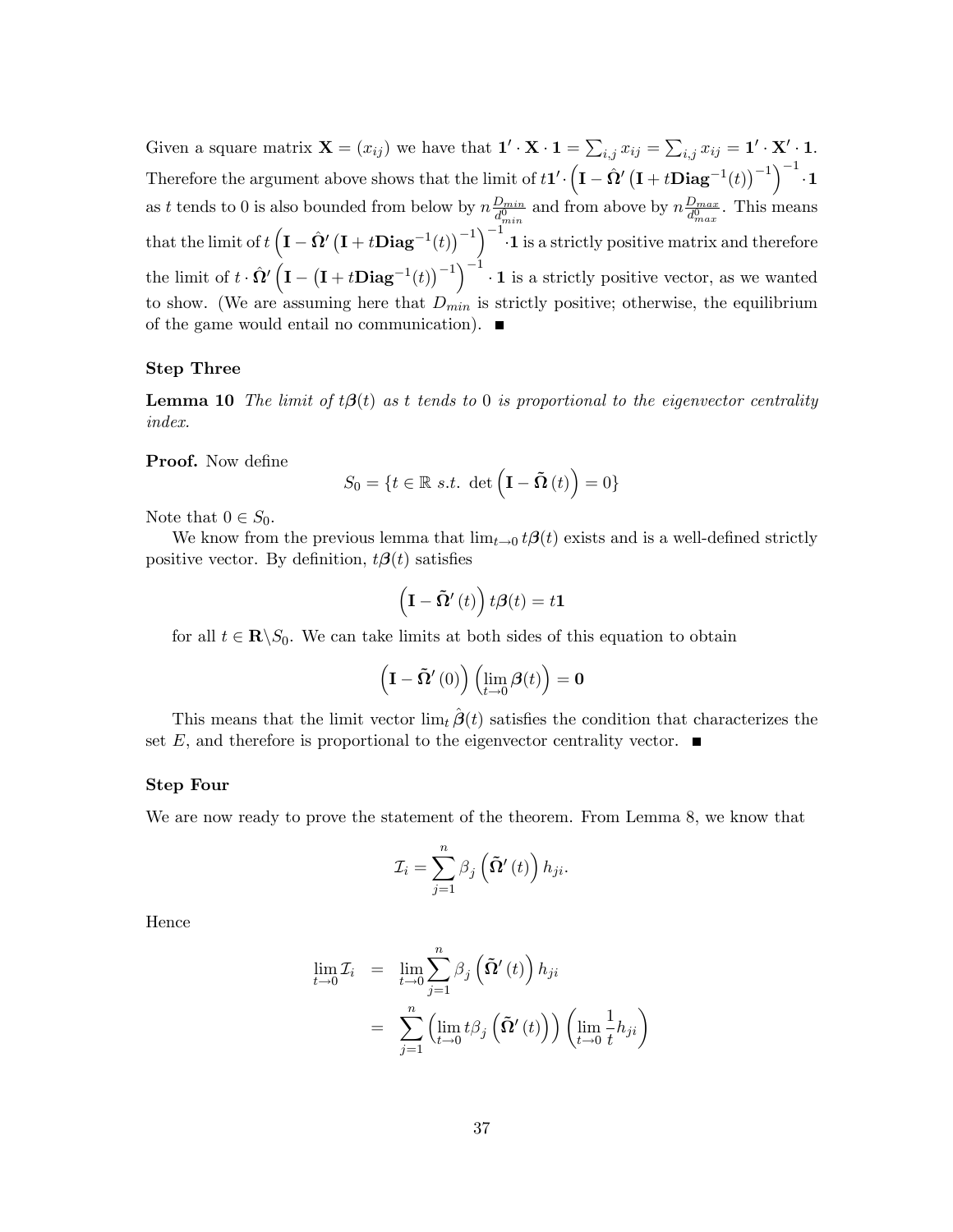In this case

$$
h_{ji} = \begin{cases} \frac{d_{ii}}{d_{ii} + \frac{1}{t}D_{-i}} & \text{if } i = j\\ -s_i \frac{1}{t} \left( \frac{t^{\lambda}k_p}{\sqrt{d_{jj} + \frac{1}{t}D_{-j}}} + \frac{t^{\lambda}k_r}{\sqrt{\frac{1}{t}d_{ij}}} \right), & \text{otherwise.} \end{cases}
$$

When  $j \neq i$ , we have  $\lim_{t \to 0} \frac{1}{t}$  $\frac{1}{t}h_{ji}$  if  $\lim_{t\to 0} t^{-1+\lambda+\frac{1}{2}}=0$ , which is true because  $\lambda>1$ .

Then we can write the limit of  $i$ 's influence as

$$
\lim_{t \to 0} \mathcal{I}_i = \lim_{t \to 0} t \beta_j \left( \tilde{\Omega}'(t) \right) \lim_{t \to 0} \frac{1}{t} \frac{d_{ii}}{d_{ii} + \frac{1}{t} D_{-i}} = \lim_{t \to 0} t \beta_j \left( \tilde{\Omega}'(t) \right) \lim_{t \to 0} \frac{d_{ii}}{t d_{ii} + D_{-i}} = \left( \lim_{t \to 0} t \beta_i \left( \tilde{\Omega}'(t) \right) \right) \frac{d_{ii}}{D_{-i}}
$$

We can now apply Lemma 3 to get the result:

$$
\lim_{t \to 0} \frac{\mathcal{I}_i(t)}{\mathcal{I}_j(t)} = \left( \lim_{t \to 0} \frac{t \beta_i \left( \tilde{\Omega}'(t) \right)}{t \beta_i \left( \tilde{\Omega}'(t) \right)} \right) \frac{\frac{d_{ii}}{D_{-i}}}{\frac{d_{jj}}{D_{-j}}} = \frac{\iota_i}{\iota_j} \frac{\frac{d_{ii}}{D_{-i}}}{\frac{d_{jj}}{D_{-j}}}
$$

#### Step Five

Theorem 1 requires that communication costs are sufficiently low in order to have an interior solution. In the previous four steps we operated under the assumption that non-negativity constraints are not binding. In this last step we vindicate that assumption by showing that when  $t$  approaches  $0$  we don't hit any boundary in the actions and communication intensities decisions.

**Lemma 11** If the non-negativity constraints on  $\mathbf{b}_i$ ,  $\mathbf{r}_{-i}$  and  $\mathbf{p}_{-i}$  are not binding for  $t = 1$ , then they are not binding for any  $0 < t < \overline{t}$ , for some  $\overline{t} \in (0,1)$ .

Proof. Consider

$$
\tilde{u}_i(a) = -\left(d_{ii}(a_i - \theta_i)^2 + \frac{1}{t} \sum_{j \neq i} d_{ij}(a_i - a_j)^2 + t^{\lambda} k_r^2 \sum_{j \neq i} r_{ji} + t^{\lambda} k_p^2 \sum_{j \neq i} p_{ij}\right)
$$

To prove that  $\mathbf{b}_i$  as does not hit a boundary condition just note that when t tends to 0 the vectors  $\mathbf{h}_i(t)$  converge to a non-negative vector for all i. Since if  $d_{ik} > 0$  for all  $j \neq k$ the matrix  $(\mathbf{I} - \tilde{\mathbf{\Omega}}(t))^{-1}$  is strictly positive for all  $t \in (0, 1)$ , the vector  $(\mathbf{I} - \tilde{\mathbf{\Omega}}(t))^{-1} \mathbf{h}_j(t)$  is non-negative if  $t$  is close to 0.

To prove interiority of active communication decisions, we can rewrite  $r_{ij}$  for each i, j with  $i \neq j$  as

$$
r_{ij}(t) = \frac{\sqrt{d_{ji}}}{k_r} b_{ij}
$$
  
\n
$$
= (\mathbf{I} - \tilde{\mathbf{\Omega}}(t))_{ij}^{-1} \frac{\sqrt{d_{ji}}}{k_r} \frac{d_{jj}}{D_j} - s_j \sum_{l \neq j} (\mathbf{I} - \tilde{\mathbf{\Omega}}(t))_{il}^{-1} \left( \frac{k_p}{k_r} \sqrt{\frac{d_{ji}}{D_j}} + 1 \right)
$$
  
\n
$$
= (\mathbf{I} - \tilde{\mathbf{\Omega}}(t))_{ij}^{-1} \left[ \frac{\sqrt{d_{ji}}}{k_r} \frac{d_{jj}}{D_j} - s_j \sum_{l \neq j} \frac{(\mathbf{I} - \tilde{\mathbf{\Omega}}(t))_{il}^{-1}}{(\mathbf{I} - \tilde{\mathbf{\Omega}}(t))_{ij}^{-1}} \left( \frac{k_p}{k_r} \sqrt{\frac{d_{ji}}{D_j}} + 1 \right) \right]
$$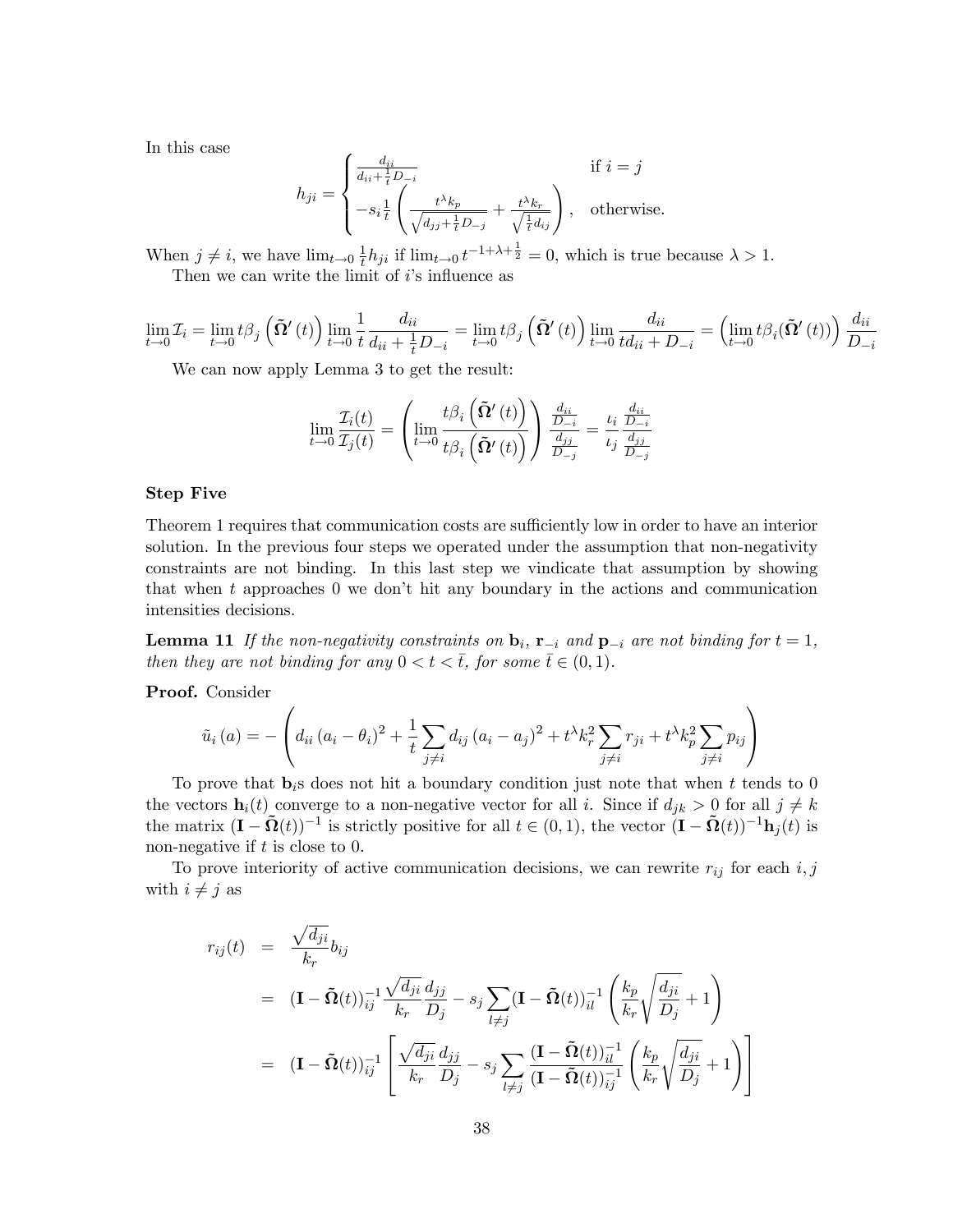The first element  $(\mathbf{I} - \tilde{\mathbf{\Omega}}(t))_{ij}^{-1}$  tends to  $+\infty$  when t tends to 0. If  $\lambda$  is sufficiently large, the first term in the expression in brackets is positive and tends to infinity as t tends to  $0$ , while the second term in brackets, which is negative, is bounded below because the ratio

$$
\frac{(\mathbf{I} - \tilde{\mathbf{\Omega}}(t))_{il}^{-1}}{(\mathbf{I} - \tilde{\mathbf{\Omega}}(t))_{ij}^{-1}}
$$

is positive and bounded as a consequence of Lemma 9 and the fact that  $(I - \tilde{\Omega}(t))^{-1}$  is a non-negative matrix, and all its entries grow at the same rate if  $d_{ij} > 0$  for all  $i \neq j$ .

Altogether, this proves that  $r_{ij}(t)$  tends to  $+\infty$  when t tends to 0. A similar argument applies for the case of passive communication. This finishes the proof of the Theorem.  $\blacksquare$ 

## References

- [1] Daron Acemoglu, Munther A. Dahleh, Ilan Lobel, and Asuman Ozdaglar. "Bayesian Learning in Social Networks" Mimeo, MIT, May 2008.
- [2] Yoji Akao (editor). Quality Function Development. Productivity press, 1990
- [3] Ricardo Alonso, Wouter Dessein, and Niko Matouschek. "When Does Coordination Require Centralization?" American Economic Review, 98(1), 145-179, March 2008.
- [4] George-Marios Angeletos and Alessandro Pavan. "Efficient Use of Information and Social Value of Information."  $Econometrica$  75(4): 1103-1142, July 2007.
- [5] George-Marios Angeletos and Alessandro Pavan. "Policy with Dispersed Information." Journal of the European Economic Association, 7(1): 11-60, March 2009.
- [6] Kenneth J. Arrow. The Limits of Organization. Norton, 1974.
- [7] Venkatesh Bala and Sanjeev Goyal. "Learning from Neighbours." Review of Economic Studies 65(3): 595-621, July 1998.
- [8] Coralio Ballester, Antoni Calvó-Armengol, and Yves Zenou. "Who's Who in Network. Wanted: The Key Player." *Econometrica* 74(5): 1403–1417, September 2006.
- [9] Oriana Bandiera, Luigi Guiso, Andrea Prat, and Raffaella Sadun. "What Do CEOs Do?" CEPR Discussion Paper 8235, 2011.
- [10] Francis Bloch and Bhaskar Dutta. "Communication Networks with Endogenous Link Strength." Games and Economic Behavior, forthcoming.
- [11] Patrick Bolton and Matthias Dewatripont. "The Firm as a Communication Network," Quarterly Journal of Economics 109, 809-839, November 2004.
- [12] Phillip Bonacich. "Power and Centrality: A Family of Measures." American Journal of Sociology 92(5): 1170–82, March 1987.
- [13] Yann Bramoullé and Rachel Kranton. "Public Goods in Networks." Journal of Economic Theory 135(1): 478-494, July 2007.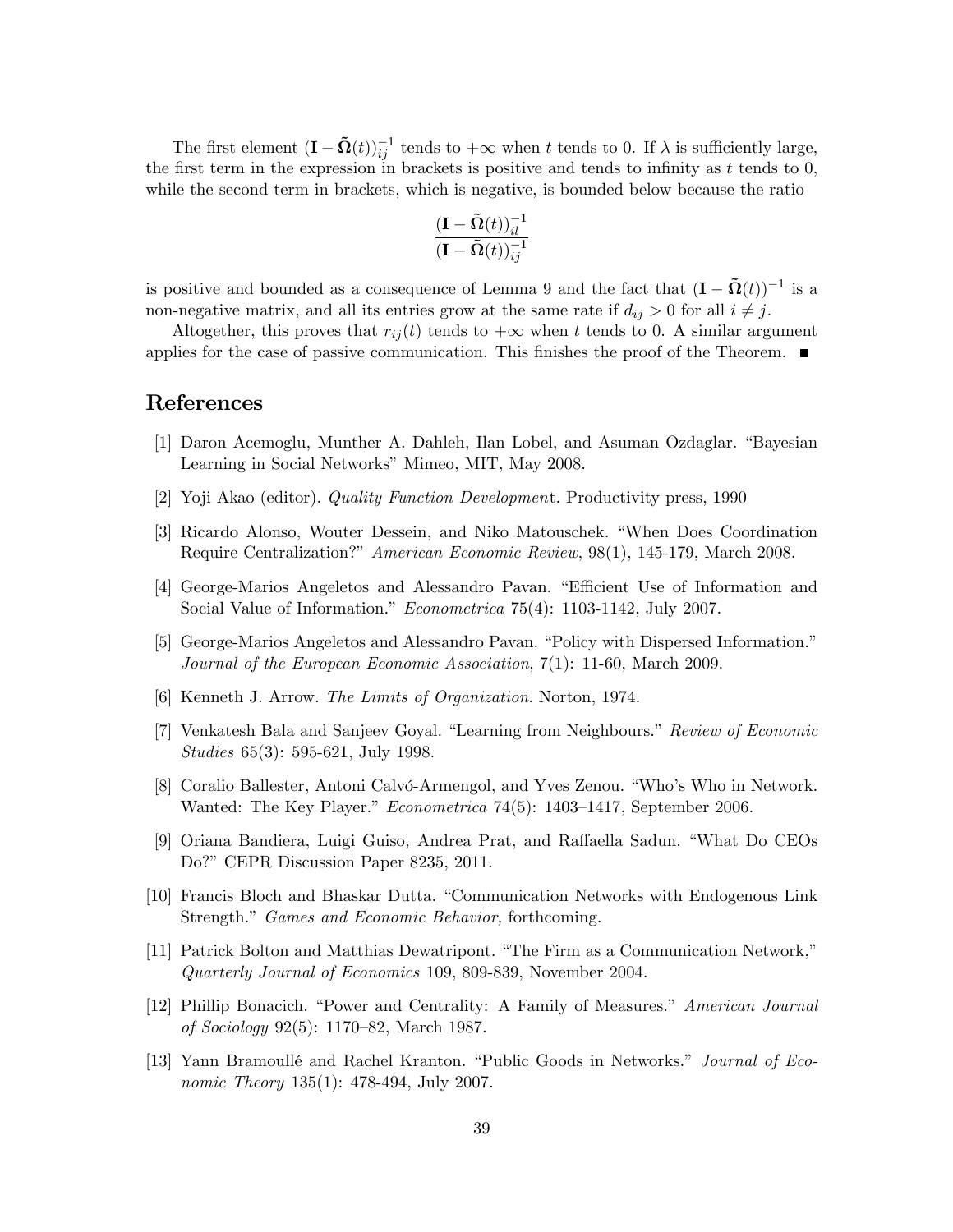- [14] Antonio Cabrales, Antoni Calvó-Armengol, and Yves Zenou (2011), "Social interactions and spillovers", Games and Economic Behavior, 72, 339-360.
- [15] Antoni Calvó-Armengol and Joan de Martí. "Information Gathering in Organizations: Equilibrium, Welfare, and Optimal Network Structure." Journal of the European Economic Association, 7(1): 116-161, March 2009.
- [16] Vincent P. Crawford and Joel Sobel. "Strategic Information Transmission." Econometrica 50(6): 1431-1451, November 1982.
- [17] Jacques Crémer. "Corporate Culture: Cognitive Aspects." *Industrial and Corporate* Change,  $3(2)$ :  $351-386$ , 1993.
- [18] Jacques CrÈmer, Luis Garicano, and Andrea Prat. Language and the Theory of the Firm. Quarterly Journal of Economics 122(1): 373-407, 2007.
- [19] Melville Dalton. Men Who Manage. John Wiley & Sons, 1959.
- [20] Wouter Dessein, Andrea Galeotti, and Tano Santos. "Rational Inattention and Organizational Focus". Working paper, Columbia University 2013.
- [21] Wouter Dessein and Tano Santos. "Adaptive Organizations." Journal of Political Economy,  $114(5)$ : 956–995, 2006.
- [22] Torun Dewan and David Myatt. "The Qualities of Leadership: Direction, Communication, and Obfuscation." American Political Science Review,  $102(3)$ : 351–368, August 2008.
- [23] Mathias Dewatripont and Jean Tirole. "Modes of Communication." Journal of Political Economy, 113(6): 1217–1238, December 2005.
- [24] Peter S. Dodds, Duncan J. Watts, and Charles F. Sabel. "Information Exchange and the Robustness of Organizational Networks," Proceedings of the National Academy of Sciences 100, 12516-12521, October 2003.
- [25] Matthew Elliott and Benjamin Golub. A Network Approach to Public Goods. Working Paper, Stanford University, 2013.
- [26] Andrea Galeotti, Christian Ghiglino, and Francesco Squintani. Strategic Information Transmission in Networks. Economics Discussion Papers 668, University of Essex, Department of Economics. 2009
- [27] Andrea Galeotti and Sanjeev Goyal. "The Law of the Few." Working paper.
- [28] Andrea Galeotti, Sanjeev Goyal, Matthew Jackson, Fernando Vega-Redondo and Leeat Yariv. "Network Games." Working paper, 2007.
- [29] Esther Gal-Or. "Information Sharing in Oligopoly." *Econometrica*,  $53(2)$ : 329-343, 1985.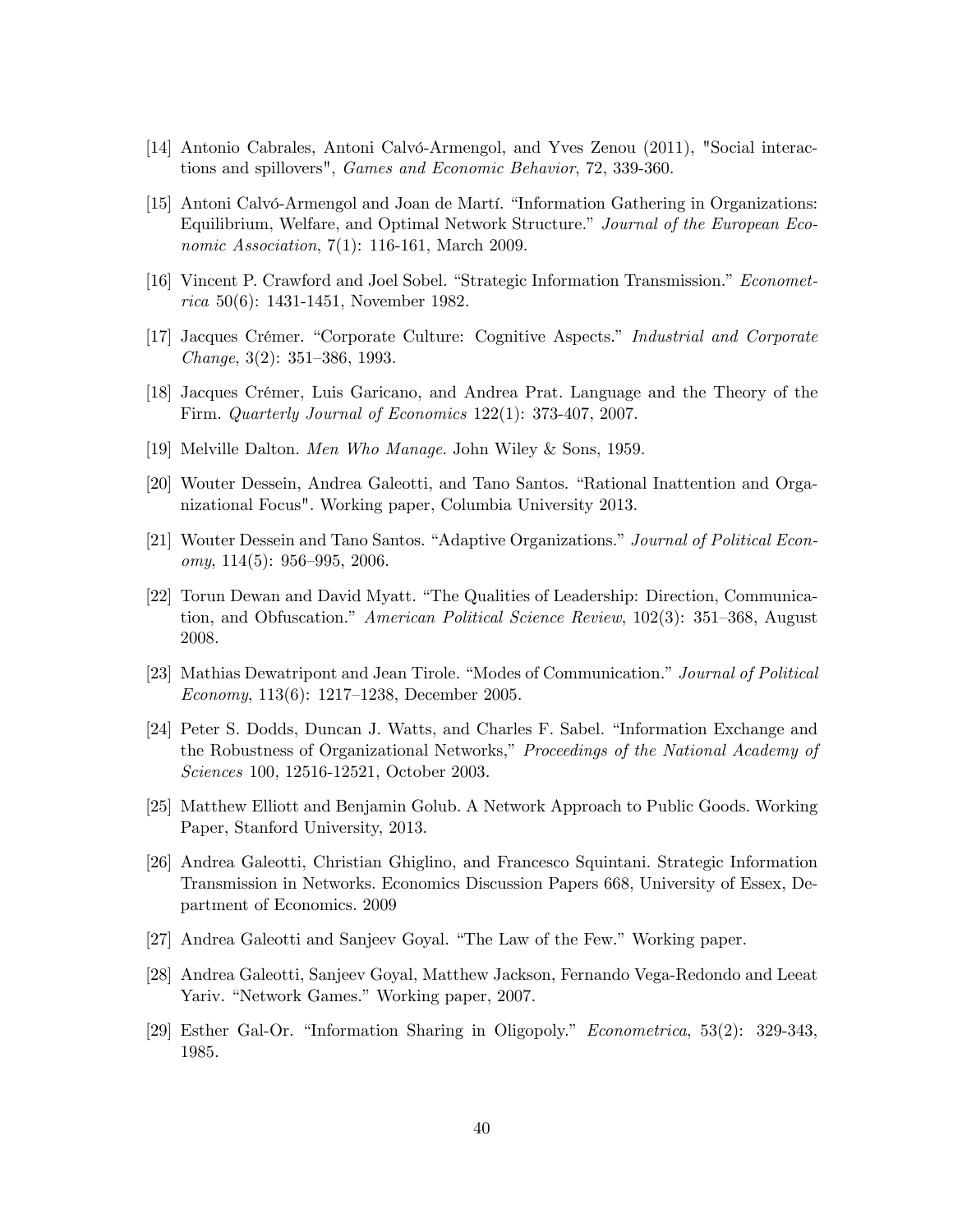- [30] Esther Gal-Or. "Information Transmission Cournot and Bertrand Equilibrium." Review of Economic Studies, 53(1): 85-92, 1986.
- [31] Luis Garicano. "Hierarchies and the Organization of Knowledge in Production,"  $Jour$ nal of Political Economy 108, 874–904, October 2000.
- [32] Luis Garicano and Andrea Prat. Organizational Economics with Cognitive Costs," in preparation for: Advances in Economics and Econometrics: Theory and Applications, Proceedings of the Tenth World Congress of the Econometric Society, 2011.
- [33] Benjamin Golub and Matthew O. Jackson. Naive Learning in Social Networks and the Wisdom of Crowds. American Economic Journal: Microeconomics, 2(1):112-149, February 2010.
- [34] Benjamin Golub and Carlos Lever. The Leverage of Weak Ties: How Linking Groups Affects Inequality. Working paper, Stanford University 2010.
- [35] Mark Granovetter. The Strength of Weak.Ties. American Journal of Sociology 78(6): 1360-1380. May 1973.
- [36] Abbie Griffin and John R. Hauser. Patterns of Communication Among Marketing, Engineering, and Manufacturing  $- A$  Comparison between Two New Product Teams. Management Science 38(3): 360-373, March 1992.
- [37] Roger Guimerà, Alex Arenas, Albert Diaz-Guilera, Fernando Vega-Redondo, and Antonio Cabrales. "Optimal Network Topology for Search with Congestion," Physical Review Letters 89, 248701, December 2002.
- [38] Jeanne Hagenbach and FrÈdÈric Koessler. Strategic Communication Networks. Review of Economic Studies 77(3): 1072-1099, July 2010.
- [39] Christian Hellwig and Laura Veldkamp. "Knowing What Others Know: Coordination Motives in Information Acquisition." Review of Economic Studies, forthcoming 2008.
- [40] Yannis Ioannides "Complexity and Organizational Architecture," mimeo Tufts University, 2003.
- [41] Casey Ichniowski, Kathryn Shaw, Giovanna Prennushi. The Effects of Human Resource Management Practices on Productivity: A Study of Steel Finishing Lines. American Economic Review 87(3): 291-313, Jun., 1997
- [42] Casey Ichniowski, Kathryn Shaw. Connective Capital: Building Problem-Solving Networks Within Firms, mimeo, Stanford University, 2005.
- [43] Matthew O. Jackson. Social and Economic Networks, Princeton University Press, 2010
- [44] Jacob Marschak and Roy Radner. The Economic Theory of Teams. Yale University Press, 1972.
- [45] Henry Mintzberg. The Nature of Managerial Work. New York,: Harper & Row, 1973.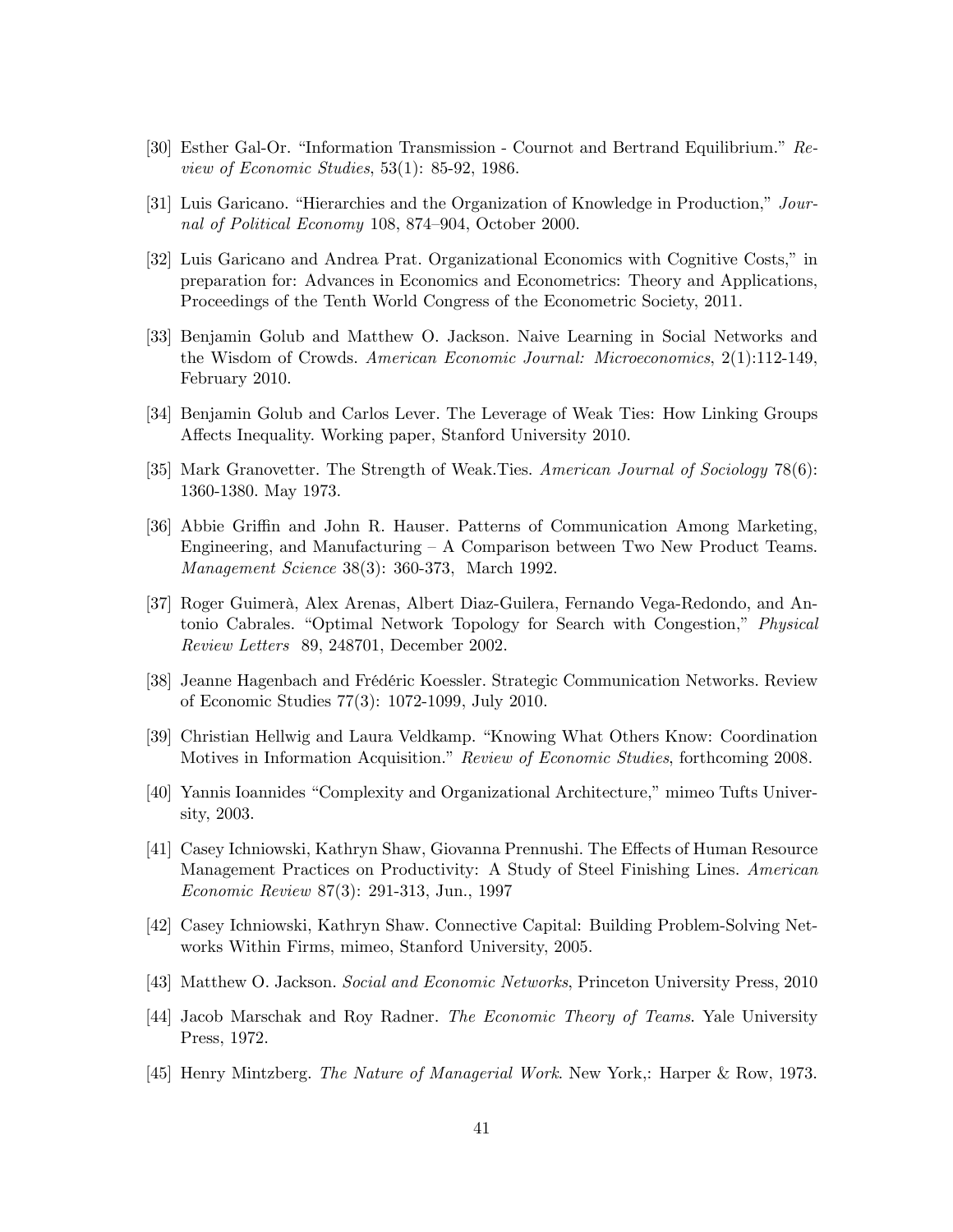- [46] Stephen Morris and Hyun-Song Shin. "Optimal Communication." Journal of the European Economic Association, Papers and Proceedings 5, 594-602, April-May 2007.
- [47] Ignacio Palacios-Huerta and Andrea Prat. "Measuring the Impact Factor of Agents within an Organization Using Communication Patterns," CEPR Discussion Paper 8040, October 2010.
- [48] Ignacio Palacios-Huerta and Oscar Volij. "The Measurement of Intellectual Influence," Econometrica 72(3), 963-977, May 2004.
- [49] Jagdish K. Patel and Campbell B. Read. Handbook of the Normal Distribution. Marcel Dekker, Inc., 1996.
- [50] Andrea Prat. "Should a Team Be Homogeneous?" European Economic Review (46)7: 1187-1207, 2002.
- [51] Roy Radner. "The Organization of Decentralized Information Processing," Econometrica 61, 1109-1146, September 1993.
- [52] Michael Raith. "A General Model of Information Sharing in Oligopoly" Journal of Economic Theory 71(1): 260-288, October 1996.
- [53] Heikki Rantakari. "Governing Adaptation." Review of Economic Studies, forthcoming.
- [54] Brian Rogers. "A Strategic Theory of Network Status." Working paper, Northwestern University, 2008.
- [55] Herbert Simon. "The Impact of Electronic Communication on Organizations." In R. Wolff (Ed.), Organizing Industrial Development. Berlin: Walter de Gruyter, 1986.
- [56] Timothy Van Zandt. "Information Overload in a Network of Targeted Communication." RAND Journal of Economics 35(3): 542–560, Autumn 2004.
- [57] Timothy Van Zandt. "Real-Time Decentralized Information Processing as a Model of Organizations with Boundedly Rational Agents," Review of Economic Studies 66, 633-658, July 1999a.
- [58] Timothy Van Zandt. "Decentralized Information Processing in the Theory of Organizations," in Contemporary Economic Issues, vol.4: Economic Behaviour and Design, edited by Murat Sertel. London: MacMillan Press Ltd., 1999b
- [59] Xavier Vives. "Duopoly information equilibrium: Cournot and Bertrand." *Journal of* Economic Theory 34(1): 71-94, 1984.
- [60] Xavier Vives. Oligopoly Pricing: Old Ideas and New Tools. MIT Press, 1999.
- [61] Max Weber. Economy and society. University of California Press, 1946.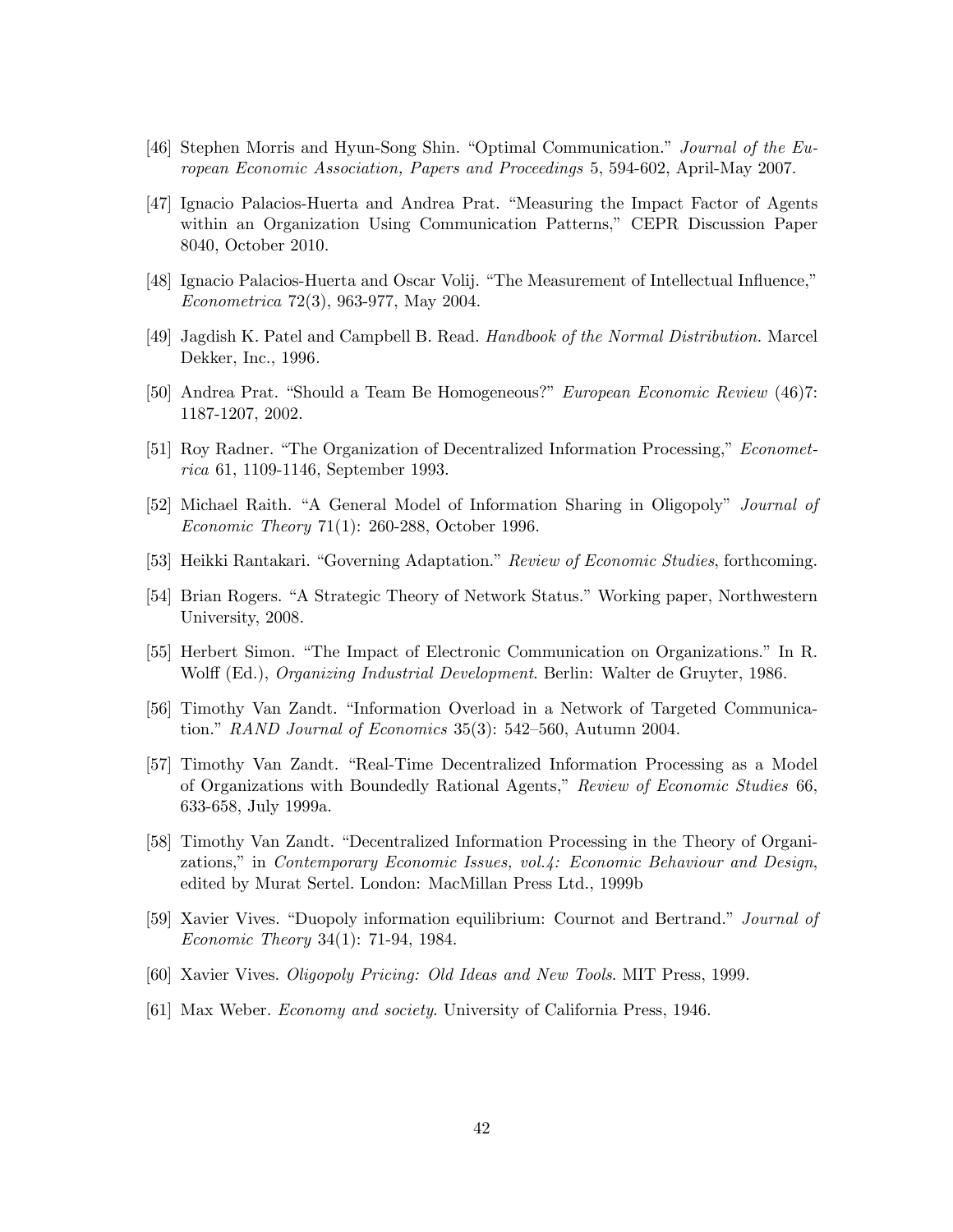# Supplementary Material Not for Publication

## 1 Equilibrium Equivalence

In the baseline version of the game,  $\Gamma(D, k, s)$ , agents invest in communication before they learn the value of their local state. In the alternative timeline,  $\Gamma_{\theta}(\mathbf{D}, \mathbf{k}, s)$ , mentioned at the end of section 3, agents choose communication intensities after they observe their local states. In this section, we show that both versions of the game have the same perfect Bayesian equilibrium.

From Theorem 1 we know that the baseline game  $\Gamma(D, k, s)$  has an equilibrium in linear decision functions

$$
a_i = b_{ii}\theta_i + \sum_{j \neq i} b_{ij}y_{ij}
$$

we now show that the alternative version  $\Gamma_{\theta}(\mathbf{D}, \mathbf{k}, s)$  has the exact same equilibrium:

**Theorem 12** The games  $\Gamma(D, k, s)$  and  $\Gamma_{\theta}(D, k, s)$  have the same equilibrium in linear strategies

**Proof.** We are going to show that both games have perfect Bayesian equilibria which satisfy the same four sets of conditions, which in turn correspond to the ones used in the proof of Theorem 1:

$$
D_i b_{ii} = d_{ii} + \sum_{j \neq i} d_{ij} b_{ji} \qquad \text{for all } i
$$
 (21)

$$
D_i b_{ij} = \frac{r_{ij} p_{ij}}{s_j r_{ij} + s_j p_{ij} + r_{ij} p_{ij}} \sum_{k \neq i} d_{ik} b_{kj} \qquad \text{for all } i, j \neq i \qquad (22)
$$

$$
\frac{\sqrt{d_{ji}}b_{ij}}{k_r} = r_{ij} \qquad \text{for all } i, j \neq i
$$
\n(23)

$$
\frac{\sqrt{D_i}b_{ij}}{k_p} = p_{ij} \qquad \text{for all } i, j \neq i
$$
\n(24)

First, note that the second stage is identical in the two versions of the game. Agent  $i$ knows that he has chosen  $(\tilde{r}_{ji})_{j\neq i}$  and  $(\tilde{p}_{ij})_{j\neq i}$  (which may be different from the equilibrium values). He assumes that the other agents have chosen communication intensities according to the equilibrium values and that they will choose actions according to the equilibrium linear strategies. The first-order conditions are therefore still given by  $(10)$  and  $(11)$ , which yield (21) and (22).

The only difference in the first stage is that i chooses  $(\tilde{r}_{ji})_{j\neq i}$  and  $(\tilde{p}_{ij})_{j\neq i}$  after observing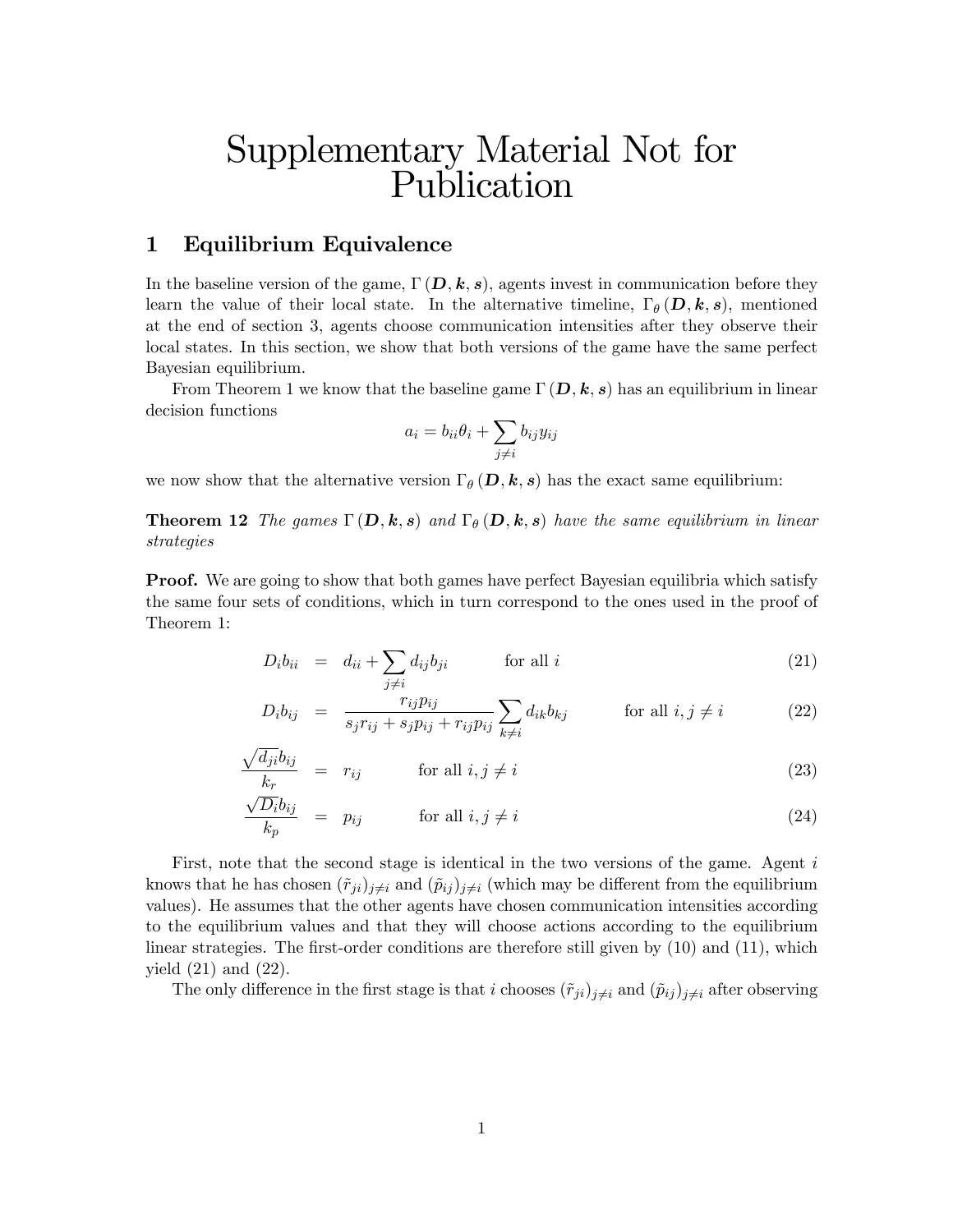$\theta_i$ . It is easy to see that the expression for the expected payoff (12) is now:

$$
-E[u_i] = d_{ii} \left( \left( \tilde{b}_{ii} - 1 \right)^2 \theta_i^2 + \sum_{k \neq i}^2 \tilde{b}_{ik}^2 (\sigma_k + \rho_{ik} + \pi_{ik}) \right) + \sum_{j \neq i} d_{ij} \left( \sum_k \left( \tilde{b}_{ik} - b_{jk} \right)^2 \sigma_k + \sum_{k \neq i} \tilde{b}_{ik}^2 (\rho_{ik} + \pi_{ik}) + \sum_{k \neq j} b_{jk}^2 (\rho_{jk} + \pi_{jk}) \right) + k_r^2 \sum_{j \neq i} \frac{1}{\rho_{ji}} + k_p^2 \sum_{j \neq i} \frac{1}{\pi_{ij}}.
$$

The only difference is that the term  $(\tilde{b}_{ii} - 1)^2 \sigma_i$  is now  $(\tilde{b}_{ii} - 1)^2 \theta_i^2$ . But it easy to see that this does not affect the first-order conditions for communication intensities as that term is separate from  $(\tilde{r}_{ji})_{j\neq i}$  and  $(\tilde{p}_{ij})_{j\neq i}$ . Hence the first-order conditions are unchanged, as in  $(23)$  and  $(24)$ .

This equivalence rests on two assumptions. One is that agents' payoffs are linearquadratic. While agent i's incentive to coordinate with other agents depends on his local state of the world  $\theta_i$ , his incentive to reduce the variance of the actions of the other agents does not. But, as the following proof shows, it is only the latter that is affected by unilateral deviations in communication investments. The other is that signals have full support. While the normality assumption may not be essecntial, it is important that the support of  $y_{ij}$  does not depend on communication investment. If it did, a deviation from the equilibrium communication investment could be detectable, and costly signaling may be unavoidable in equilibrium.

The question about uniqueness, which we mentioned for game  $\Gamma(D, k, s)$  and which we discuss in section 2 of the Supplementary Material, is present here as well.

## 2 Uniqueness

One may wonder about the importance of the restriction to linear equilibria. Do  $\Gamma(D, k, s)$ and  $\Gamma_{\theta}(\mathbf{D}, \mathbf{k}, s)$  have equilibria where agents use strategies that are not linear in their signals? A similar question has arisen in other games with quadratic payoff functions, such as Morris and Shin (2002), Angeletos and Pavan (2007, 2009), Dewan and Myatt (2008), and Calvó-Armengol and de Martí (2009).

Uniqueness in the team-theoretic setting is proven in Marschak-Radner (1972, Theorem 5).

Calvó-Armengol and de Martí (2009) show that Marschak-Radner's line of proof extends to a strategic setting if the game admits a potential. Unfortunately, this does not apply to the game at hand  $(\Gamma(\mathbf{D}, \mathbf{k}, \mathbf{s})$  has a potential only in the special case where  $d_{ij} = d_{ji}$  for all pairs  $ij$ ).

Angeletos and Pavan (2009) prove uniqueness by showing that in their economy the set of equilibria corresponds to the set of efficient allocations. A similar argument is used by Hellwig and Veldkamp (2008).

Dewan and Myatt (2008) prove uniqueness by restricting attention to strategies with non-explosive higher-order expectations.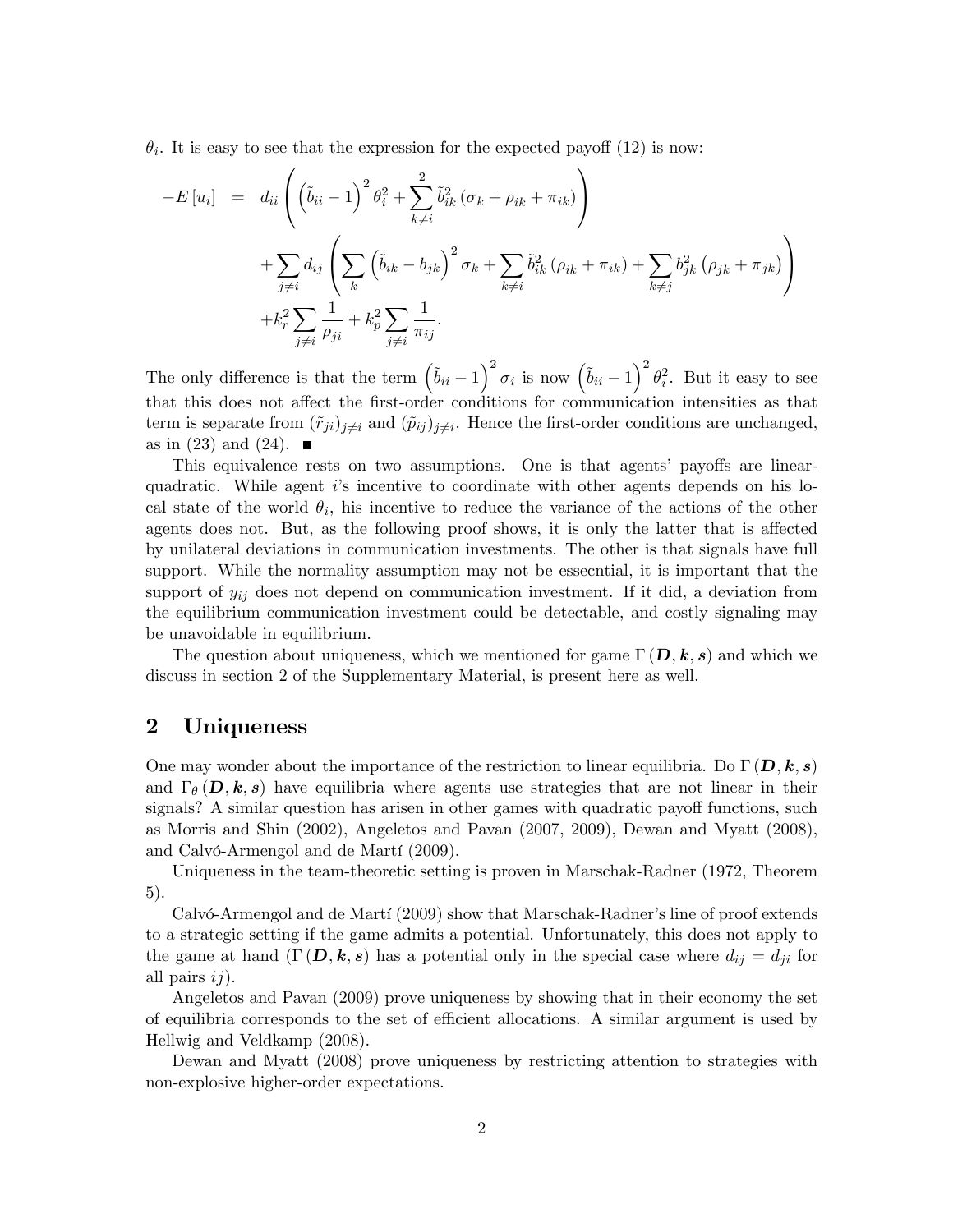For our game we can prove the following uniqueness result. Consider  $\Gamma(D, k, s)$  but assume that local states and actions are bounded above and below. Namely assume that  $a_i \in [-\bar{a}, \bar{a}]$  and  $\theta_i$  is distributed as a truncated normal distribution on  $[-k\bar{a}, k\bar{a}]$ , where  $k < 1$ . Call this new game  $\Gamma^{\bar{a}}({\bf D}, {\bf k}, s)$ . We can show that, as the bound  $\bar{a}$  goes to infinity, the set of equilibria of the game  $\Gamma^{\bar{a}}(D, k, s)$  contains (at most) one equilibrium and that this equilibrium corresponds to the linear equilibrium that we study here.

Consider the following variation of our game:

- payoffs are the same as before
- local information is bounded:  $\theta_i \in \left[-\overline{\theta}, \overline{\theta}\right]$ , with  $\overline{\theta} \in \mathbb{R}$ , follows a *truncated* normal distribution<sup>26</sup> with mean 0 and precision s.
- the set of possible actions is bounded. In particular,  $a_i \in [-\bar{a}, \bar{a}]$  for all i, where  $\bar{a} = c\bar{\theta}$ , for some  $c \ge 1$ . Note that this implies that  $\left[ -\bar{\theta}, \bar{\theta} \right] \subseteq \left[ -\bar{a}, \bar{a} \right]$ .
- communication reports are defined as in text and, thus, are unbounded:  $y_{ij} = \theta_i + \theta_j$  $\varepsilon_{ij} + \eta_{ij}$  with

$$
\varepsilon_{ij} \sim \mathcal{N}(0, r_{ij})
$$

$$
\eta_{ij} \sim \mathcal{N}(0, p_{ij})
$$

Observe that as  $\bar{\theta} \to +\infty$  we converge to our initial specification of the model.

We define the following expectation operators:  $E_i[\cdot] = E\left[\cdot \mid \theta_i, \{y_{ij}\}_{j \neq i}\right]$  for every  $i \in \{1, \ldots, n\}$ .

**Lemma 13** For any action profile  $(a_1, \ldots, a_n)$  we have that  $\omega_{ii} \theta_i + \sum_{j \neq i} \omega_{ij} E_i [a_j] \in [-\bar{a}, \bar{a}]$ for all i.

**Proof.** Just note that  $E_i[a_j] \in [-\bar{a}, \bar{a}]$  for all  $i, j$ . Since  $\theta_i \in [-\bar{b}, \bar{\theta}] \subset [-\bar{a}, \bar{a}]$  and  $\sum_{i=1}^{n} \omega_{ij} = 1$ , the linear combination  $\omega_{ii} \theta_i + \sum_{j \neq i} \omega_{ij} E_i [a_j]$  must be in  $\left[-\overline{a}, \overline{a}\right]$ .

**Lemma 14** The matrix  $\Omega$  with off-diagonal entries equal to  $\omega_{ij}$  and diagonal entries equal to 0 is a contraction.

**Proof.** Gerschgorin theorem says that all eigenvalues of a matrix  $\Omega$  are in the union of the following sets

$$
F_i = \left\{ \lambda \mid |\lambda - \omega_{ii}| \leq \sum_{j \neq i} |\omega_{ij}| \right\}.
$$

In our case,  $\omega_{ii} = 0$  and  $\sum_{j \neq i} |\omega_{ij}| = 1 - \frac{d_{ii}}{D_i}$  $\frac{a_{ii}}{D_i}$ , and hence all eigenvalues have absolute value smaller than 1. This is the necessary and sufficient condition for  $\Omega$  being a contraction.

 $26$ See, for example, Patel and Read (1996).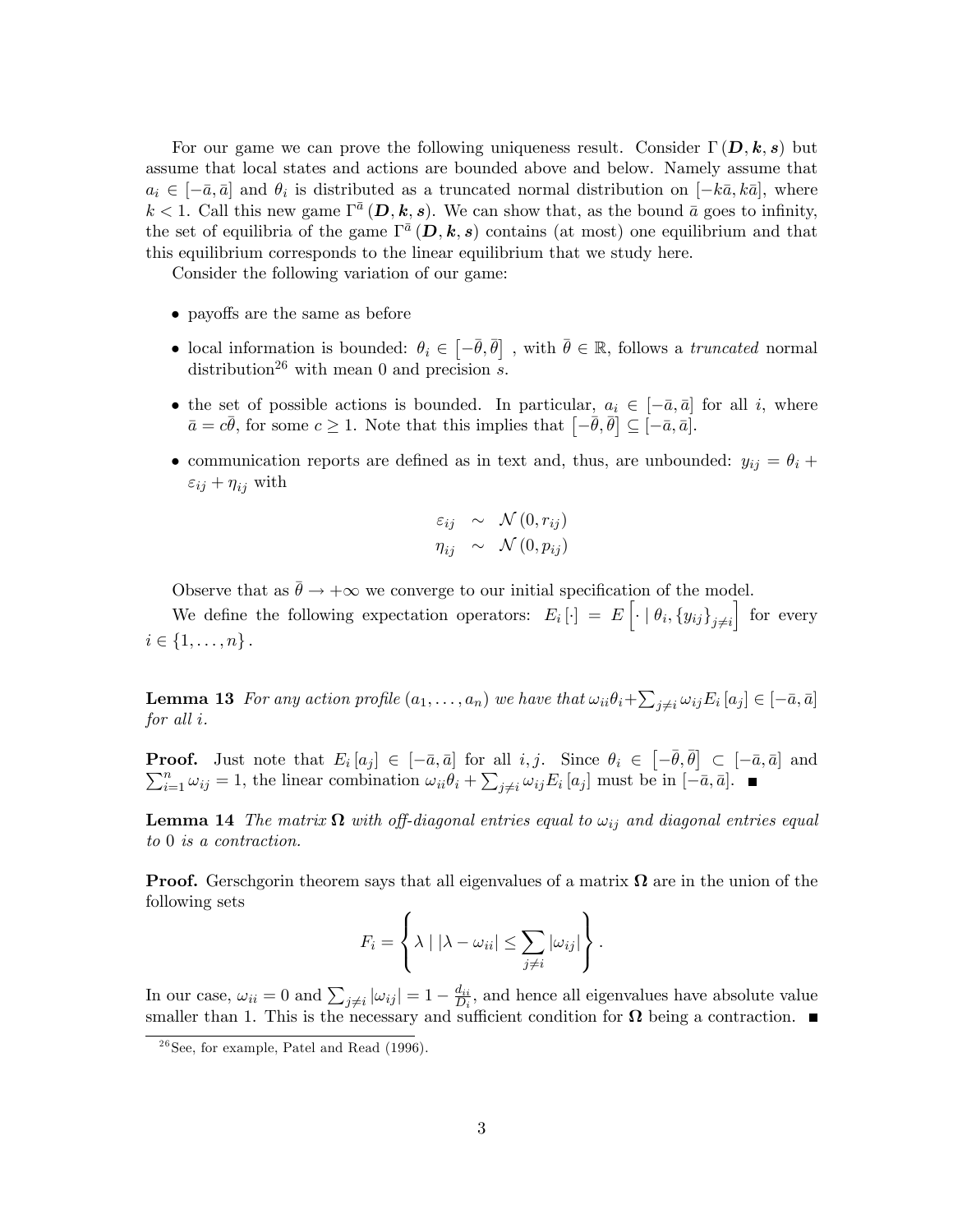**Proposition 15** Given  $\bar{\theta}$ ,  $\bar{a}$ , and  $(r_{ij}, p_{ij})_{i,j}$  the game in which agents choose actions  $\{a_i\}_i$ has a unique equilibrium.

Proof. Expected payoffs are

$$
-E_i[u_i] = d_{ii}(a_i - \theta_i)^2 + \sum_{j \neq i} d_{ij}(a_i^2 - 2a_i E[a_j] + E[a_j^2]) - k_r^2 \sum_{j \neq i} r_{ji} - k_p^2 \sum_{j \neq i} p_{ij}.
$$

Therefore, first order conditions with respect to actions are

$$
-\frac{\partial E_i[u_i]}{\partial a_i} = 2d_{ii}(a_i - \theta_i) + 2\sum_{j \neq i} d_{ij}(a_i - E_i[a_j]) = 0.
$$

Given information sets  ${y_i}_i$  individual actions satisfy Kuhn-Tucker's conditions. Thus, for each  $i \in \{1, \ldots, n\}$  either

$$
a_i = \omega_{ii}\theta_i + \sum_{j \neq i} \omega_{ij} E_i [a_j]
$$

or

$$
a_i \in \{-\bar{a}, \bar{a}\}.
$$

More precisely:

$$
BR_i(a_{-i}) = \begin{cases} \n\omega_{ii}\theta_i + \sum_{j\neq i}\omega_{ij}E_i[a_j] & \text{if } \omega_{ii}\theta_i + \sum_{j\neq i}\omega_{ij}E_i[a_j] \in [-\bar{a}, \bar{a}] \\
\bar{a} & \text{if } \omega_{ii}\theta_i + \sum_{j\neq i}\omega_{ij}E_i[a_j] > \bar{a} \\
-\bar{a} & \text{if } \omega_{ii}\theta_i + \sum_{j\neq i}\omega_{ij}E_i[a_j] < -\bar{a}\n\end{cases}
$$

We can make use of Lemma 13 to show that, indeed,

$$
BR_i(a_{-i}) = \omega_{ii}\theta_i + \sum_{j \neq i} \omega_{ij} E_i[a_j] \quad \text{for all } i.
$$

Hence, equilibrium conditions become

$$
a_i^* = \omega_{ii}\theta_i + \sum_{j \neq i} \omega_{ij} E_i \left[a_j^*\right] \quad i = 1, \dots, n. \tag{25}
$$

Nesting these conditions we get

$$
a_i^* = \omega_{ii}\theta_i + \sum_{j \neq i} \omega_{ij} E_i \left[ \omega_{jj}\theta_j + \sum_{k \neq j} \omega_{jk} E_j \left[ a_k^* \right] \right] = \underbrace{\omega_{ii}\theta_i + \sum_{j \neq i} \omega_{ij}\omega_{jj} E_i \left[ \theta_j \right]}_{\text{expectations on primitives}} + \underbrace{\sum_{j \neq i} \sum_{k \neq j} \omega_{ij}\omega_{jk} E_i E_j \left[ a_k^* \right]}_{\text{strategies interdependence}}
$$
\n(26)

The last term in this expression allows for a new level of nestedness that we obtain plugging (25) in (26):

$$
a_i^* = \underbrace{\omega_{ii}\theta_i + \sum_{j\neq i}\omega_{ij}\omega_{jj}E_i\left[\theta_j\right] + \sum_{j\neq i}\sum_{k\neq j}\omega_{ij}\omega_{jk}\omega_{kk}E_iE_j\left[\theta_k\right]}_{\text{expectations on primitives}} + \underbrace{\sum_{j\neq i}\sum_{k\neq j}\sum_{s\neq k}\omega_{ij}\omega_{jk}\omega_{ks}E_iE_jE_k\left[a_s^*\right]}_{\text{strategies interdependence}}
$$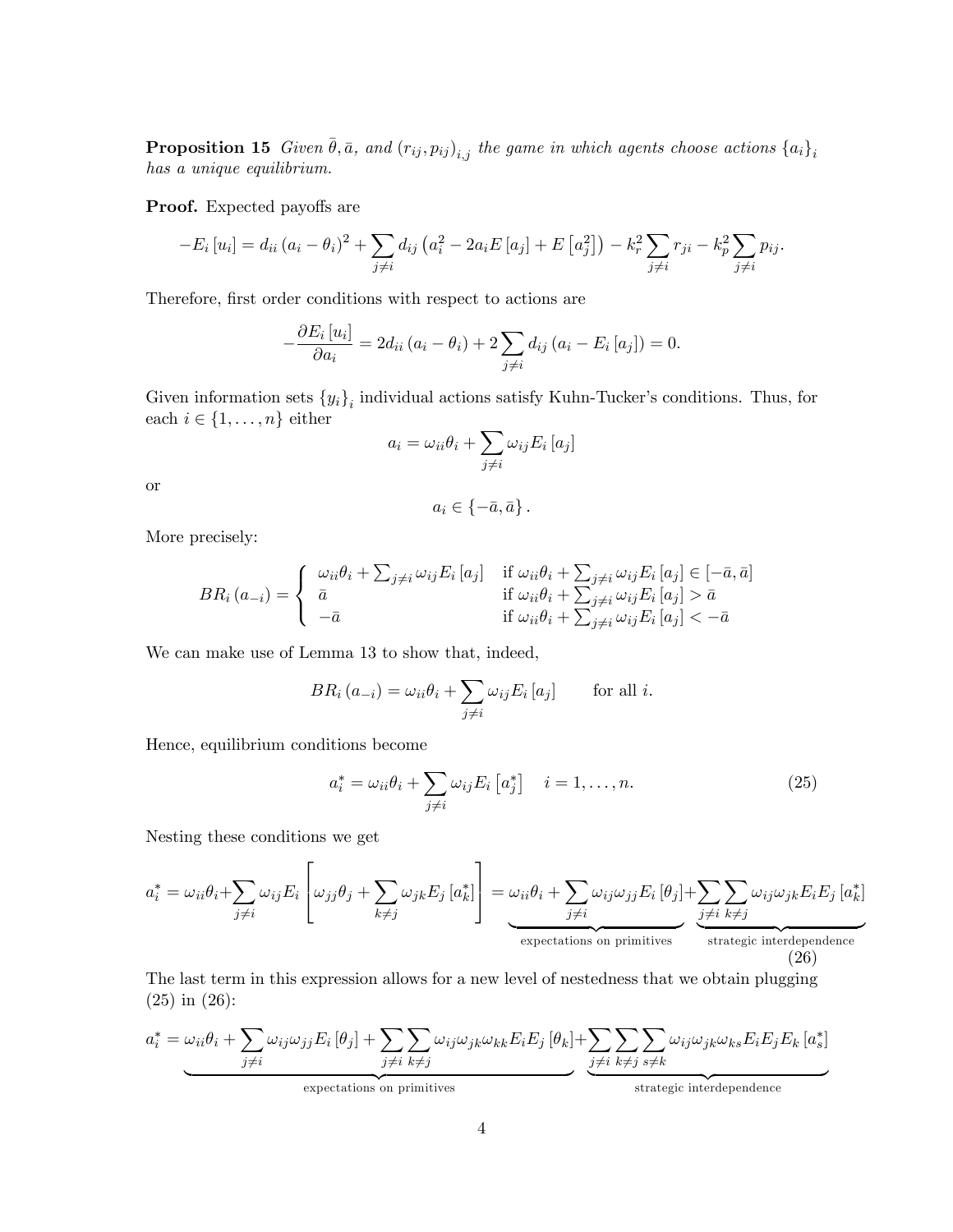Observe that, again, this last interdependence term allows for adding another level of nestedness, and that we can keep repeating this nestedness procedure up to any level. In particular, if we repeat this  $l$  times we obtain the following expression

$$
a_i^* = \omega_{ii}\theta_i + \sum_{k \neq i} \omega_{ik}\omega_{kk}E_i[\theta_k] + \cdots + \sum_{i_1 \neq i} \sum_{i_2 \neq i_1} \cdots \sum_{i_l \neq i_{l-1}} \sum_{k \neq i_l} \omega_{i,i_1} \cdots \omega_{i_l,k}\omega_{kk}E_iE_{i_1} \cdots E_{i_l}[\mathbf{F}_k]
$$
  
expectations on primitives  

$$
+ \sum_{i_1 \neq i} \sum_{i_2 \neq i_1} \cdots \sum_{i_l \neq i_{l-1}} \sum_{k \neq i_l} \sum_{s \neq k} \omega_{i,i_1} \cdots \omega_{i_l,k}\omega_{ks}E_iE_{i_1} \cdots E_{i_l}E_k[a_s^*]
$$
  
strategic interdependence

where,  $i_1, \ldots, i_l$  are indices that run from 1 to n.

We want to show that as  $l \to +\infty$  this expression converges and, therefore, that the equilibrium is unique. We are going to show this in two steps:

- (i) first, we are going to show that the limit when  $l \rightarrow +\infty$  of expectations on primitives is bounded above and below; this ensures that the expression of expectations on primitives is well-defined at the limit;
- (ii) second, we are going to show that the expression of strategic interdependencies vanishes when  $l \rightarrow +\infty$ .

The proof of both steps relies on Lemma 14.

To prove (i), first note that all expectations  $E_i[\theta_k], E_iE_j[\theta_k], \ldots, E_iE_{i_1} \cdots E_{i_l}[\theta_k]$  are bounded above by  $\bar{\theta}$  and bounded below by  $-\bar{\theta}$ . Then, the expression

$$
\sum_{k \neq i} \omega_{ik} \omega_{kk} E_i \left[ \theta_k \right] + \sum_{j \neq i} \sum_{k \neq j} \omega_{ij} \omega_{jk} \omega_{kk} E_i E_j \left[ \theta_k \right] + \dots + \sum_{i_1} \dots \sum_{i_l} \sum_{k \neq i_l} \omega_{i,i_1} \dots \omega_{i_l,k} \omega_{kk} E_i E_{i_1} \dots E_{i_l} \left[ \theta_k \right]
$$

is bounded above by

$$
\bar{\theta}\left(\sum_{k\neq i}\omega_{ik}\omega_{kk}+\sum_{j\neq i}\sum_{k\neq j}\omega_{ij}\omega_{jk}\omega_{kk}+\cdots+\sum_{i_1}\cdots\sum_{i_l}\sum_{k\neq i_l}\omega_{i,i_1}\cdots\omega_{i_l,k}\omega_{kk}\right)
$$

and bounded below by

$$
-\bar{\theta}\left(\sum_{k\neq i}\omega_{ik}\omega_{kk}+\sum_{j\neq i}\sum_{k\neq j}\omega_{ij}\omega_{jk}\omega_{kk}+\cdots+\sum_{i_1}\cdots\sum_{i_l}\sum_{k\neq i_l}\omega_{i,i_1}\cdots\omega_{i_l,k}\omega_{kk}\right).
$$

We can apply now the following result: the entry  $(i, j)$  of  $\Omega^l$ , that we denote  $\omega_{ij}^{[l]}$ , is equal to  $\sum_{i_1} \cdots \sum_{i_{l-1}} \omega_{i,i_1} \omega_{i_1,i_2} \cdots \omega_{i_{l-2},i_{l-1}} \omega_{i_{l-1},j}$ . Hence

$$
\sum_{k \neq i} \omega_{ik} \omega_{kk} + \sum_{j \neq i} \sum_{k \neq j} \omega_{ij} \omega_{jk} \omega_{kk} + \dots + \sum_{i_1} \dots \sum_{i_l} \sum_{k \neq i_l} \omega_{i,i_1} \dots \omega_{i_l,k} \omega_{kk} = \omega_{kk} \sum_{j=1}^l \omega_{ik}^{[j]}
$$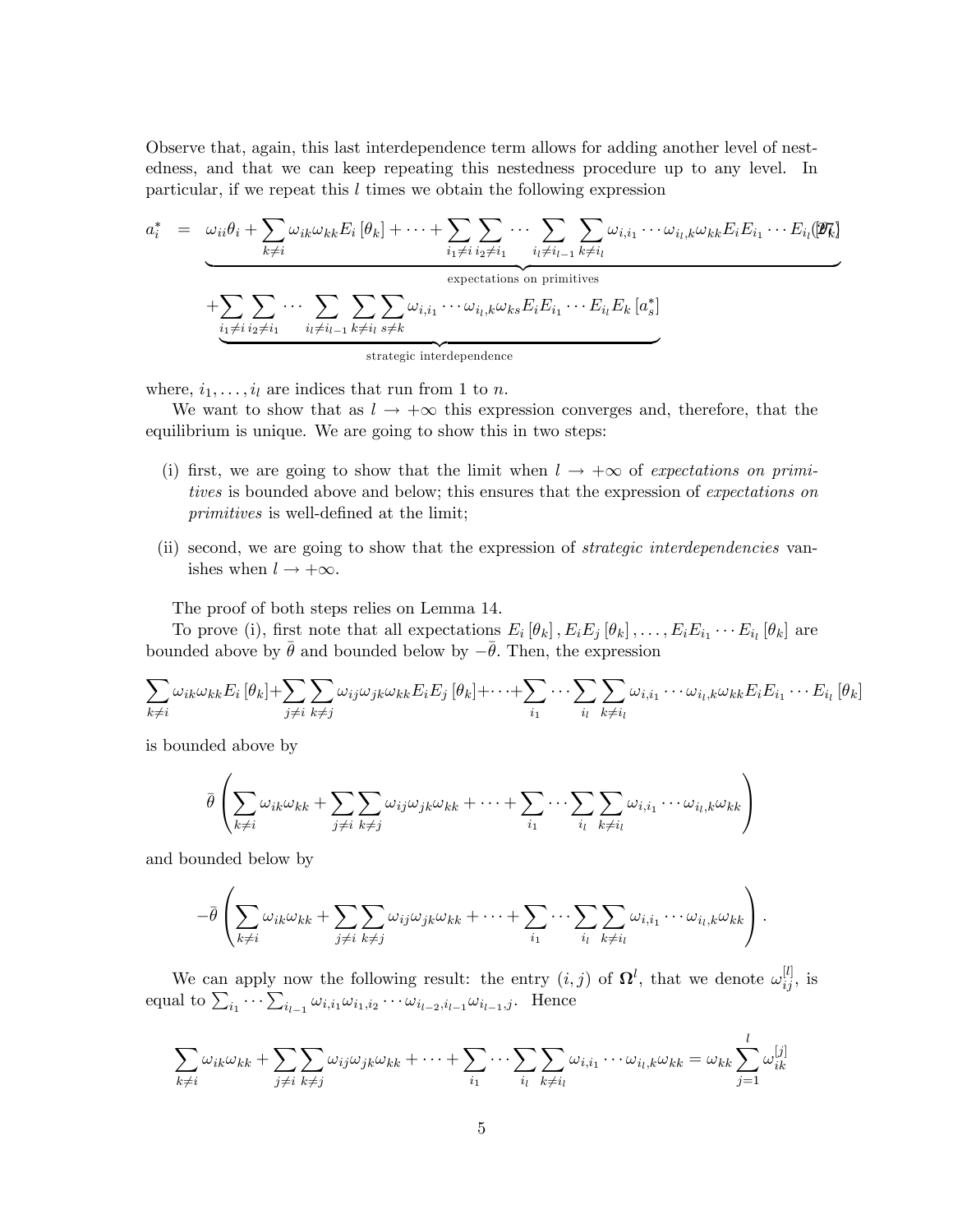The element  $\sum_{j=1}^l \omega_{ik}^{[j]}$  is the  $(i,k)$  entry of the matrix  $\sum_{1 \leq j \leq l} \mathbf{\Omega}^j$ . A sufficient condition for the infinite sum  $\sum_{j\geq 1} \mathbf{\Omega}^j$  to converge is that  $\mathbf{\Omega}$  is a contraction. Thus, by Lemma 14,  $\omega_{kk} \sum_{j=1}^{l} \omega_{ik}^{[j]}$  is bounded when  $l \to +\infty$  and hence the expression of expectations on primitives is bounded too. This proves (i).

To prove (ii), first note that, trivially,  $E_i E_{i_1} \cdots E_{i_l} E_k [a_s^*]$  is bounded above by  $\bar{a}$  and below by  $-\bar{a}$ . Hence the expression

$$
\sum_{i_1} \cdots \sum_{i_l} \sum_{k \neq i_l} \sum_{s \neq k} \omega_{i,i_1} \cdots \omega_{i_l,k} \omega_{ks} E_i E_{i_1} \cdots E_{i_l} E_k [a_s^*]
$$

is bounded above by

$$
\bar{a} \sum_{i_1} \cdots \sum_{i_l} \sum_{k \neq i_l} \sum_{s \neq k} \omega_{i,i_1} \cdots \omega_{i_l,k} \omega_{ks}
$$

and below by

$$
-\bar{a}\sum_{i_1}\cdots\sum_{i_l}\sum_{k\neq i_l}\sum_{s\neq k}\omega_{i,i_1}\cdots\omega_{i_l,k}\omega_{ks}.
$$

Then, since  $\sum_{i_1} \cdots \sum_{i_l} \sum_{k \neq i_l} \sum_{s \neq k} \omega_{i,i_1} \cdots \omega_{i_l,k} \omega_{ks} = \sum_{i_1, i_1, \dots, i_k \neq k} \omega_{is}^{[l+1]}$  and  $\omega_{is}^{[l+1]} \rightarrow 0$  when  $l \to \infty$  for all  $s = 1, ..., n$ ,<sup>27</sup> we can ensure that  $\sum_{s} \omega_{is}^{[l+1]} \to 0$  when  $l \to \infty$ . Therefore, the upper and lower bounds of the strategic interdependencies term tend to 0 when  $l \to \infty$ . This proves (ii).  $\blacksquare$ 

Note that this proof does not require normality in our structure of communication reports. Any other information structure would do not change the uniqueness result. Of course, it would change the shape of this equilibrium.

**Proposition 16** The unique equilibrium of the game when  $\bar{\theta} \rightarrow +\infty$  (and, therefore,  $\bar{a} \rightarrow$  $+\infty$  too) is linear.

**Proof.** The previous proposition states that the equilibrium for any given  $\bar{\theta}$  and  $\bar{a}$  is given by

$$
a_i^* = \lim_{l \to +\infty} \left\{ \omega_{ii} \theta_i + \sum_{k \neq i} \omega_{ik} \omega_{kk} E_i \left[ \theta_k \right] + \dots + \sum_{i_1} \dots \sum_{i_l} \sum_{k \neq i_l} \omega_{i,i_1} \dots \omega_{i_l,k} \omega_{kk} E_i E_{i_1} \dots E_{i_l} \left[ \theta_k \right] \right\}.
$$
\n(28)

We have to compute explicitly the expectations in the previous expression when  $\bar{\theta} \rightarrow$  $+\infty$ . Observe that when  $\theta \to +\infty$  all  $\theta_i$  probability distributions tend to the normal distribution with mean 0 and precision s. Bayesian updating with normal distributions takes a simple linear form. To be more precise, in our setup, since the mean of all prior distributions is equal to 0, we have that

$$
E_i [\theta_j] = \alpha_{ij} y_{ij} \quad \text{for all } i \neq j
$$
  

$$
E_i [y_{jk}] = \beta_{ijk} y_{ik} \quad \text{for all } k \neq i \neq j \neq k
$$

<sup>27</sup>This is, precisely, because  $\sum_{l\geq 1} \mathbf{\Omega}^l$  converges.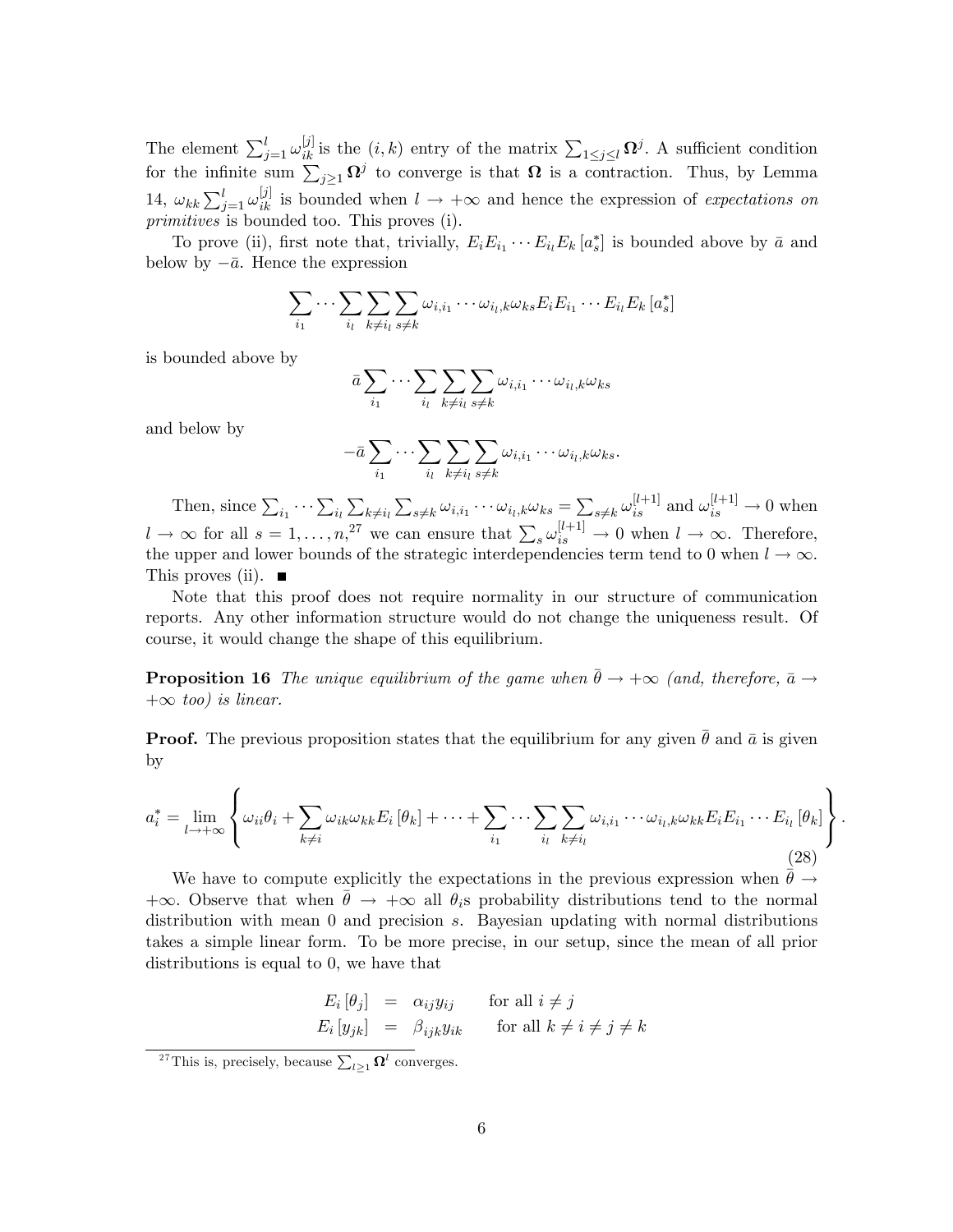with  $\alpha_{ij} \in [0, 1]$  and  $\beta_{ijk} \in [0, 1]$  being constants that depend on the precisions  $(r_{ij}, p_{ij})_{i,j}$ chosen in the first stage of the game. Observe that this immediately implies that also higherorder expectations  $E_i E_{i_1} \cdots E_{i_l} [\theta_k]$  are linear in  $\{y_{ij}\}_{j \neq i}$ . In particular,  $E_i E_{i_1} \cdots E_{i_l} [\theta_k] =$  $\varphi_{ik}^{[l]}y_{ik}$  where  $\varphi_{ik}^{[l]}$  is a product of one  $\alpha$  (in particular, of  $\alpha_{i_l,k}$ ) and  $l-1$  different  $\beta$ s. Note that  $\varphi_{ik}^{[l]} \in [0, 1]$  for all  $i, k, l$ . Therefore

$$
a_i^* = \omega_{ii}\theta_i + \sum_{k \neq i} \omega_{kk} \sum_{l=1}^{+\infty} \varphi_{ik}^{[l]} \omega_{ik}^{[l]} y_{ik} \qquad \text{for all } i.
$$
 (29)

To show that this expression is well-defined we proceed as in the proof of Proposition 15. The expression  $\sum_{l=1}^{+\infty} \varphi_{ik}^{[l]} \omega_{ik}^{[l]}$  is bounded below by 0 and above by  $\sum_{l=1}^{+\infty} \omega_{ik}^{[l]}$ . This last infinite sum is the entry  $(i, k)$  of the matrix  $\sum_{l \geq 1} \mathbf{\Omega}^l$  that is well-defined because  $\mathbf{\Omega}$  is a contraction. Thus, we conclude that the expression in  $(29)$  is well-defined for all players and linear in  $(\theta_i, \{y_{ij}\}_{j\neq i})$  for each  $i \in \{1, ..., n\}$ .

## 3 Precluding Communication and Transfers

In this appendix we intend to demonstrate the existence of a strategic effect due to indirect interactions between agents. For example, an agent can inhibit a communication channel by paying some monetary transfer to the agents that would be involved in it. In this section we illustraet this point with a simple three-agent numerical example.

Consider an organization formed by three agents with interaction matrix

$$
D = \begin{pmatrix} 0.3 & 0.3 & 1 \\ 0.3 & 0.3 & 1 \\ 1 & 100 & 1 \end{pmatrix}
$$

and such that  $s_i = 0.1$  for all i,  $k_p = k_r = 0.01$ . Agents 1 and 2 occupy an equivalent position inside the organization, and they want primarily to coordinate with agent 3. Instead, agent 3 shows a severe coordination motive with agent 2, compared with any other payoff externality.

When considering unrestricted communication, as we do in text, the final utilities of each agent are

$$
u_1 = -7.0346, u_2 = -3.5932, u_3 = -17.789.
$$

If, instead, we consider a setup with inhibited communication in which agents 1 and 2 can not communicate with each other, some algebra shows that agents' utilities under this communication restriction are

$$
u_1 = -11.446, u_2 = -6.1297, u_3 = -16.267.
$$

Comparing utilities in both cases, one immediately observes that agent 3 benefits from inhibited communication in the communication lines among agents 1 and 2, while the first two agents are worse off. This suggests that there is room in this model to analyze monetary transfers among agents to limit information transmission. Of course, this would raise other strategic considerations, such as the enforcement of the agreements.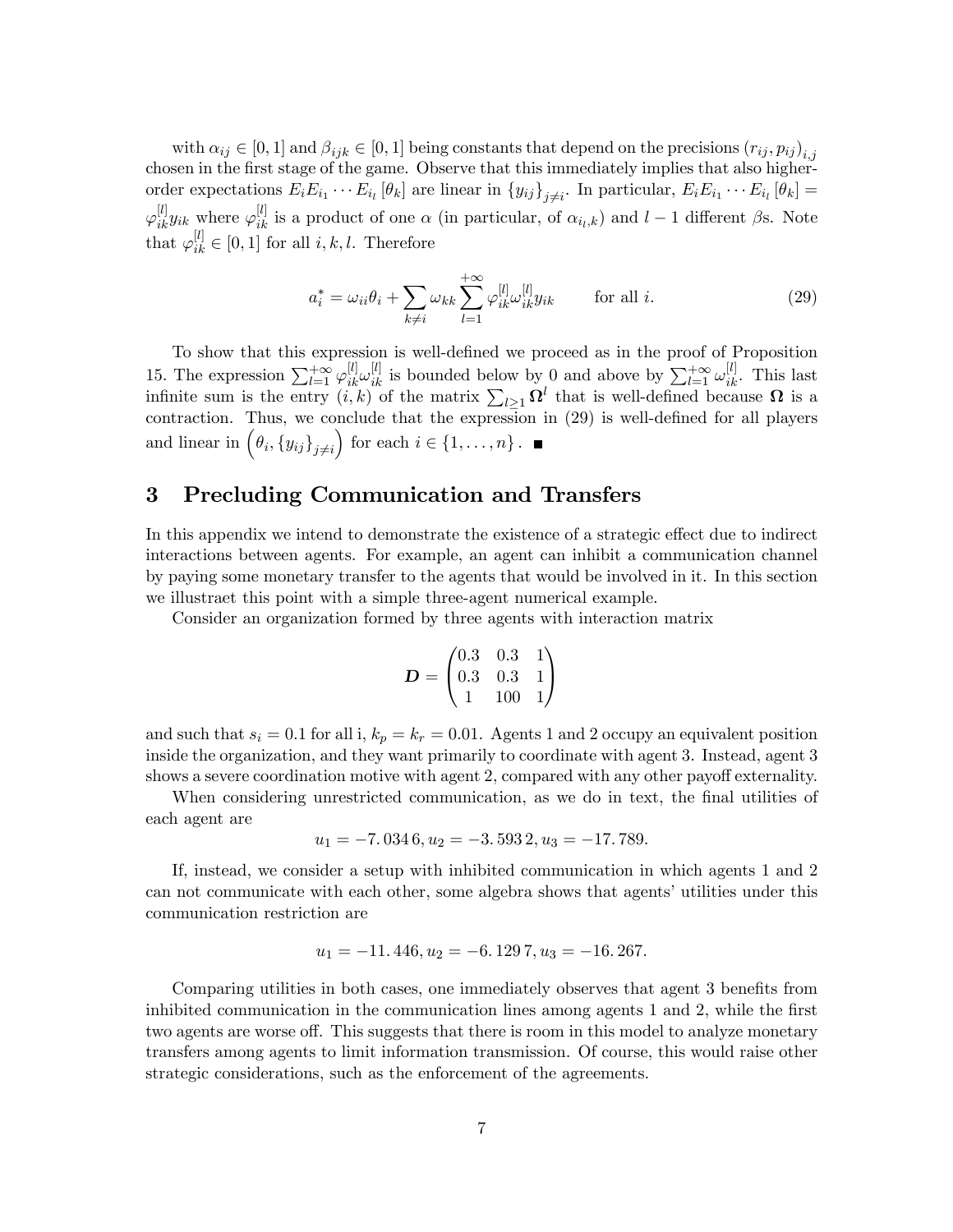## 4 Broadcasting

In our baseline game, communication is essentially bilateral. In particular, investments in active communication are link-specific. While this is true in certain circumstances, in other cases there may be economies of scale in active communication. here we consider the polar opposite, where the investment in active communication that an agent makes affects all his links equally.

Each agent chooses a unique  $r_i$ , a common precision for active communication with all other players. This can be understood as an approximation to the analysis of broadcasting. When an agent broadcasts a signal, its quality is the same for all agents. Of course passive communication is still individually chosen. This could be the case of e-mail lists, where the sender is allowed to send a unique message to the organization as a whole, and it is at the discretion of each one of the receivers to attend to it. In our model, when the agent chooses the precision  $r_i$ , he determines the possible ambiguity in the message: if the signal is very precise, everybody is going to receive essentially the same common signal; if the signal is very noisy, the receiver needs to exert a high effort to decode this message.

Before proceeding to present and prove the characterization of the equilibrium in the broadcasting case we need to introduce additional notation. Given a vector  $\lambda_i$  Let

$$
g_{ji}(\lambda_i) = \begin{cases} \omega_{ii} & \text{if } i = j \\ -s_i \left( \frac{k_p}{\sqrt{D_j}} + \frac{k_r}{\lambda_{ij}} \right) & \text{otherwise} \end{cases}
$$

With this notation in mind, we can prove a variant of Theorem 1 for the broadcasting case:

**Proposition 17** For any  $(D, s)$ , if  $k_r$  and  $k_p$  are sufficiently low, the game  $\Gamma(D, k, s)$  has a unique pure-strategy equilibrium:

(i) Decisions are given by

$$
\boldsymbol{b}_{\cdot j} = (\boldsymbol{I} - \boldsymbol{\Omega})^{-1} \cdot \boldsymbol{g}_{\cdot j}(\boldsymbol{\lambda}_{\cdot j}) \quad \text{ for all } j;
$$

where  $\lambda_{\cdot j}$  is an endogenously determined vector with positives entries that satisfy  $\sum_{k\neq j}d_{jk}b_{kj}^2 =$  $\lambda_{ij}^2 b_{ij}^2$ 

(ii) Active communication is

$$
r_i = \frac{\lambda_{ij} b_{ij}}{k_r} \qquad \text{for all } j;
$$

(iii) Passive communication is

$$
p_{ij} = \frac{\sqrt{D_i}b_{ij}}{k_p} \qquad \text{for all } i \neq j
$$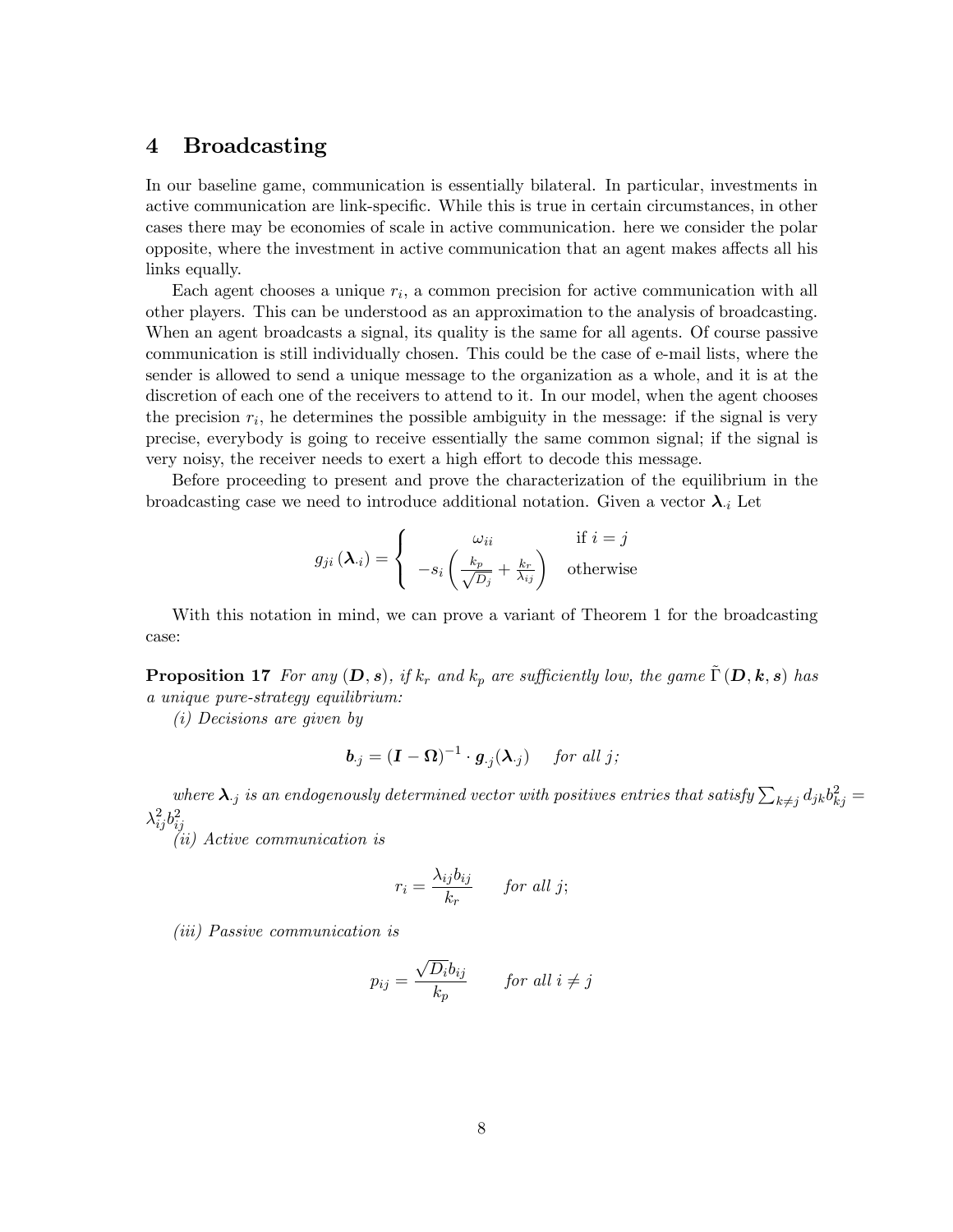**Proof.** If agent i chooses a unique  $\rho_i$ , the set of first-order conditions is equal to

$$
-\frac{1}{2}\frac{\partial E[u_i]}{\partial b_{ii}} = d_{ii}(b_{ii} - 1)\sigma_i + \sum_{k \neq i} d_{ij}(b_{ii} - b_{ji})\sigma_i = 0
$$
  

$$
-\frac{1}{2}\frac{\partial E[u_i]}{\partial b_{ij}} = d_{ii}b_{ij}(\sigma_j + \rho_j + \pi_{ij}) + \sum_{k \neq i} d_{ik}((b_{ij} - b_{kj})\sigma_j + b_{ij}\rho_j + b_{ij}\pi_{ij}) = 0
$$
  

$$
-\frac{\partial E[u_i]}{\partial \rho_{ij}} = \sum_{j \neq i} d_{ij}b_{ji}^2 + k_r^2 \left(\frac{1}{\rho_i}\right)^2 = 0
$$
  

$$
-\frac{\partial E[u_i]}{\partial \pi_{ij}} = D_i b_{ij}^2 + k_p^2 \left(\frac{1}{\pi_{ij}}\right)^2 = 0.
$$

This set of first-order conditions is equivalent to

$$
D_i b_{ii} = d_{ii} + \sum_{k \neq i} d_{ij} b_{ji}
$$
\n(30)

$$
D_i b_{ij} = \frac{\sigma_j}{\sigma_j + \rho_j + \pi_{ij}} \sum_{k \neq i} d_{ik} b_{kj}
$$
 (31)

$$
\frac{\sqrt{\sum_{k\neq i} d_{ik} b_{ki}^2}}{k_r} = r_i \tag{32}
$$

$$
\frac{\sqrt{D_i}b_{ij}}{k_p} = p_{ij} \tag{33}
$$

Since

Ĭ.

$$
\frac{r_j p_{ij}}{s_j r_j + s_j p_{ij} + r_j p_{ij}} = \frac{\sigma_j}{\sigma_j + \rho_j + \pi_{ij}}
$$

condition (31) becomes

$$
D_i b_{ij} = \frac{r_j p_{ij}}{s_j r_j + s_j p_{ij} + r_j p_{ij}} \sum_{k \neq i} d_{ik} b_{kj}
$$

By permuting  $i$  and  $j$  in this last expression, we get

$$
D_j b_{ji} = \frac{r_i p_{ji}}{s_i r_i + s_i p_{ji} + r_i p_{ji}} \sum_{k \neq i} d_{jk} b_{ki}
$$
\n(34)

Since

$$
\frac{\sqrt{\sum_{k\neq i}d_{ik}b_{ki}^2}}{k_r}=r_i
$$

we can define an endogenous value  $\lambda_{ji}$  such that  $\sqrt{\sum_{k\neq i} d_{ik}b_{ki}^2} = \lambda_{ji}b_{ji}$  for each  $j \neq i$ . In particular, it is the unique positive number such that  $\sum_{k\neq i} d_{ik}b_{ki}^2 = \lambda_{ji}^2 b_{ji}^2$ . Then, the first order condition associated to  $\rho_i$  can be rewritten as

$$
\frac{\lambda_{ji}b_{ji}}{k_r}=r_i
$$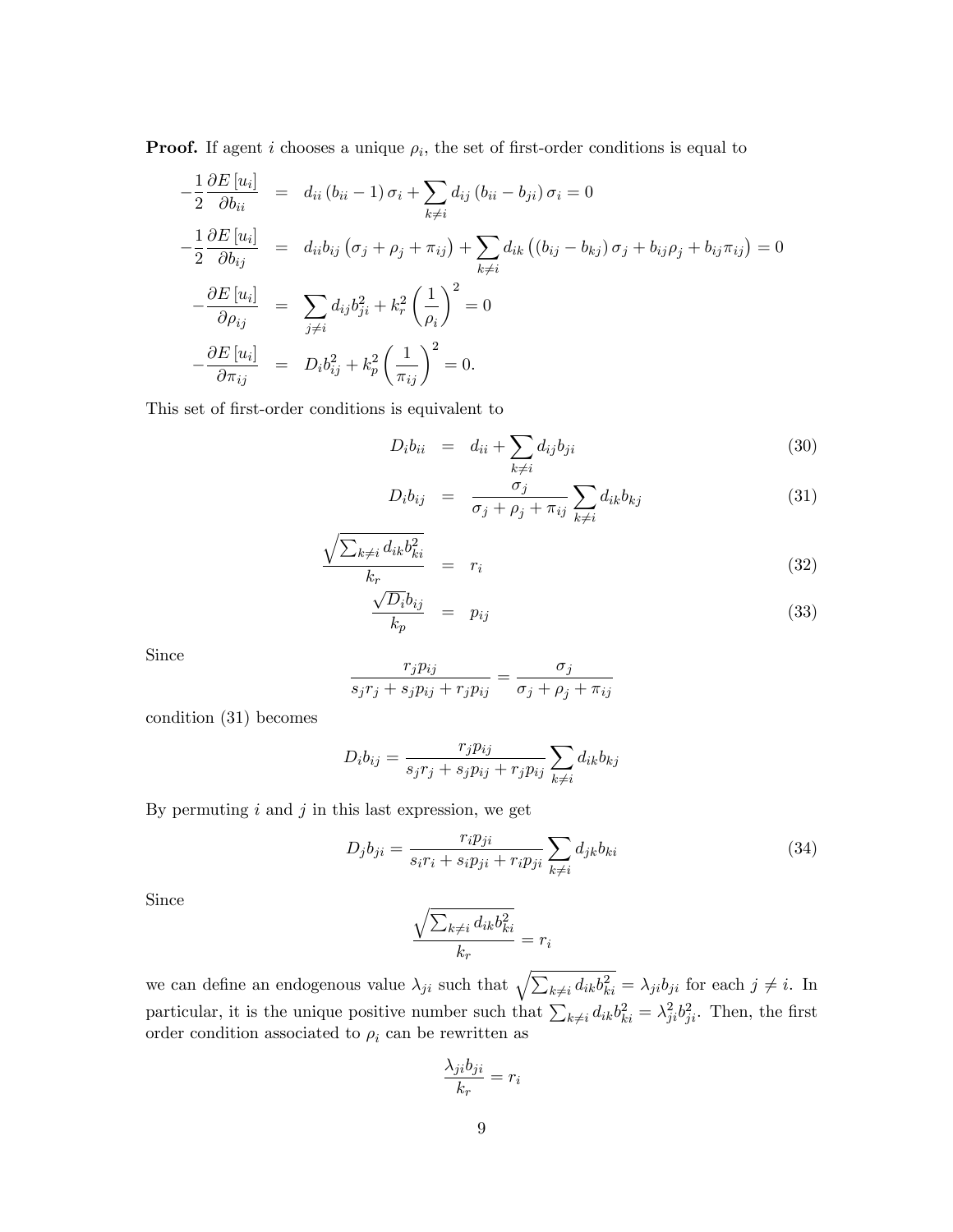for any  $j \neq i$ . Plugging this expression and (33) in (34), we get that

$$
b_{ji} - \sum_{k \neq i} w_{jk} b_{ki} = -s_i \left( \frac{k_p}{\sqrt{D_j}} + \frac{k_r}{\lambda_{ji}} \right) \qquad \text{for all } i
$$

or, equivalently, in matrix form

$$
\boldsymbol{b}_{\cdot i} = \left(\boldsymbol{I}\!-\!\boldsymbol{\Omega}\right)^{-1}\cdot\boldsymbol{g}(\boldsymbol{\lambda}_{\cdot i})
$$

П

Observe that the main difference in the equilibrium action of the broadcasting case as compared with that of Theorem 1 is the change from the vector  $h$  to the vector  $g(\lambda_i)$ . The matrix that relates these vectors with the equilibrium actions  $\boldsymbol{b}$  remains the same in both cases.

A natural question that arises with the analysis of this new communication protocol is whether we should expect that agents engage in more active communication than before or not. The following result gives us an answer in terms of the ratio of passive versus active communication already considered in a previous section.

**Proposition 18** In the symmetric case, in which  $d_{ij} = dQ$  for all  $i \neq j$  and  $d_{ii} =$  $1 - (n - 1) \bar{d}$ , for some  $Q > 0$ , the ratio of passive versus active communication is

$$
\frac{k_p}{k_r}\sqrt{(n-1)\,\bar{d}}.
$$

**Proof.** Because of symmetry, for all pairwise different i, j, k we have that  $b_{ji} = b_{ki} = b^*$ . Therefore,

$$
\lambda_{ji} = \sqrt{\sum_{k \neq i} d_{ik}} = \sqrt{(n-1) \, \bar{d}Q}
$$

This implies that

$$
\frac{\sqrt{(n-1) \bar{d}Q}b^*}{k_r} = r_i
$$

$$
\frac{\sqrt{Q}b^*}{k_p} = p_{ij}
$$

The ratio between active and passive communication in this case is

$$
\frac{r_i}{p_{ij}} = \frac{k_p}{k_r} \sqrt{\frac{(n-1) \bar{d}Q}{Q}} = \frac{k_p}{k_r} \sqrt{(n-1) \bar{d}}
$$

Again, when active and passive communication are equally costly, i.e.  $k_p = k_r$ , the upper bound for this ratio is 1. Observe also, that the ratio in the case of broadcasting does not necessarily decreases when *n* increases. When  $\bar{d} = \frac{1}{n}$  $\frac{1}{n}$ , we obtain that the ratio of active versus passive communication is  $\sqrt{(n-1)/n}$ . In that case  $\frac{r_i}{p_{ij}}$  tends to 1 when n is large. In clear contrast with the case of pairwise communication, active and passive communication are almost equal when the number of agents is large.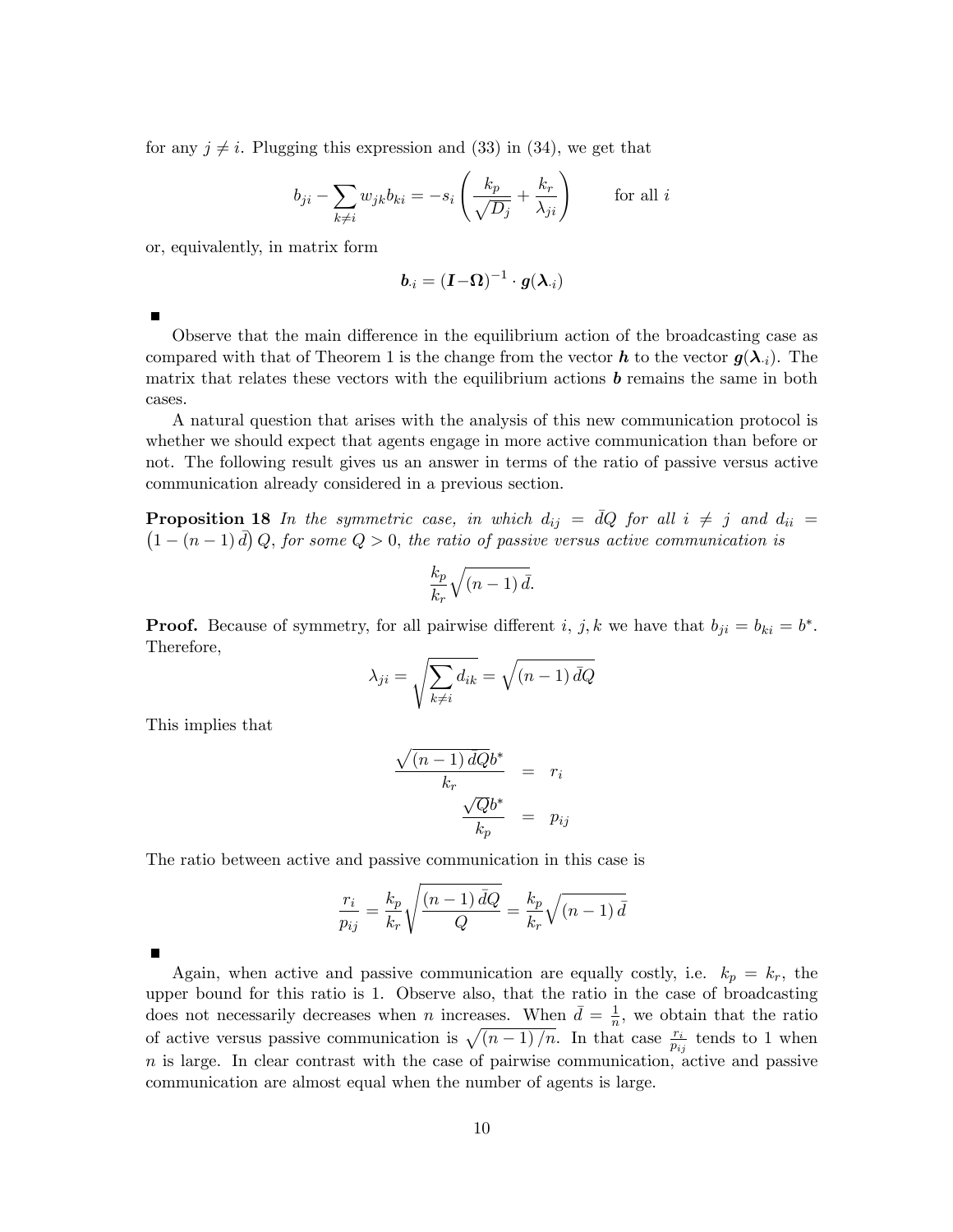# 5 Corner Solutions

It is natural to assume that communication intensities cannot be negative. In fact, we assume a small but positive lower bound  $\xi$ , to prevent equilibria based on coordination failure. The equilibrium characterization in Theorem 1 rests on the assumption that the communication cost parameters,  $k_p$  and  $k_r$ , are sufficiently low to guarantee that the lower bound  $\xi$  is non-binding and the equilibrium can be described by unconstrained first-oreder conditions.

This section allows some or all of the lower-bound constrainsts to be binding. As one would expect, the solution of the unconstrained case can be extended with Kuhn-Tucker conditions. The resulting set of conditions is more complex than the baseline case, but still  $tractable - a fact that we illustrate through a numerical example.$ 

We have to include formally in the analysis the inequality constraints

$$
p_{ij} \geq \xi \quad \text{for all } i \neq j
$$
  

$$
r_{ij} \geq \xi \quad \text{for all } i \neq j
$$

The relevant terms in the Lagrangian that incorporates  $i$  's ex-ante expected utility and the restrictions are:

$$
\hat{u}_{i} = -D_{i} \sum_{j \neq i} b_{ij}^{2} \pi_{ij} - \sum_{j \neq i} d_{ij} b_{ji}^{2} \pi_{ji} - k_{p}^{2} \sum_{j \neq i} p_{ij} - k_{r}^{2} \sum_{j \neq i} r_{ji} - \sum_{j \neq i} \lambda_{ij} (\xi - p_{ij}) - \sum_{j \neq i} \mu_{ji} (\xi - r_{ji})
$$
\n
$$
= -D_{i} \sum_{j \neq i} b_{ij}^{2} (\frac{1}{s_{j}} + \frac{1}{p_{ij}} + \frac{1}{r_{ij}}) - \sum_{j \neq i} d_{ij} b_{ji}^{2} (\frac{1}{s_{i}} + \frac{1}{p_{ji}} + \frac{1}{r_{ji}})
$$
\n
$$
-k_{p}^{2} \sum_{j \neq i} p_{ij} - k_{r}^{2} \sum_{j \neq i} r_{ji} - \sum_{j \neq i} \lambda_{ij} (\xi - p_{ij}) - \sum_{j \neq i} \mu_{ji} (\xi - r_{ji})
$$

where  $\lambda_{ij}$  and  $\mu_{ij}$  are the multipliers for the constraint that involve  $p_{ij}$  and and  $r_{ij}$ , respectively. It follows from the Kuhn-Tucker conditions that

$$
D_i b_{ij}^2 \frac{1}{\xi^2} \le k_p^2
$$

whenever  $p_{ij}^* = \xi$ , and

$$
d_{ij}b_{ji}^2\frac{1}{\xi^2}\leq k_r^2
$$

whenever  $r_{ji}^* = \xi$ . Otherwise both inequalities become equalities, and we are in the case considered in the main text, where all communication precisions are strictly larger than  $\xi$ . We provide below sufficient conditions for this latter case.

For each channel, from individual j to individual i, there are four different possibilities depending on whether  $p_{ij}$  and/or  $r_{ij}$  are greater or equal than  $\xi$ . However, first-order conditions at the second stage of the game determine that, in any case, the system of equations that relates the bs is given by

$$
b_{ik} = \frac{p_{ik}r_{ik}}{p_{ik}r_{ik} + s_i p_{ik} + s_i r_{ik}} \sum_{j \neq i} \omega_{ij} b_{jk}
$$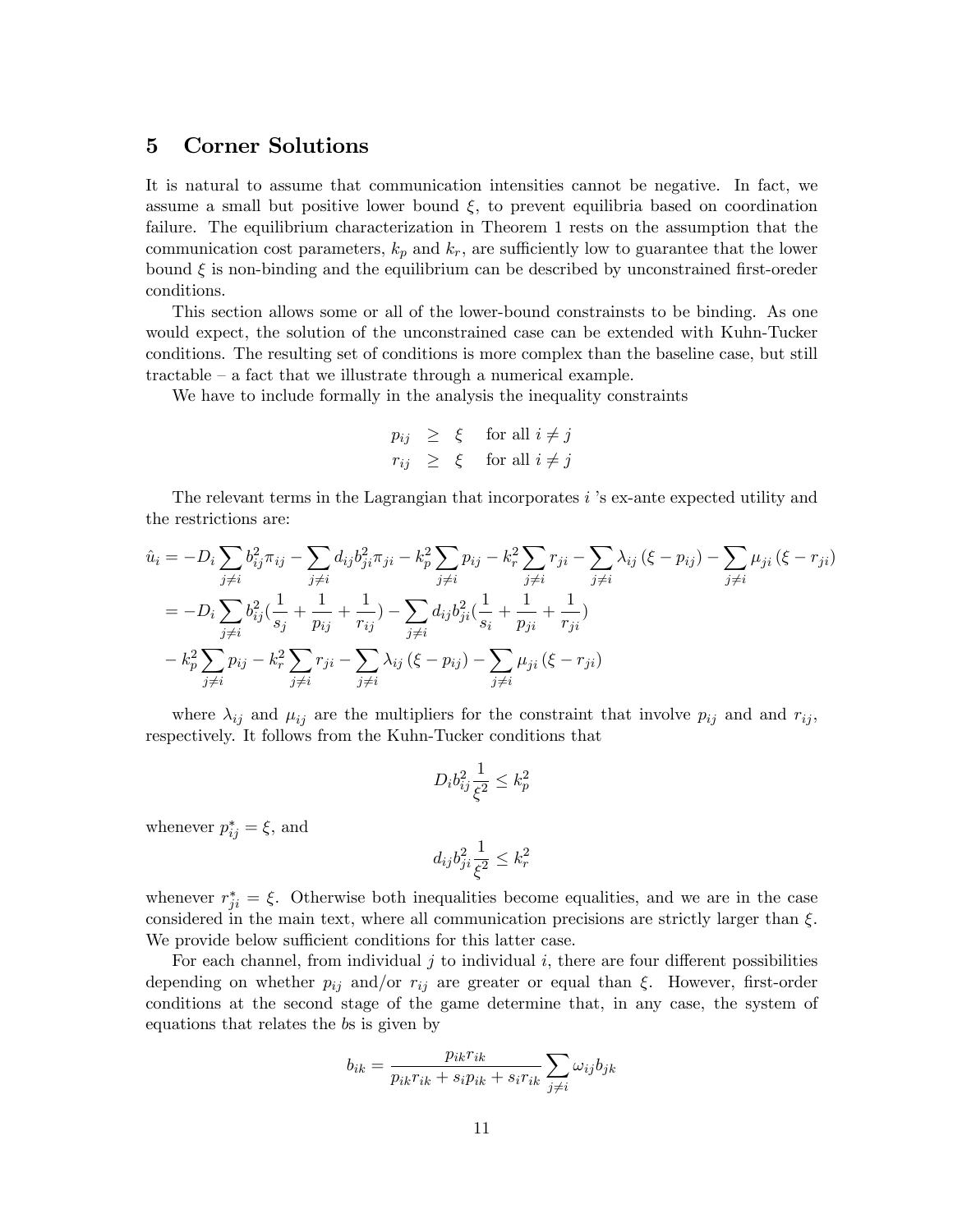First of all, we are going to check that the relation between bs that results from the four different combinations of active and passive communication is in all cases linear. We know it for the case where both precisions are strictly larger than  $\xi$ .

If  $p_{ik} = \xi$  and  $r_{ik} > \xi$  we have that

$$
b_{ik} = \frac{\xi \frac{\sqrt{d_{ki}}}{k_r} b_{ik}}{\xi \frac{\sqrt{d_{ki}}}{k_r} b_{ik} + s_i \xi + s_i \frac{\sqrt{d_{ki}}}{k_r} b_{ik}} \sum_{j \neq i} \omega_{ij} b_{jk}
$$

which after some rearrengement is equal to

$$
b_{ik} = -s_i \frac{\xi}{\xi + s_i} \frac{k_r}{\sqrt{d_{ki}}} + \frac{\xi}{\xi + s_i} \sum_{j \neq i} \omega_{ij} b_{jk}
$$

This again provides a linear relation.

When  $p_{ik} > \xi$  and  $r_{ik} = \xi$  we have that

$$
b_{ik} = \frac{\xi \frac{\sqrt{D_i}}{k_p} b_{ik}}{\xi \frac{\sqrt{D_i}}{k_p} b_{ik} + s_i \xi + s_i \frac{\sqrt{D_i}}{k_p} b_{ik}} \sum_{j \neq i} \omega_{ij} b_{jk}
$$

which leads to

$$
b_{ik} = -s_i \frac{\xi}{\xi + s_i} \frac{k_p}{\sqrt{D_i}} + \frac{\xi}{\xi + s_i} \sum_{j \neq i} \omega_{ij} b_{jk}
$$

Again, we end up with a linear relation between the  $b_k$  terms.

Finally, if both  $p_{ik}$  and  $r_{ik}$  are exacly equal to  $\xi$  then

$$
b_{ik} = \frac{\xi}{\xi + 2s_i} \sum_{j \neq i} \omega_{ij} b_{jk}
$$

which is clearly linear in the entries  $b_k$ .

We can gather all these different types of linear relations in a single compact matrix-form expression. Formally, to check for corner equilibria we have to proceed as follows:

- according to the four different combinations, we can distinguish four types of communication links: Bidirectional (where both precisions are strictly larger than  $\xi$ ), Only Active (where just the active precision of the communication link is strictly larger than  $\xi$ ), Only Passive (where just the passive precision of the communication link is strictly larger than  $\xi$ ), and Mute (where both are equal to  $\xi$ );
- after some rearrangement, if necessary and wlog, we can rewrite the system in blocks as follows:

$$
\left(\begin{array}{c} \mathbf{b}_{.k}^{B} \\ \mathbf{b}_{.k}^{OA} \\ \mathbf{b}_{.k}^{OP} \\ \mathbf{b}_{.k}^{M} \end{array}\right) = \left(\begin{array}{cccc} I - \Omega_{B,B} & -\Omega_{B,OA} & -\Omega_{B,OP} & \Omega_{B,M} \\ -\frac{\xi}{\xi+s}\Omega_{OA,B} & I - \frac{\xi}{\xi+s}\Omega_{OA,OA} & -\frac{\xi}{\xi+s}\Omega_{OA,OP} & -\frac{\xi}{\xi+s}\Omega_{OA,M} \\ -\frac{\xi}{\xi+s}\Omega_{OP,B} & I - \frac{\xi}{\xi+s}\Omega_{OP,OA} & I - \frac{\xi}{\xi+s}\Omega_{OP,OP} & -\frac{\xi}{\xi+s}\Omega_{OP,M} \\ -\frac{\xi^{2}}{\xi^{2}+2s_{i}\xi}\Omega_{M,B} & -\frac{\xi^{2}}{\xi^{2}+2s_{i}\xi}\Omega_{M,OA} & -\frac{\xi^{2}}{\xi^{2}+2s_{i}\xi}\Omega_{M,OP} & I - \frac{\xi^{2}}{\xi^{2}+2s_{i}\xi}\Omega_{M,M} \end{array}\right)^{-1} \mathbf{h}_{.k}
$$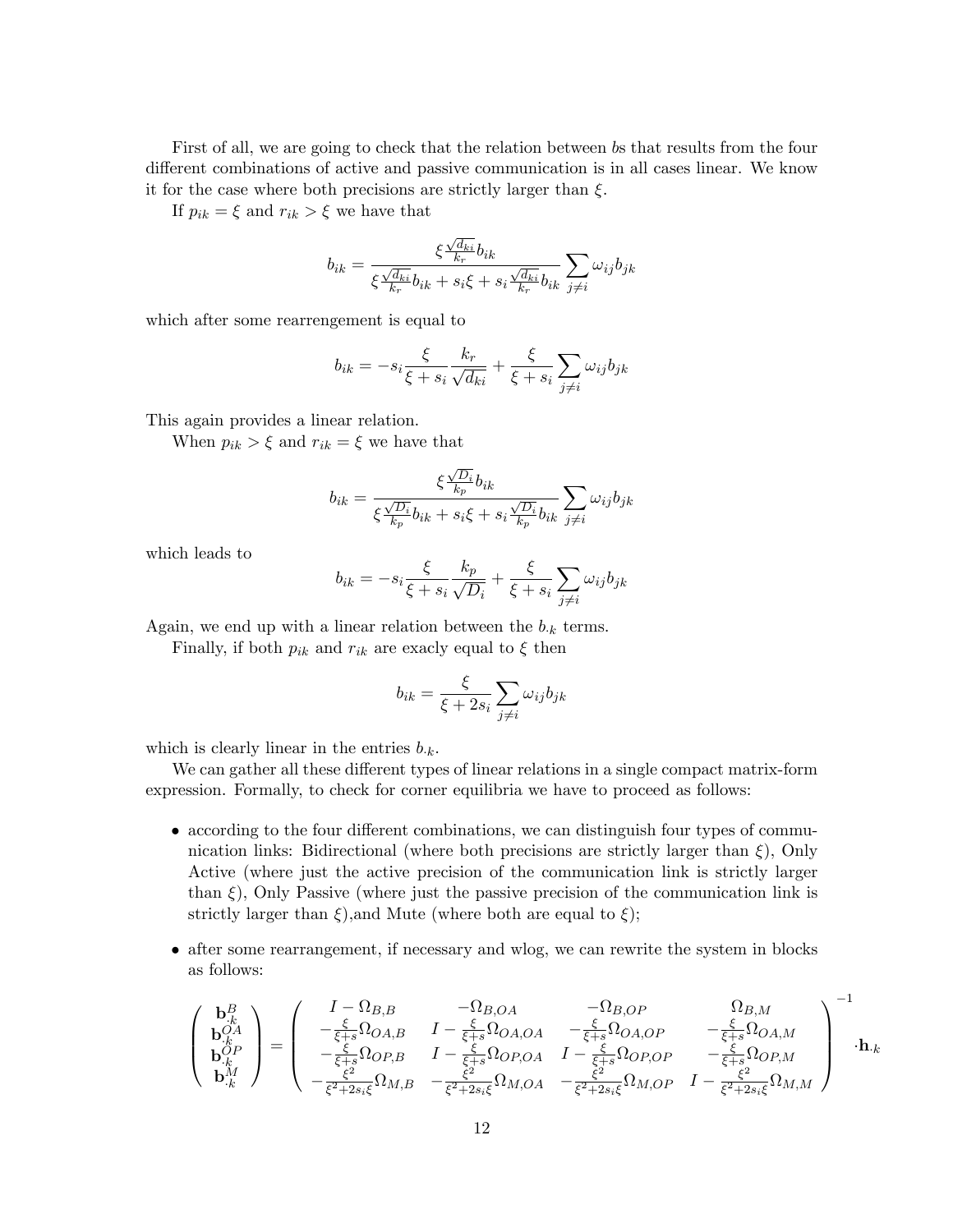where individuals are partitioned according to the communication decisions between themselves and individual k. The entries of  $h_{jk}$  are the same ones as in the interior case considered in the main text for the Bidirectional,  $-s_i \frac{\xi}{\xi+1}$  $\frac{\xi}{\xi + s_i} \frac{k_r}{\sqrt{d_i}}$  $\frac{k_r}{d_{ki}}$  if the link is Only Active,  $-s_i \frac{\xi}{\xi+}$  $\frac{\xi}{\xi + s_i} \frac{k_p}{\sqrt{L}}$  $\frac{dp}{D_i}$  if the link is *Only Passive*, and 0 if *ij* is *Mute.* 

If the solution to the system satisfies the Kuhn-Tucker inequality conditions for the Only Active, Only Passive and Mute cases we have presented above, then we have found a corner equilibrium.

We now provide an example of a network that generates a corner equilibrium.

Consider the following network

$$
1 \leftrightarrow 2 \leftrightarrow 3
$$

where coordination concerns are given by  $d_{12} = d_{32} = \beta$ ,  $d_{21} = d_{23} = \gamma$ , and  $d_{13} = d_{31} = 0$ . The adaptation concerns are  $d_{11} = d_{22} = d_{33} = 1$ . Intuitively, if Player 2 has strong interests in coordinating with other players but Players 1 and 3 have little interest in coordinating with each other, it seems that there should exist an equilibrium where only Player 2 invests in passive communication and nobody else invests in communication, meaning that they fix all their communication decisions to  $\xi$ . Let's see...

 With regards to agent 2, consider communication with agent 1: (the case with 3 would be symmetric) in this case 2 is passive and 3 is mute.

$$
\begin{pmatrix} b_{11} \\ b_{21} \\ b_{31} \end{pmatrix} = \begin{pmatrix} 1 & -\frac{\beta}{1+\beta} & 0 \\ -\frac{\xi}{\xi+s} \frac{\gamma}{1+2\gamma} & 1 & -\frac{\xi}{\xi+s} \frac{\gamma}{1+2\gamma} \\ -0 & -\frac{\xi^2}{\xi^2+2s_i\xi} \frac{\beta}{1+\beta} & 1 \end{pmatrix}^{-1} \begin{pmatrix} \frac{1}{1+\beta} \\ -s \frac{\xi}{\xi+s} \frac{k_r}{\sqrt{1+2\gamma}} \\ 0 \end{pmatrix}
$$

If  $k_r = k_p = 1, \beta = 0.1, \gamma = 1, \xi = s = 0.5$ 

$$
\begin{pmatrix} b_{11} \\ b_{21} \\ b_{31} \end{pmatrix} = \begin{pmatrix} 1 & -\frac{0.1}{1.1} & 0 \\ -\frac{1}{6} & 1 & -\frac{1}{6} \\ -0 & -\frac{1}{3} \frac{0.1}{1.1} & 1 \end{pmatrix}^{-1} \begin{pmatrix} \frac{1}{1.1} \\ -\frac{0.5}{2} \frac{1}{\sqrt{3}} \\ 0 \end{pmatrix} : \begin{pmatrix} 0.90976 \\ 7.3256 \times 10^{-3} \\ 2.2199 \times 10^{-4} \end{pmatrix}
$$

Now for individual 2: in this case, nobody speaks or listens to him. All are mute. The system is very simple:

$$
\begin{pmatrix} b_{12} \\ b_{22} \\ b_{32} \end{pmatrix} = \begin{pmatrix} 1 & -\frac{1}{3} \frac{\beta}{1+\beta} & 0 \\ -\frac{\gamma}{1+2\gamma} & 1 & -\frac{\gamma}{1+2\gamma} \\ -0 & -\frac{1}{3} \frac{\beta}{1+\beta} & 1 \end{pmatrix}^{-1} \begin{pmatrix} 0 \\ \frac{1}{1+2\gamma} \\ 0 \end{pmatrix}
$$

In the numerical case considered before, this becomes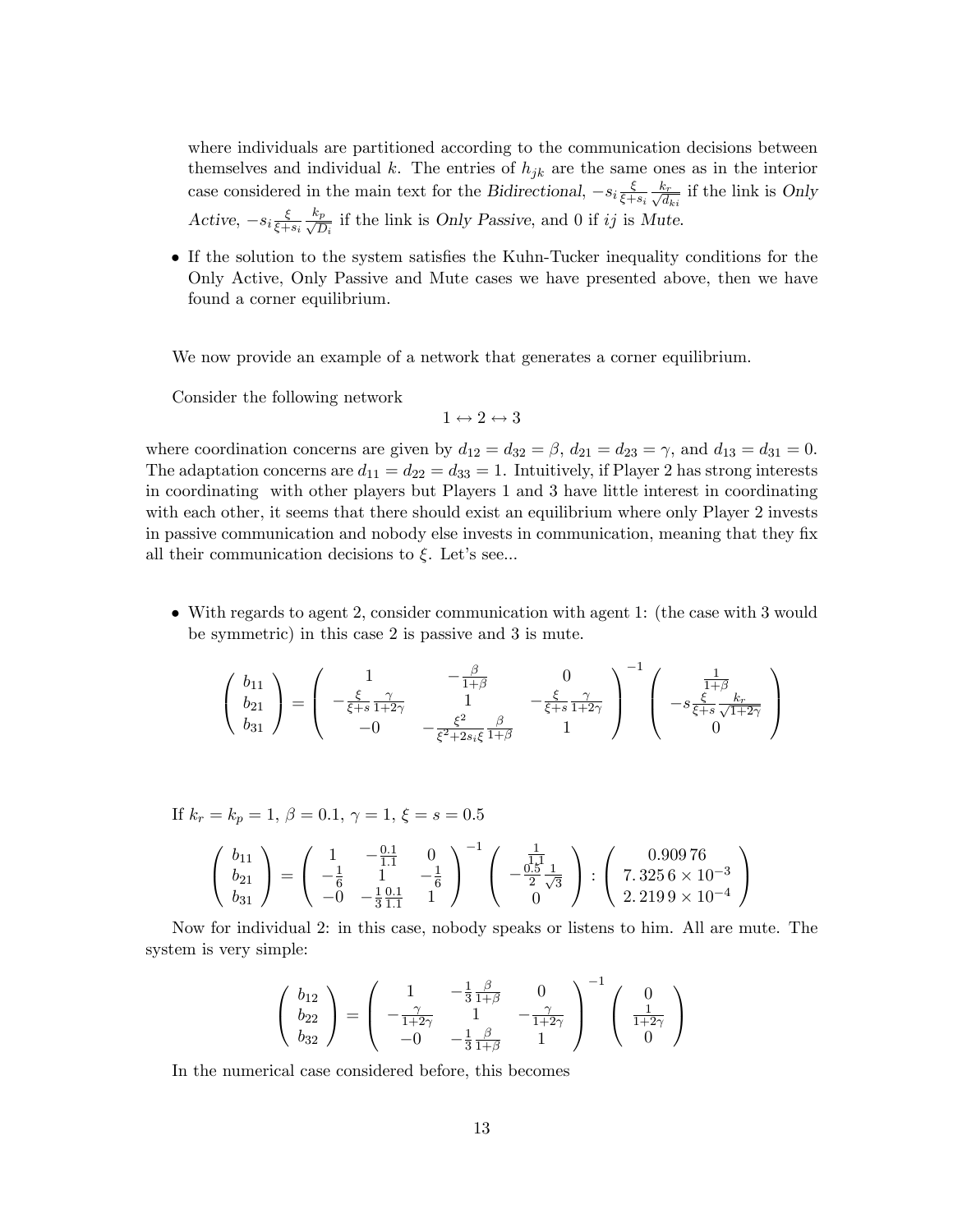$$
\begin{pmatrix} b_{12} \\ b_{22} \\ b_{32} \end{pmatrix} = \begin{pmatrix} 1 & -\frac{1}{3} \frac{0.1}{1.1} & 0 \\ -\frac{1}{3} & 1 & -\frac{1}{3} \\ -0 & -\frac{1}{3} \frac{0.1}{1.1} & 1 \end{pmatrix}^{-1} \begin{pmatrix} 0 \\ \frac{1}{3} \\ 0 \end{pmatrix} = \begin{pmatrix} 1.0309 \times 10^{-2} \\ 0.34021 \\ 1.0309 \times 10^{-2} \end{pmatrix}
$$

The case for Player 3 is symmetric to Player 1. The inequality Kuhn-Tucker conditions are

$$
D_i b_{ij}^2 \frac{1}{\xi^2} \leq k_p^2 \quad \text{whenever } p_{ij}^* = \xi
$$
  

$$
d_{ij} b_{ji}^2 \frac{1}{\xi^2} \leq k_r^2 \quad \text{whenever } r_{ji}^* = \xi
$$

Given the numbers above, these are equivalent to

$$
D_i b_{ij}^2 \leq 0.25 \text{ whenever } p_{ij}^* = \xi
$$
  

$$
d_{ij} b_{ji}^2 \leq 0.25 \text{ whenever } r_{ji}^* = \xi
$$

In particular, these apply to  $p_{12}$ :

$$
1.1 (1.0309 \times 10^{-2})^2 \le 0.25
$$

(this one holds).

Also apply to  $p_{13}$ :

$$
1.1 (2.2199 \times 10^{-4})^2 \le 0.25
$$

(this one also holds)

It should not hold for agent 2:

$$
3 (0.90976)^2 > 0.25
$$

(ok).

And apply to all active, since we are assuming the only communication larger than  $\xi$  is that 2 passively communicates with the others:

$$
d_{ij}b_{ji}^2\frac{1}{\xi^2}\leq k_r^2
$$

With relations between 1 and 3 it is clear because  $d_{13} = d_{31} = 0$ . Between 1 and 2:  $r_{21}$ : 0.1  $(0.90976)^2 \le 0.25$  (ok)  $r_{12}: 1 (1.0309 \times 10^{-2}) \le 0.25$  (ok)

Therefore, all inequalities in the example above work and we get a case with a corner equilibrium.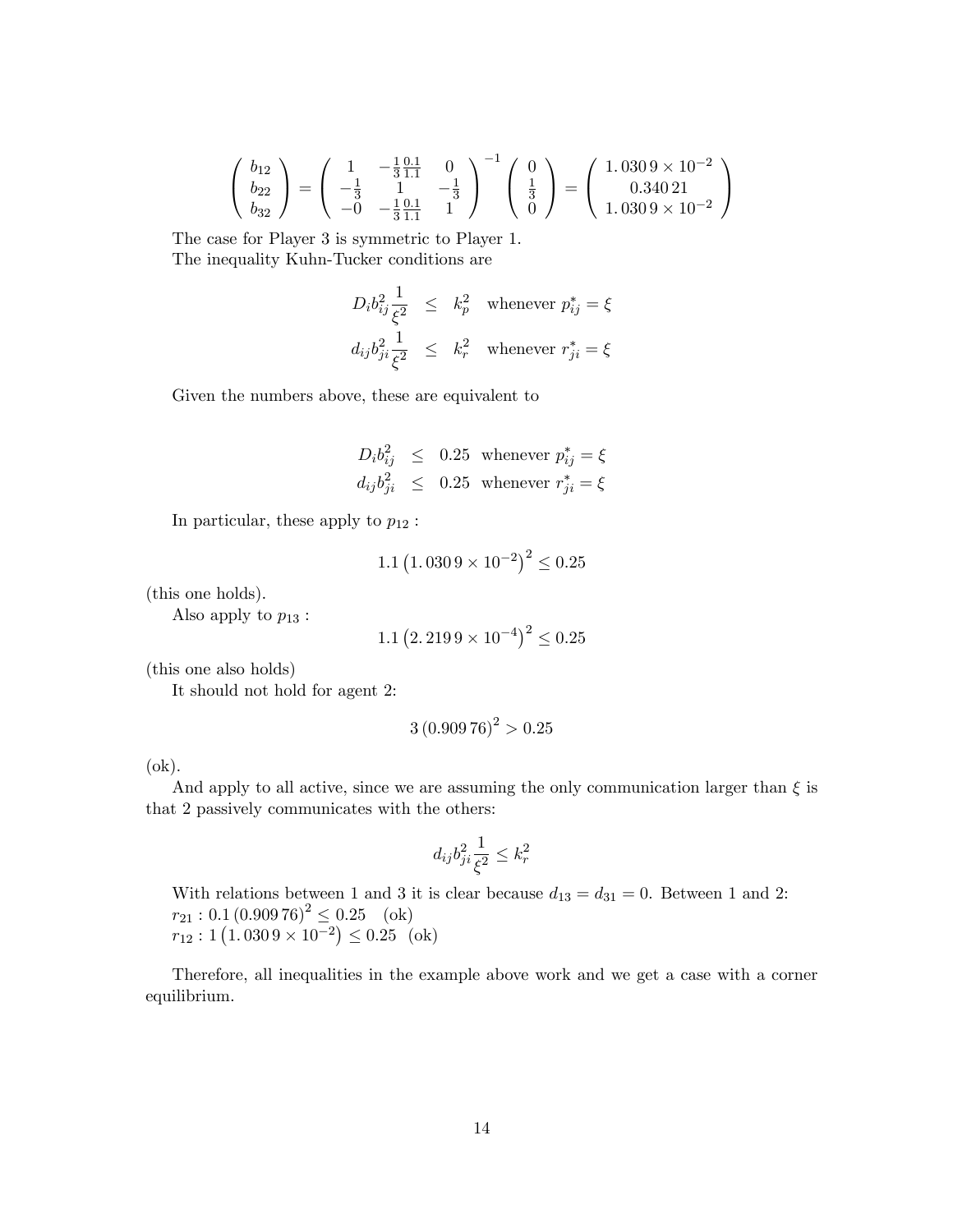## 6 Adaptation, Coordination, and Communication

At least since Marschak and Radner (1972), organizational economics has highlighted the tradeo§ between adaptation and coordination. On the one hand, agents want to adapt to local information. On the other one, they want to coordinate with the rest of the agents. One of the advantages of the quadratic set-up adopted by mosty team-theoretic work is that the relative strength of coordination and adaptation is represented in a simple parametric way and can be used for comparative statics purposes (e.g Dessein and Santos 2006).

A natural question in our setting is how communication investment varies with the relative importance of adaptation and coordination. As we shall see, the relation is nonmonotonic: communication is maximal when the two concerns are balanced.

In our model, adaptation and coordination concerns are captured, respectively, by  $d_{ii}$ and  $d_{ij}$  (with  $i \neq j$ ). We can thus analyze how different weights on these two concerns affect communication and influence. As we shall see, the relation is non-monotonic. Define  $d'_{ii} = \lambda d_{ii}$  and  $d'_{ij} = (2 - \lambda) d_{ij}$  for all  $j \neq i$ . Observe that:

- If  $\lambda \to 0$  then  $d'_{ii} \to 0$  and  $d'_{ij} \to 2d_{ij} \geq 0$ , and  $\frac{d'_{ii}}{d'_{ij}} \to 0$ . Coordination outweighs adaptation.
- if  $\lambda = 1$  we have the initial vector of i's interaction terms d.
- If  $\lambda \to 2$  we obtain  $d'_{ii} = 2d_{ii} > 0$  and  $d'_{ij} \to 0$ , and  $\frac{d'_{ii}}{d'_{ij}} \to +\infty$ . Adaptation outweighs coordination.

**Proposition 19** If  $\lambda \to 0$  or  $\lambda \to 2$  agent i does not engage in active communication, and no agent passively communicates with him, i.e.  $r_{ji} = p_{ij} = \xi$  for all j.

**Proof.** (i) If  $\lambda = 0$  then  $\omega_{ii} = 0$ , and this immediately implies that we hit a boundary equilibrium in which  $b_{ii} = 0$  for all j. This implies that agent i is not going to put effort in actively communicating with agent  $j$ , and that agent  $j$  is not going to exert any kind of effort in passive communication to learn about agent  $i$ 's state of the world.

(*ii*) If  $\lambda \to 2$  the matrix  $\Omega$  tends to  $\Omega'$ , where  $\Omega'$  is equal to  $\Omega$  except that row *i*'s entries in  $\Omega'$  are equal to 0. Also

$$
h'_{ji} = \begin{cases} w'_{ii} \to 1 & \text{if } i = j \\ -s_i \left( \frac{k_p}{\sqrt{D_j}} + \frac{k_r}{\sqrt{d'_{ij}}} \right) \to -\infty & \text{otherwise} \end{cases}
$$

It is easy to see that the non-negative matrix  $(I - \Omega')^{-1}$  satisfies that all entries in row i are also equal to 0, except for  $(I - \Omega')_{ii}^{-1} = 1$ . Hence, following our equilibrium characterization, the elements  $b'_{ji}$  would satisfy that, when  $\lambda \to 2$ ,  $b'_{ii} \to 1$  and  $b'_{ji} \to -\infty$  if  $j \neq i$ . But this implies that we hit an equilibrium in the boundary that satisfies  $b'_{ji} = 0$ for all  $j \neq i$ . Therefore, again there is neither passive communication by agent j nor active communication by agent  $i$ .

The reasons why communication vanishes when we approach the two extreme situations is different in each case. When coordination motives outweigh the adaptation motive,